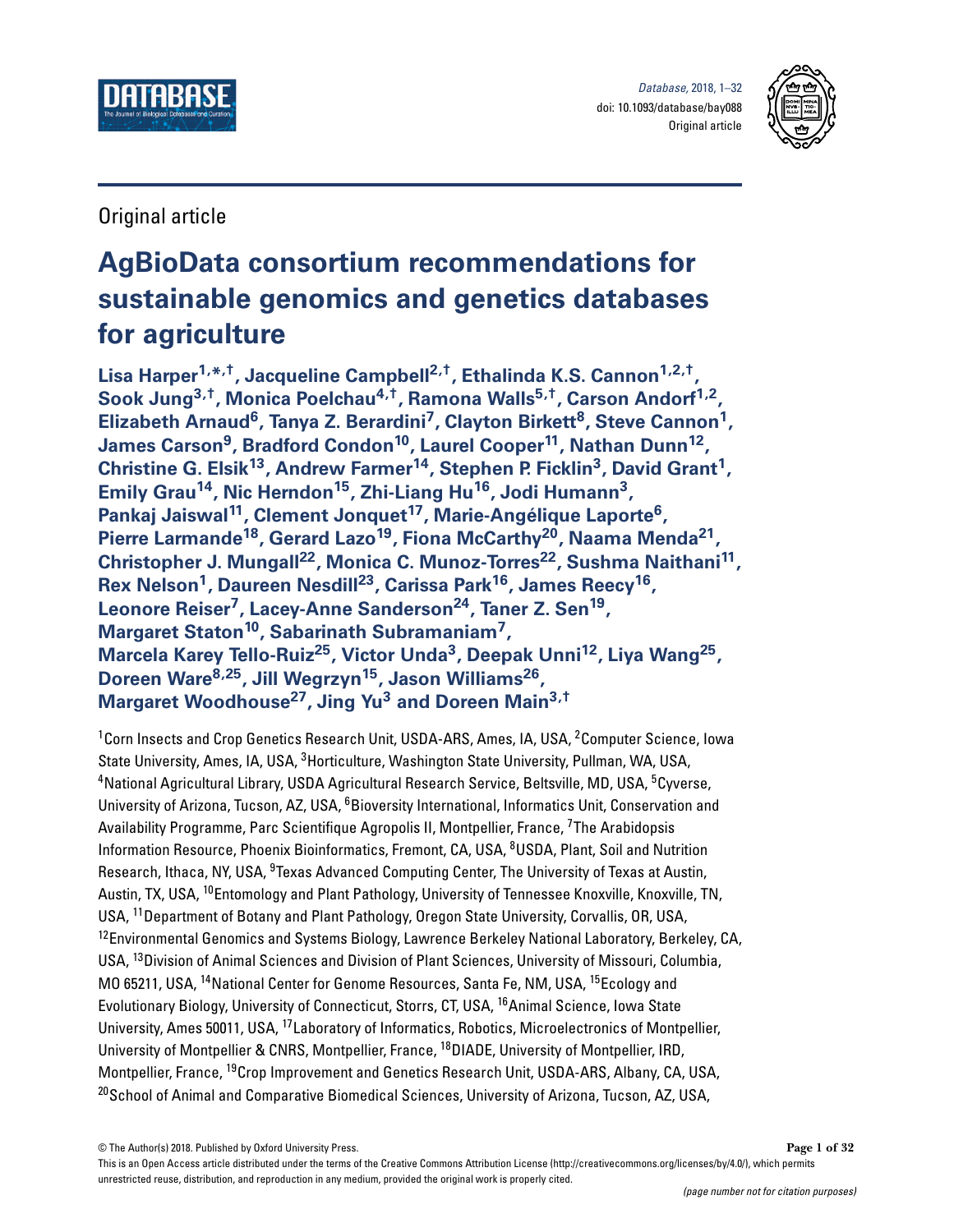<sup>21</sup> Boyce Thompson Institute, Ithaca, NY, USA, <sup>22</sup> Genomics Division, Lawrence Berkeley National Laboratories, Berkeley, CA, USA, <sup>23</sup>Marriott Library, University of Utah, Salt Lake City, UT, USA, <sup>24</sup>Department of Plant Sciences, University of Saskatchewan, Saskatoon, Canada, <sup>25</sup> Plant Genomics, Cold Spring Harbor Laboratory, Cold Spring Harbor, NY, USA, <sup>26</sup>Cold Spring Harbor Laboratory, DNA Learning Center, Cold Spring Harbor, NY, USA and <sup>27</sup> Department of Ecology, Evolution, and Organismal Biology, Iowa State University, Ames, IA, USA

\*Corresponding author: Tel: 510-220-3339; Email: lisaharper@me.com, lisa.harper@ars.usda.gov †These authors contributed equally to this work and are all first authors.

Citation details: Harper,L., Campbell,J., Cannon,E.K.S. et al. AgBioData consortium recommendations for sustainable genomics and genetics databases for agriculture. Database (2018) Vol. 2018: article ID bay088; doi:10.1093/database/bay088

Received 29 March 2018; Revised 19 July 2018; Accepted 30 July 2018

# **Abstract**

The future of agricultural research depends on data. The sheer volume of agricultural biological data being produced today makes excellent data management essential. Governmental agencies, publishers and science funders require data management plans for publicly funded research. Furthermore, the value of data increases exponentially when they are properly stored, described, integrated and shared, so that they can be easily utilized in future analyses. AgBioData [\(https://www.agbiodata.org\)](https://www.agbiodata.org) is a consortium of people working at agricultural biological databases, data archives and knowledgbases who strive to identify common issues in database development, curation and management, with the goal of creating database products that are more Findable, Accessible, Interoperable and Reusable. We strive to promote authentic, detailed, accurate and explicit communication between all parties involved in scientific data. As a step toward this goal, we present the current state of biocuration, ontologies, metadata and persistence, database platforms, programmatic (machine) access to data, communication and sustainability with regard to data curation. Each section describes challenges and opportunities for these topics, along with recommendations and best practices.

**Database URL**: <https://www.agbiodata.org>

# **Introduction**

We are in an exciting time in Biology. Genomic discovery on a large scale is cheaper, easier and faster than ever. Picture a world where every piece of biological data is available to researchers from easy-to-find and well-organized resources; the data are accurately described and available in an accessible and standard formats; the experimental procedures, samples and time points are all completely documented; and researchers can find answers to any question about the data that they have. Imagine that, with just a few mouseclicks, you could determine the expression level of any gene under every condition and developmental stage that has ever been tested. You could explore genetic diversity in any gene to find mutations with consequences. Imagine seamless and valid comparisons between experiments from different groups. Picture a research environment where complete documentation of every experimental process is available, and data (with complete metadata) are always submitted to permanent public repositories, where they can be easily found and examined. We 'can' imagine that world, and feel strongly that all outcomes of publicly funded research can and should contribute to such a system. It is simply too wasteful to 'not' achieve this goal.

Proper data management is a critical aspect of research and publication. Scientists working on federally funded research projects are expected to make research findings publicly available. Data are the lifeblood of research, and their value often do not end with the original study, as they can be reused for further investigation if properly handled. Data become much more valuable when integrated with other data and information [\(1,](#page-28-0) [2\)](#page-28-1). For example, traits, images, seed/sample sources, sequencing data and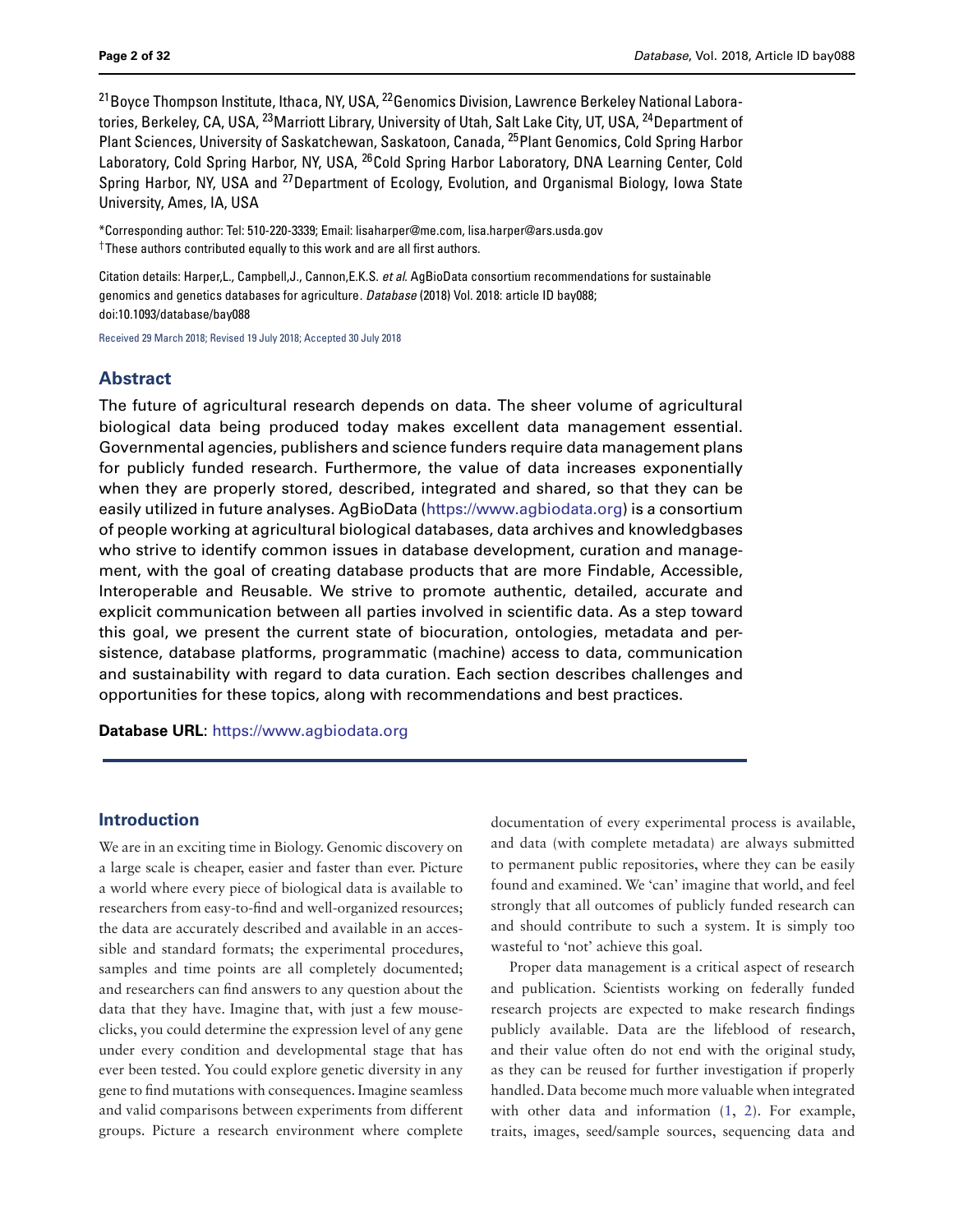high-throughput phenotyping results become much more informative when integrated with germplasm accessions and pedigree data. Access to low-cost, high-throughput sequencing, large-scale phenotyping and advanced computational algorithms, combined with significant funding by the National Science Foundation (NSF), the US Department of Agriculture (USDA) and the US Department of Energy (DOE) for cyberinfrastructure and agricultural-related research have fueled the growth of databases to manage, store, integrate, analyse and serve these data and tools to scientists and other stakeholders.

To describe agricultural-related databases, we use the term 'GGB (genomic, genetic and breeding) database'. GGB databases include any online resource that holds genomic, genetic, phenotypic and/or breeding-related information and that is organized via a database schema, and contained within a database management system (or DBMS, which is a computer application that manages and provides access to one or more types of database systems, including relational, Resource Description Framework (RDF), or nonrelational (noSQL) storage systems). GGB databases play a central role in the communities they serve by curating and distributing published data, by facilitating collaborations between scientists and by promoting awareness of what research is being done and by whom in the community. GGB databases prevent duplicated research efforts and foster communication and collaboration between laboratories [\(2,](#page-28-1) [3\)](#page-29-0). As more and more organisms are sequenced, cross-species investigations become increasingly informative, requiring researchers to use multiple GGB databases and requiring that GGB databases share data and use compatible software tools. Use of common data standards, vocabularies, ontologies and tools will make curation more effective, promote data sharing and facilitate comparative studies [\(2\)](#page-28-1).

The AgBioData consortium [\(https://www.agbiodata.org\)](https://www.agbiodata.org) was formed in 2015 in response to the need for GGB personnel to work together to come up with better, more efficient database solutions. The mission of the consortium, comprised of members responsible for over 25 GGB databases and allied resources, is to work together to identify ways to consolidate and standardize common GGB database operations to create database products with more interoperability. Member databases and resources are listed at <https://www.agbiodata.org/databases> and https:// [fairsharing.org/collection/AgBioData. The AgBioData con](https://fairsharing.org/collection/AgBioData)sortium joins the larger scientific community in embracing the Findable, Accessible Interoperable, and Reusable (FAIR) data principles, established by stakeholders from the scientific, publishing and library communities [\(4\)](#page-29-1). FAIR principles have rapidly become standard guidelines for proper data management, as they outline a roadmap to

maximize data reuse across repositories. However, more specific guidelines on how to implement FAIR principles for agricultural GGB data are needed to assist and streamline implementation across GGB databases.

Members of the AgBioData consortium convened in Salt Lake City, UT on 18 & 19 April 2017 to describe challenges and recommendations for seven topics relevant to GGB databases—**Biocuration, Ontologies, Metadata and persistence, GGB database platforms, Programmatic (Machine) access to data, Communication** and **Sustainability**. Preceding this workshop, a survey was sent out to all AgBioData members regarding the seven topics, in order to identify concerns and challenges of AgBioData members. The results were used to focus and foster the workshop discussions. Here we present the current challenges facing GGBs in each of these seven areas and recommendations for best practices, incorporating discussions from the Salt Lake City meeting and results of the survey.

The purpose of this paper is 3-fold: first, to document the current challenges and opportunities of GGB databases and online resources regarding the collection, integration and provision of data in a standardized way; second, to outline a set of standards and best practices for GGB databases and their curators; and third, to inform policy and decision makers in the federal government, funding agencies, scientific publishers and academic institutions about the growing importance of scientific data curation and management to the research community. The paper is organized by the seven topics discussed at the Salt Lake City workshop. For each topic, we provide an overview, challenges and opportunities and recommendations. The acronym 'API' (Application Programming Interface) appears frequently in this paper, referring to the means by which software components communicate with each other: i.e. a set of instructions and data transfer protocols.

We envision this paper will be helpful to scientists in the GGB database community, publishers, funders and policy makers and agricultural scientists who want to broaden their understanding of FAIR data practices.

# **Biocuration**

# **Overview**

Biocurators strive to present an accessible, accurate and comprehensive representation of biological knowledge [\(5–](#page-29-2)[7\)](#page-29-3). Biocuration is the process of selecting and integrating biological knowledge, data and metadata within a structured database so that it can be accessible, understandable and reusable by the research community. Data and metadata are taken from peer-reviewed publications and other sources and integrated with other data to deliver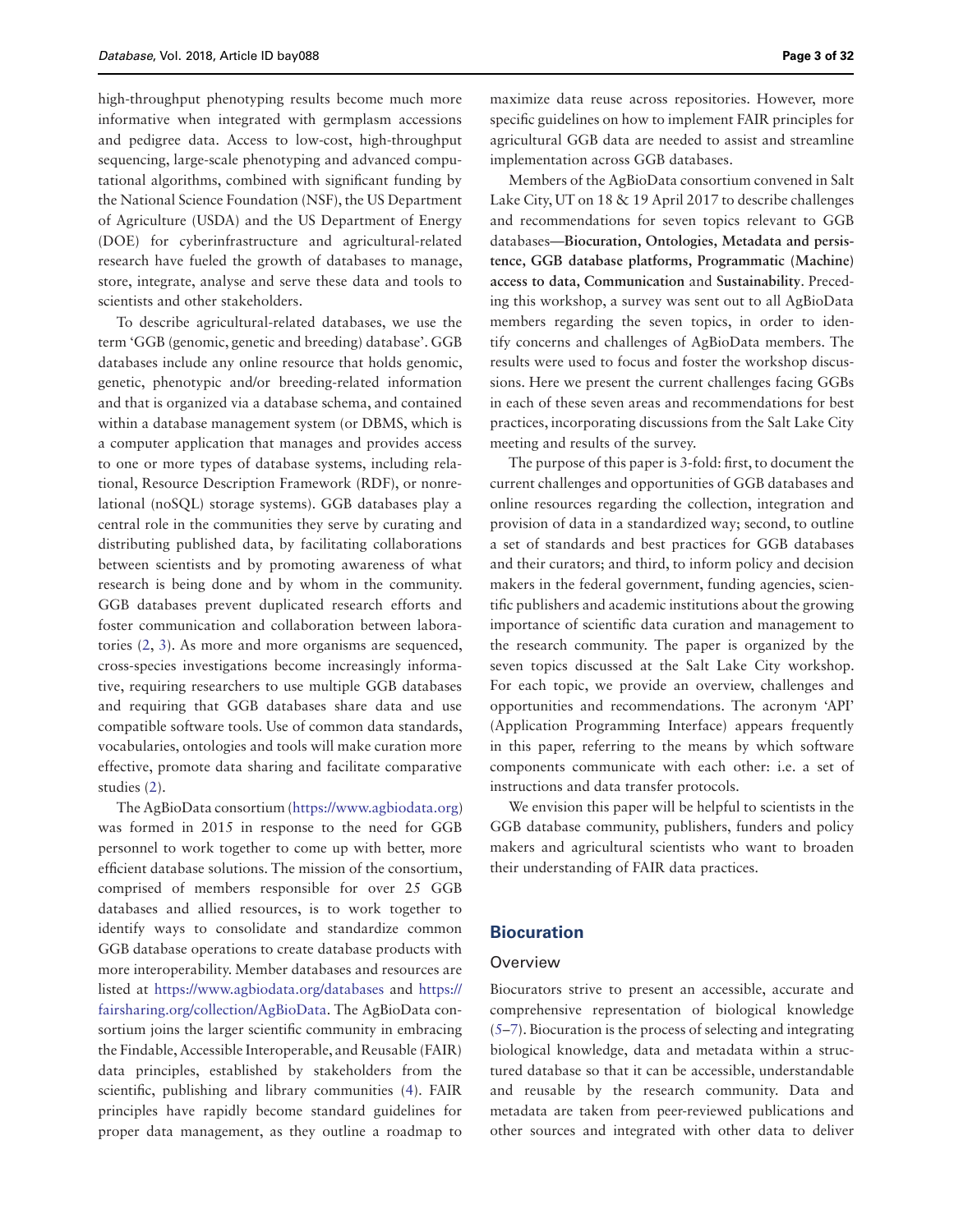a value-added product to the public for further research. Biocuration is a multidisciplinary effort that involves subject area experts, software developers, bioinformaticians and researchers. The curation process usually includes a mixture of manual, semi-automated and fully automated workflows.

Manual biocuration is the process of an expert reading one or several related publications, assessing and/or validating the quality of the data and entering data manually into a database using curation tools, or by providing spreadsheets to the database manager. It also encompasses the curation of facts or knowledge, in addition to raw data; for example, the role a gene plays in a particular pathway. These data include information on genes, proteins, DNA or RNA sequences, pathways, mutant and nonmutant phenotypes, mutant interactions, qualitative and quantitative traits, genetic variation, diversity and population data, genetic stocks, genetic maps, chromosomal information, genetic markers and any other information from the publication that the curator deems valuable to the database consumers. Manual curation includes determining and attaching appropriate ontology and metadata annotations to data. This sometimes requires interaction with authors to ensure data is represented correctly and completely, and indeed to ask where the data resides if they are not linked to a publication. In well-funded large GGB databases, manually curated data may be reviewed by one, two or even three additional curators.

Manual biocuration is perhaps the best way to curate data, but no GGB database has enough resources to curate all data manually. Moreover, the number of papers produced by each research community continues to grow rapidly. Thus, semi-automated and fully automated workflows are also used by most databases. For example, a species-specific database may want to retrieve all Gene Ontology (GO) annotations for genes and proteins for their species from a multi-species database like UniProt [\(http://www.uniprot.org\)](http://www.uniprot.org). In this case, a script might be written and used to retrieve that data 'en masse'. Prediction of gene homologs, orthologs and function can also be automated. Some of these standard automated processes require intervention at defined points from expert scientist to choose appropriate references, cut off values, perform verifications and do quality checks. All biocuration aims to add value to data. Harvesting biological data from published literature, linking it to existing data and adding it to a database enables researchers to access the integrated data and use it to advance scientific knowledge.

The manual biocuration of genes, proteins and pathways in one or more species often leads to the development of algorithms and software tools that have wider applications and contribute to automated curation processes. For example, The Arabidopsis Information Resource (TAIR, [https://www.arabidopsis.org\)](https://www.arabidopsis.org) has been manually adding GO annotations to thousands of *Arabidopsis* genes from the literature since 1999. This manual GO annotation is now the gold standard reference set for all other plant GO annotations and is used for inferring gene function of related sequences in all other plant species [\(8–](#page-29-4)[10\)](#page-29-5). Another example is the manually curated metabolic pathways in Ecocyc, MetaCyc and PlantCyc, which have been used to predict genome-scale metabolic networks for several species based on gene sequence similarity [\(11,](#page-29-6) [12\)](#page-29-7). The recently developed Plant Reactome database has further streamlined the process of orthology-based projections of plant pathways by creating simultaneous projections for 74 species. These projections are routinely updated along with the curated pathways from the Reactome reference species *Oryza sativa* [\(13\)](#page-29-8).

Without manual biocuration of experimental data from *Arabidopsis*, rice and other model organisms, the plant community would not have the powerful gene function prediction workflows we have today, nor would the development of the wide array of existing genomic resources and automated protocols have been possible. Biocurators continue to provide feedback to improve automated pipelines for prediction workflows (e.g. genome annotation, mapping etc.) and help to streamline data sets for their communities and/or add a value to the primary data. All biocuration is time consuming and requires assistance from expert biologists. Current efforts in machine learning and automated text mining to pull data or to rank journal articles for curation more effectively work to some extent, but so far these approaches are not able to synthesize a clear narrative and thus cannot yet replace biocurators. The manual curation of literature, genes, proteins, pathways etc. by expert biologists remains the gold standard used for developing and testing text mining tools and other automated workflows. We expect that although text-mining tools will help biocurators achieve higher efficiency, biocurators will remain indispensable to ensure accuracy and relevance of biological data.

Well-curated GGB databases play an important role in the data lifecycle by facilitating dissemination and reuse. GGB databases can increase researchers' efficiency, increase the return on research funding investment by maximizing reuse and provide use metrics for those who desire to quantify research impact. We anticipate that the demand for biocurators will increase as the tsunami of 'big data' continues. Despite the fact that the actual cost of data curation is estimated to be less than 0.1% of the cost of the research that generated primary data [\(14\)](#page-29-9), data curation remains underfunded [\(15,](#page-29-10) [16\)](#page-29-11).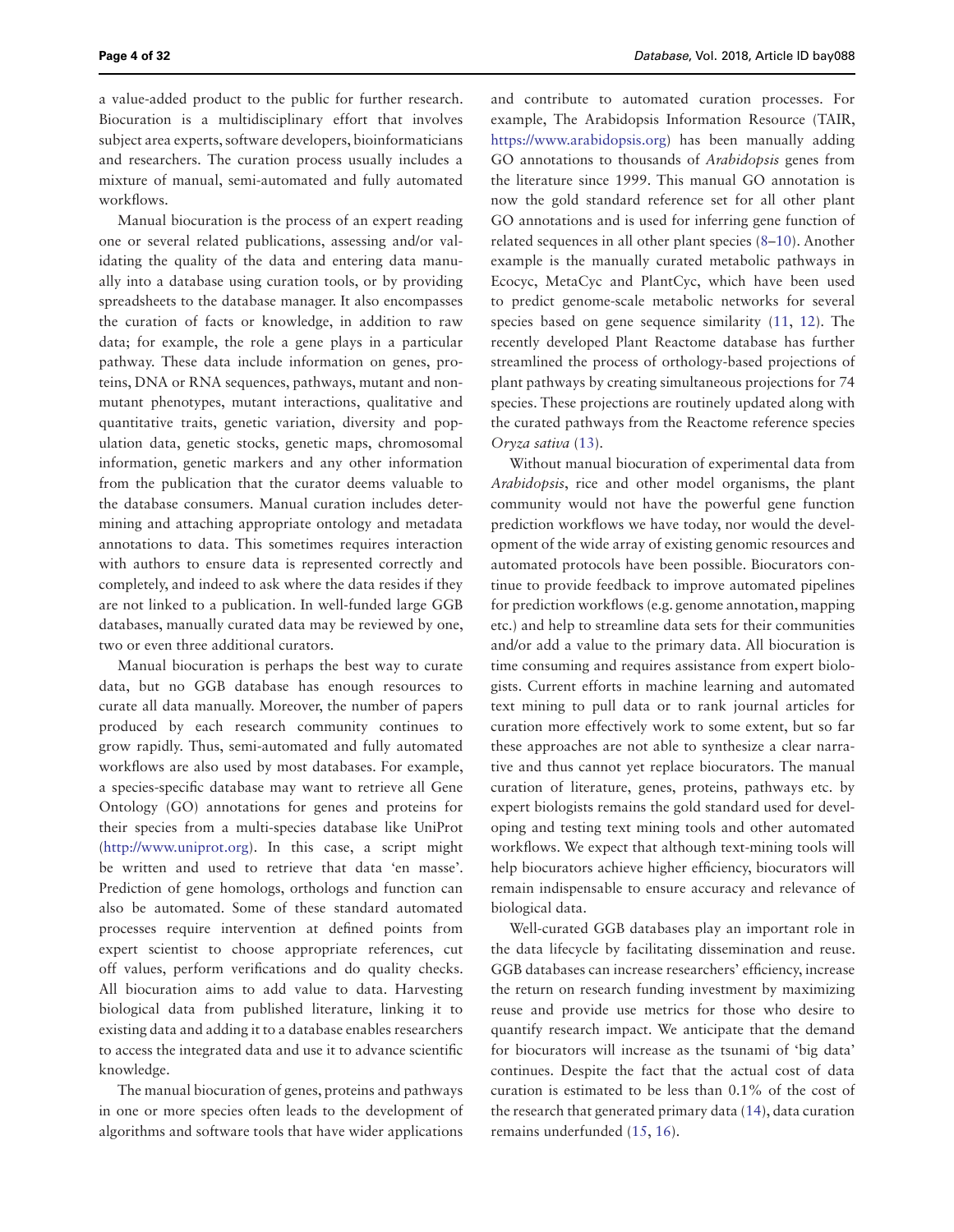#### Challenges and opportunities

*Biocuration is not keeping pace with research and the generation of data.* Databases are focused on serving the varied needs of their stakeholders. Because of this, different GGB databases may curate different data types or curate similar data types to varying depths, and are likely to be duplicating efforts to streamline curation. In addition, limited resources for most GGB databases often prevent timely curation of the rapidly growing data in publications.

*Researchers use many different databases in their work.* We recognize there is a clear need for databases that are tailored for the communities that they serve. For example, SoyBase [\(https://www.soybase.org\)](https://www.soybase.org) [\(17\)](#page-29-12) primarily focuses on resources and tools for soybean breeding, while TAIR [\(18\)](#page-29-13) focuses on gene function for the *Arabidopsis* research community. However, as more organism genomes are sequenced, comparisons between and among species become more biologically informative. Multi-organism databases like Gramene [\(www.gramene.org\)](http://www.gramene.org) and Phytozome (https:// [phytozome.jgi.doe.gov\), Planteome \(www.planteome.org\)](https://phytozome.jgi.doe.gov) and European Bioinformatics Institute (EBI)'s gene Expression Atlas [\(19\)](#page-29-14) etc. provide resources for comparative genomics studies and link data types from various public databases including species-specific databases. This means that researchers now increasingly have access to several different databases and benefit from their cross-referencing to compare data across species. Use of common data standards, vocabularies, ontologies and tools will not only make curation and data sharing more effective, but will also make databases easier to use.

*Training of data generators in data management skills is poor.* Since data management has not traditionally been a part of scientific training, the awareness of the importance of data management is not widespread and the training resources are scarce. As a result, data management by data generators is often insufficient and can result in loss of crucial data as well as the associated metadata. With proper training, and a well-crafted data management plan, researchers can increase the value and reproducibility of their research and ultimately increase the importance of their contribution to science.

*Community curation is still in its infancy.* Meeting the increased need for biocuration will require engagement by the scientific community, however, to date, community curation has not been widely embraced by data generators. Data entry tools where they exist, may be difficult to learn, and graduate students and postdocs may have little motivation or time to curate. To increase community curation at this time, biocurators will need to educate researchers, funders

and publishers of the need for publicly sharing accurate research data in reusable forms [\(20\)](#page-29-15). Crowdsourcing shows promise, but is still new [\(14,](#page-29-9) [21\)](#page-29-16).

*Training for biocurators.* We anticipate that the demand for biocurators will increase as the tsunami of 'big data' continues. Biocurators need a certain set of skills in both computational methods and biological expertise in their chosen area. The University of Cambridge has just launched a new program leading to a Postgraduate Certificate in Bio[curation \(https://www.ice.cam.ac.uk/course/postgraduate](https://www.ice.cam.ac.uk/course/postgraduate-certificate-biocuration)certificate-biocuration), but there are no graduate programs in biocuration that we are aware of.

#### Recommendations

*Developing AgBioData standards of curation.* One reason for establishing the AgBioData group was to provide a forum to share curation methods from different GGB databases in order to improve and streamline the process. Although the demand for data curation accelerates while resources for biocuration remain limited, by working together, we reduce redundancy and continually improve our curation methods. Each GGB database is responsible for selecting data and providing consistent curation based on the needs of its users. However, the use of curation standards will increase consistency across databases and promote efficiency and interoperability. To move toward more standard biocuration methods, we recommend the following practices:

- 1. **Continue regular communication between biocurators of different databases**. AgBioData holds monthly conference calls that frequently include discussions on curation issues or reports on biocuration projects from within the AgBioData group and from outside groups. AgBioData also encourages member participation and interaction with the broader (non-agricultural) biocuration community, such as with the International Society for Biocuration.
- 2. **Adopt existing or contribute to developing new Minimum Information for Biological and Biomedical Investigations recommendations for each curated data type.** As minimal data and metadata recommendations are established, AgBioData will provide this information to researchers, funders and publishers through publications and seminars, and will strongly encourage their consistent use. These recommendations will also be provided via appropriate online resources such as [AgBioData.org](http://AgBioData.org) and [FAIRsharing.org.](http://FAIRsharing.org)
- 3. **Share data curation templates.** Many biocurators develop and use template spreadsheets for data collec-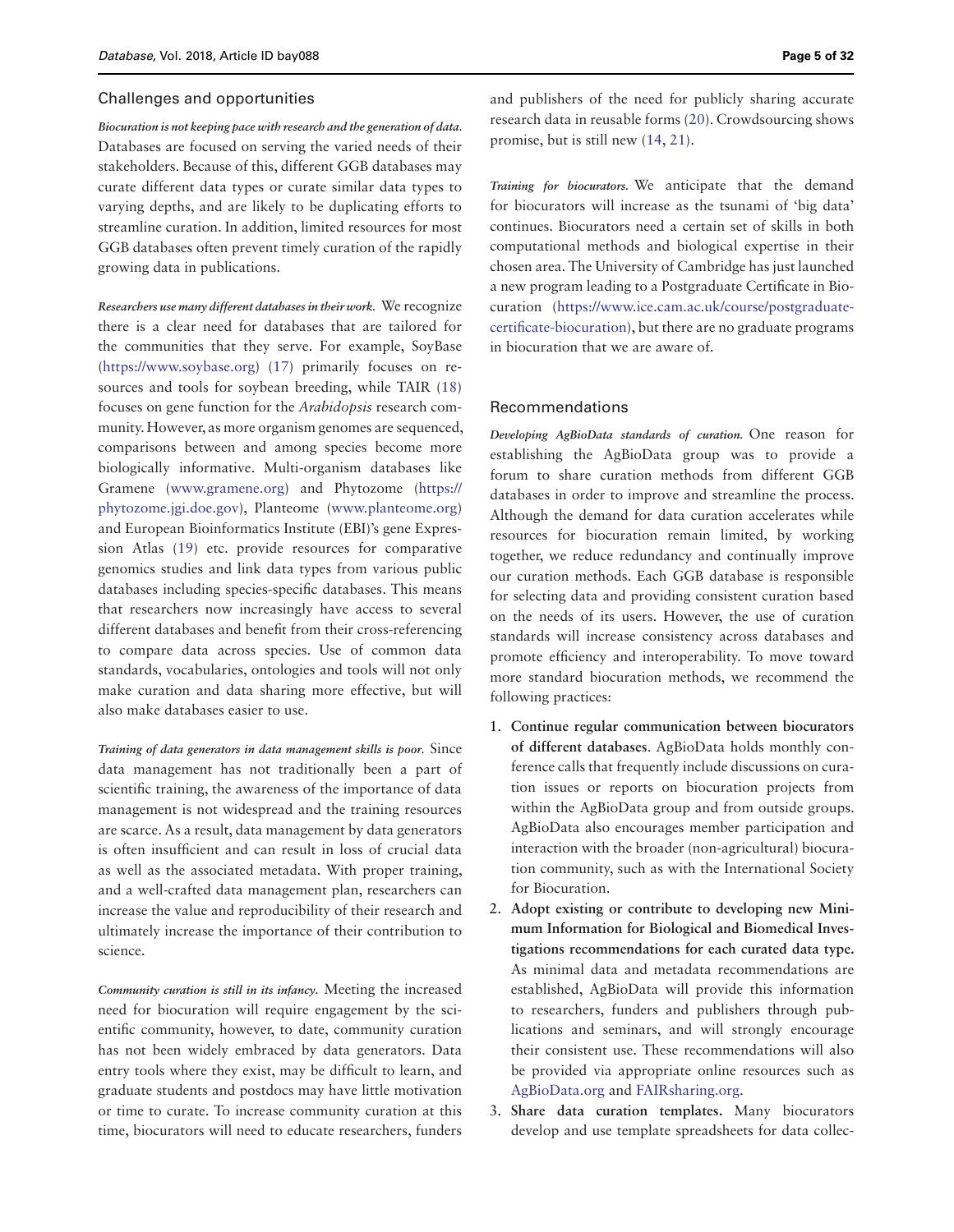tion from literature. At MaizeGDB [\(22\)](#page-29-17), for example, templates have been used to ensure consistency between curators and to ease loading of curated data. Database biocurators who have expertise in curation of certain data types are encouraged to share their data templates and curation guidelines through [AgBioData.org.](http://AgBioData.org) These expert templates and guidelines can be adopted for use by other GGB databases as needed. Sharing templates will also support communities in the process of establishing a new database, as they will not have to reinvent curation best practices.

- 4. **Recommend that funding agencies require data and metadata submission to public resources as a requirement for funding.** Funding agencies should hold grantees accountable by requiring proof of proper data submissions to a public resource. GGB databases can help by including funding sources and grant IDs in the metadata.
- 5. **Recommend that publishers require data and metadata submission to public resource as a requirement for publication**. Publishers should require authors to submit to archival resources and require proof of proper data submission to public resources before publication. This was very successful in the early stages of establishing the submission of germplasm to the Arabidopsis Biological Resource Center or requiring GenBank IDs for any sequence. GGB databases can help by providing best practices and support for ingestion of these data sets.
- 6. **Databases should encourage and facilitate use of persistent digital identifiers by data generators.** Consistent use of unique Digital Object Identifiers (DOIs) or Archival Resource Keys (ARKs) will reduce errors in referring to data sets within and across different GGB databases.
- 7. **Report errors and omissions of data to authors, editors, databases and publishers.** A reporting system that curators can use to notify the authors and journal editors when a paper with missing data or metadata is discovered will help ensure proper data dissemination. Encouraging researchers to provide feedback to GGB databases when they find errors or omissions is important as well.
- 8. **Work toward increasing the visibility of biocurators and what they contribute to the research community.** Many scientists do not know the amount of work, and manual curation, that is needed to maintain a community database. Educating the users of community GGB databases, and the people behind them, could go a long way to encourage proper data submission.
- 9. **Provide training for researchers on responsible data management.** Tutorials covering all aspects of data management, including file formats, the collection and publishing of high value metadata along with data,

interacting with GGB databases, how to attach a license to your data, how to ensure your data stays with your publication and more will be useful training tools. This information can be presented as short online videos or FAQs and as live presentations to researchers. Encouraging collaborations between biocurators and educators to integrate data management and stewardship strategies into graduate and undergraduate course materials allows for the training of the next generation of scientists in responsible data management practices. Course work of this type can be developed in collaboration with institutional librarians who have a similar mission to provide training in data stewardship.

10. **Provide post-graduate training in biocuration.** Biocurators need both computation skills and biological expertise. We strongly encourage development of programs for biocurators and the training of graduate students in biocuration.

# **Ontologies**

## Overview

The size and the complexity of biological data resulting from recent technological advances require the data to be stored in computable or standardized form for efficient integration and retrieval. Use of ontologies to annotate data is important for integrating disparate data sets. Ontologies are structured, controlled vocabularies (CVs) that represent specific knowledge domains [\(23\)](#page-29-18). Examples include the GO [\(24\)](#page-29-19) for attributes of gene products such as subcellular localization, molecular function or biological role, and Plant Ontology (PO) [\(25–](#page-29-20)[27\)](#page-29-21) for plant attributes such as developmental stages or anatomical parts. When data are associated with appropriate ontology terms, data interoperability, retrieval and transfer are more effective. In this section, we review the challenges and opportunities in the use of ontologies and provide a set of recommendations for data curation with ontologies.

## Challenges and opportunities

To identify current status and challenges in ontology use, an online survey was offered to AgBioData members. The survey results for ontology use in databases for each data type are provided in [Table 1](#page-6-0) and a summary of other survey questions such as barriers to using ontologies are provided in the [supplementary material 1.](https://docs.google.com/document/d/1Gz_rcajFbSzAIy-5IXFahEFlj_AmmIJlxDcdk1u_FZw/edit) In addition, the ways ontologies are used in data descriptions in some GGB databases are described in [supplementary material 2.](https://docs.google.com/document/d/1Gz_rcajFbSzAIy-5IXFahEFlj_AmmIJlxDcdk1u_FZw/edit)

To facilitate the adoption of ontologies by GGB databases, we describe the challenges identified by the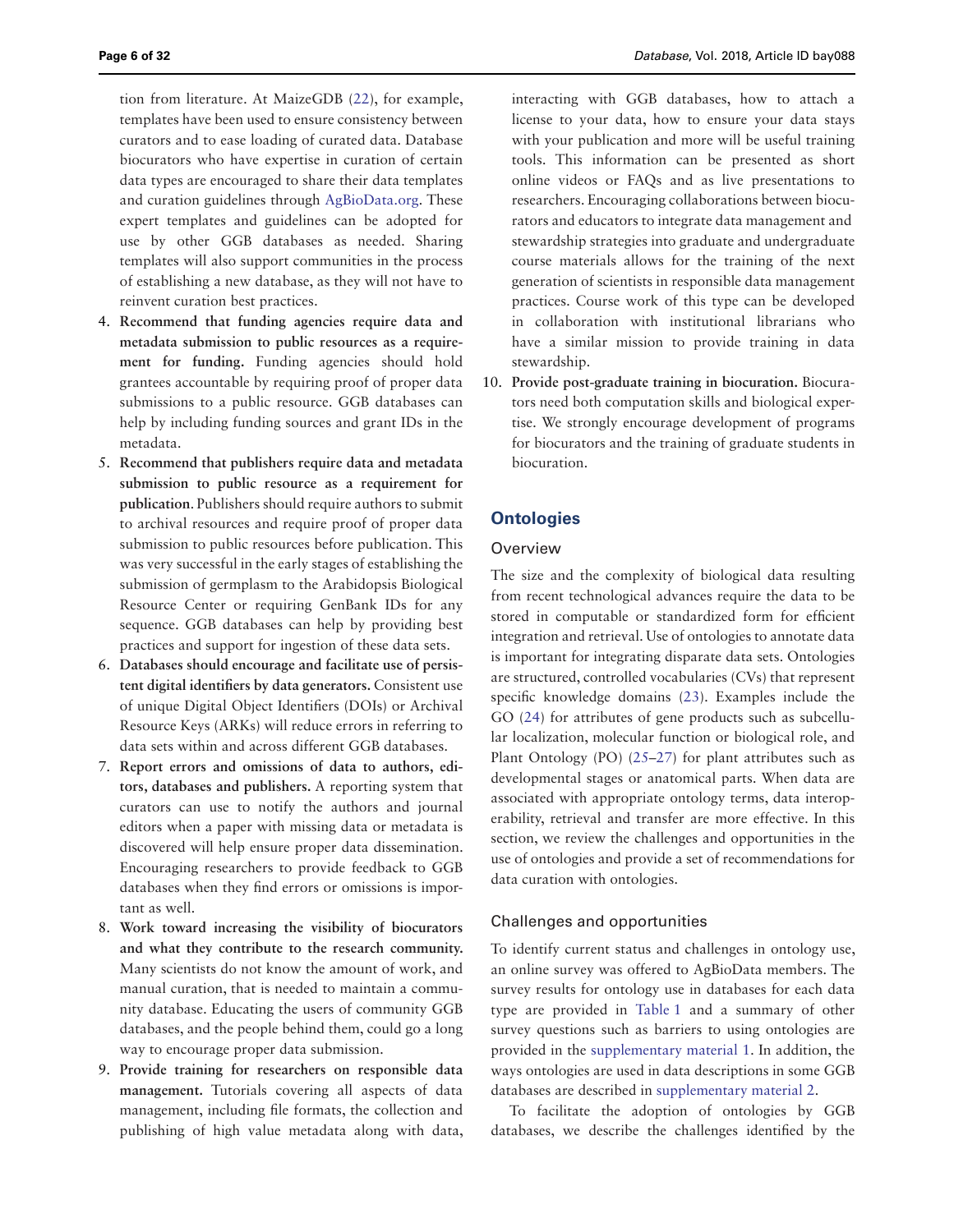|                             | Sequence $(27)$ | Marker (18) | QTL $(15)$     | Germplasm $(16)$ | Phenotype $(20)$ | Genotype (18) |
|-----------------------------|-----------------|-------------|----------------|------------------|------------------|---------------|
| GO                          | 17              |             |                |                  |                  |               |
| <sub>SO</sub>               | 10              |             |                |                  |                  |               |
| PO                          |                 |             |                |                  |                  |               |
| Trait ontologies: TO/VT/LPT | $\overline{1}$  |             |                |                  |                  |               |
| CO                          |                 |             |                |                  |                  |               |
| Other ref ontology          | 1 (MI)          |             | $1$ (LBO, CMO) | $\blacksquare$   | 1 PATO           |               |
| In-house                    |                 |             |                |                  |                  |               |

<span id="page-6-0"></span>**Table 1.** Survey results for ontology use in databases for each data type (from 29 respondents)

survey along with some opportunities to meet these challenges, including a review of currently available ontologies for agriculture, ontology libraries and registries and tools for working with ontologies.

*Ontology annotations in most GGB databases are limited to certain ontologies.* Most GGB databases use GO [\(24\)](#page-29-19) but fewer use additional ontologies such as Plant Trait Ontology (TO) and PO [\(25–](#page-29-20)[27\)](#page-29-21) to describe their data. In addition, with a few exceptions, these terms are assigned through computation instead of through rigorous manual annotation. The use of ontologies could be facilitated if the list of applicable ontologies were readily available. Within the agricultural domain there are many reference ontologies applicable to model and crop plants, livestock, arthropods and other animal species. [Table 2](#page-6-1) lists some of the ontologies that are applicable to agricultural data. In [supplementary material 3,](https://docs.google.com/document/d/1Gz_rcajFbSzAIy-5IXFahEFlj_AmmIJlxDcdk1u_FZw/edit) we also describe ontology libraries and registries, including description of the Planteome project [\(http://planteome.org\)](http://planteome.org), the Crop Ontology project (CO) [\(www.cropontology.org\)](http://www.cropontology.org) [\(28\)](#page-29-22),

<span id="page-6-1"></span>

|  |  | <b>Table 2.</b> List of ontologies, CVs and thesaurus of interest for AgBioData member databases |  |  |  |  |
|--|--|--------------------------------------------------------------------------------------------------|--|--|--|--|
|--|--|--------------------------------------------------------------------------------------------------|--|--|--|--|

| Name                                                                      | Domain                                                                                                                                                                                                                                                                                                                                                                           | ID space                      | <b>URL</b>                                                                                                                                 |
|---------------------------------------------------------------------------|----------------------------------------------------------------------------------------------------------------------------------------------------------------------------------------------------------------------------------------------------------------------------------------------------------------------------------------------------------------------------------|-------------------------------|--------------------------------------------------------------------------------------------------------------------------------------------|
| Amphibian Gross<br>Anatomy Ontology                                       | Amphibian anatomy                                                                                                                                                                                                                                                                                                                                                                | <b>AAO</b>                    | http://purl.bioontology.org/ontology/AAO                                                                                                   |
| Agronomy Ontology<br><b>AGROVOC</b>                                       | agronomy trials<br>a controlled vocabulary covering all areas of<br>interest of the Food and Agriculture<br>Organization                                                                                                                                                                                                                                                         | <b>AGRO</b><br><b>AGROVOC</b> | http://obofoundry.org/ontology/agro.html<br>http://aims.fao.org/vest-registry/vocabularies/<br>agrovoc-multilingual-agricultural-thesaurus |
| Animal Trait Ontology<br>for Livestock                                    | phenotypic traits of farm animals                                                                                                                                                                                                                                                                                                                                                | <b>ATOL</b>                   | http://purl.bioontology.org/ontology/ATOL                                                                                                  |
| <b>CAB</b> Thesaurus                                                      | bibliographic databases of CABI (Centre for<br>Agriculture and Biosciences International)                                                                                                                                                                                                                                                                                        | CABT                          | http://www.cabi.org/cabthesaurus/                                                                                                          |
| Cephalopod Ontology<br>Chemical Entities of<br><b>Biological Interest</b> | cephalopod anatomy and development<br>molecular entities                                                                                                                                                                                                                                                                                                                         | <b>CEPH</b><br><b>CHEBI</b>   | http://obofoundry.org/ontology/ceph.html<br>http://obofoundry.org/ontology/chebi.html                                                      |
| Cell Ontology                                                             | Metazoan (not plant) cell types                                                                                                                                                                                                                                                                                                                                                  | CL                            | http://obofoundry.org/ontology/cl.html                                                                                                     |
| Clinical Measurement<br>Ontology                                          | morphological and physiological measurement<br>records generated from clinical and model<br>organism research and health programs                                                                                                                                                                                                                                                | CMO                           | http://obofoundry.org/ontology/cmo.html                                                                                                    |
| Crop Ontology                                                             | a collection of vocabularies that describe breeders'<br>traits for agriculturally important plants: banana,<br>barley, beets, Brachiaria, brassica, cassava, castor<br>bean, chickpea, common bean, cowpea, grapes,<br>groundnut, lentil, maize, mung bean, pearl millet,<br>pigeon pea, potato, rice, sorghum, soybean, sugar<br>kelp, sweet potato, wheat, woody plant and yam | CO                            | http://www.cropontology.org/                                                                                                               |
| Drosophila Phenotype<br>Ontology                                          | Drosophila phenotypes                                                                                                                                                                                                                                                                                                                                                            | <b>DPO</b>                    | http://obofoundry.org/ontology/dpo.html                                                                                                    |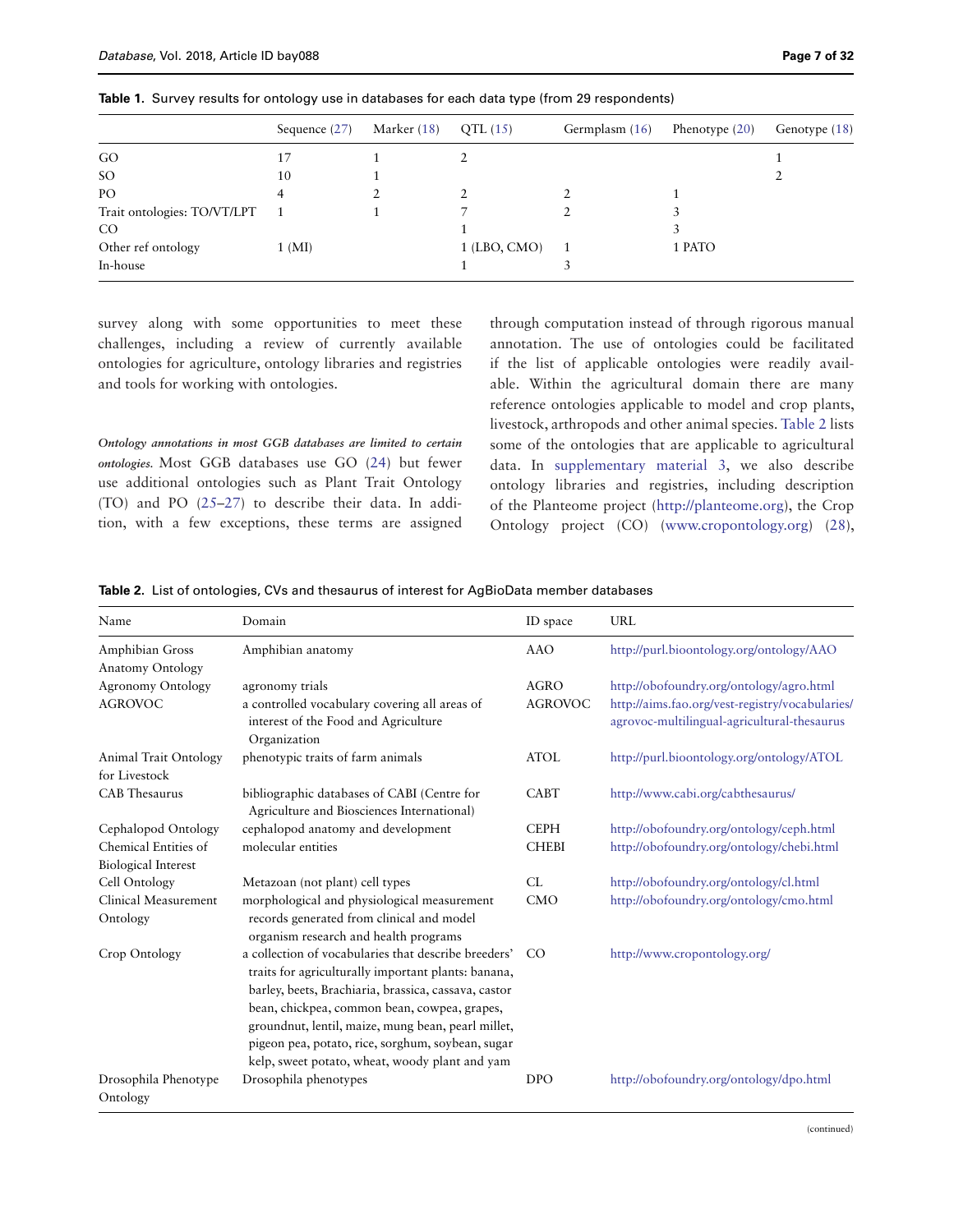# **Table 2.** Continued

| Name                                                                 | Domain                                                                                                                                                                                                                                                    | ID space      | URL                                                                                      |
|----------------------------------------------------------------------|-----------------------------------------------------------------------------------------------------------------------------------------------------------------------------------------------------------------------------------------------------------|---------------|------------------------------------------------------------------------------------------|
| Evidence and<br><b>Conclusion Ontology</b>                           | types of scientific evidence                                                                                                                                                                                                                              | ECO           | http://www.evidenceontology.org/Welcome.<br>html http://obofoundry.org/ontology/eco.html |
| <b>Experimental Factor</b><br>Ontology                               | anatomy, disease and chemical<br>compounds                                                                                                                                                                                                                | <b>EFO</b>    | http://www.ebi.ac.uk/efo/                                                                |
| Environment Ontology                                                 | biomes, environmental features and<br>environmental materials                                                                                                                                                                                             | <b>ENVO</b>   | http://obofoundry.org/ontology/envo.html                                                 |
| <b>Feature Annotation</b><br><b>Location Description</b><br>Ontology | FALDO is the Feature Annotation<br>Location Description Ontology. It is a<br>simple ontology to describe sequence<br>feature positions and regions as found<br>in GFF3, DBBJ, EMBL, GenBank files,<br>UniProt and many other bioinformatics<br>resources. | <b>FALDO</b>  | https://github.com/JervenBolleman/FALDO                                                  |
| Drosophila Gross<br>Anatomy Ontology                                 | Drosophila melanogaster anatomy                                                                                                                                                                                                                           | FB-BT         | http://obofoundry.org/ontology/fbbt.html                                                 |
| Flora Phenotype<br>Ontology                                          | traits and phenotypes of flowering plants<br>occurring in digitized floras                                                                                                                                                                                | <b>FLOPO</b>  | http://obofoundry.org/ontology/flopo.html                                                |
| Gene Ontology                                                        | gene function, biological processes and<br>cellular components                                                                                                                                                                                            | GO            | http://obofoundry.org/ontology/go.html                                                   |
| Hymenoptera Anatomy<br>Ontology                                      | anatomy of Hymenoptera                                                                                                                                                                                                                                    | HAO           | http://hymao.org<br>http://obofoundry.org/ontology/hao.html                              |
| <b>Infectious Disease</b><br>Ontology                                | infectious diseases                                                                                                                                                                                                                                       | <b>IDO</b>    | http://infectiousdiseaseontology.org/page/<br>Download                                   |
| Dengue fever                                                         | disease ontology for Dengue fever                                                                                                                                                                                                                         | <b>IDODEN</b> | VectorBase Ontologies                                                                    |
| Malaria                                                              | disease ontology for malaria                                                                                                                                                                                                                              | <b>IDOMAL</b> | VectorBase Ontologies                                                                    |
| Livestock Breed<br>Ontology                                          | buffalo, cattle, chicken, goat, horse, pig<br>and sheep breeds                                                                                                                                                                                            | <b>LBO</b>    | http://purl.bioontology.org/ontology/LBO                                                 |
| Livestock Product trait<br>Ontology                                  | traits of products from agricultural<br>animals or birds                                                                                                                                                                                                  | <b>LPT</b>    | http://purl.bioontology.org/ontology/LPT                                                 |
| Mammalian Feeding<br>Muscle Ontology                                 | an anatomy ontology for the muscles of<br>the head and neck that participate in<br>feeding, swallowing and other<br>oral-pharyngeal behaviors                                                                                                             | <b>MFMO</b>   | http://obofoundry.org/ontology/mfmo.html                                                 |
| Molecular interactions                                               | protein-protein interactions                                                                                                                                                                                                                              | МI            | http://www.obofoundry.org/ontology/mi.html                                               |
| Mosquito Insecticide<br>Resistance                                   | mosquito insecticide resistance                                                                                                                                                                                                                           | <b>MIRO</b>   | VectorBase Ontologies                                                                    |
| <b>MONDO</b> Disease<br>Ontology                                     | diseases (currently mostly human but<br>also animal diseases)                                                                                                                                                                                             | MONDO         | http://obofoundry.org/ontology/mondo.html                                                |
| Mammalian phenotype                                                  | mammalian phenotypes                                                                                                                                                                                                                                      | MP            | http://obofoundry.org/ontology/mp.html                                                   |
| Mouse Pathology<br>Ontology                                          | mutant and transgenic mouse<br>pathological lesions and processes                                                                                                                                                                                         | <b>MPATH</b>  | http://obofoundry.org/ontology/mpath.html                                                |
| National Agricultural<br>Library Thesaurus                           | vocabulary tools of agricultural terms                                                                                                                                                                                                                    | <b>NALT</b>   | https://agclass.nal.usda.gov/                                                            |
| Neuro Behavior<br>Ontology                                           | behavior terms                                                                                                                                                                                                                                            | <b>NBO</b>    | http://www.obofoundry.org/ontology/nbo.html                                              |
| Ontology of Arthropod<br>Circulatory Systems                         | arthropod circulatory system                                                                                                                                                                                                                              | <b>OARCS</b>  | http://obofoundry.org/ontology/oarcs.html                                                |
| Ontology of Biological<br>Attributes                                 | traits (all species)                                                                                                                                                                                                                                      | OBA           | http://obofoundry.org/ontology/oba.html                                                  |
| Ontology of<br>Host-Microbe<br>interactions                          | host-microbe interactions                                                                                                                                                                                                                                 | <b>OHMI</b>   | http://www.obofoundry.org/ontology/ohmi.html                                             |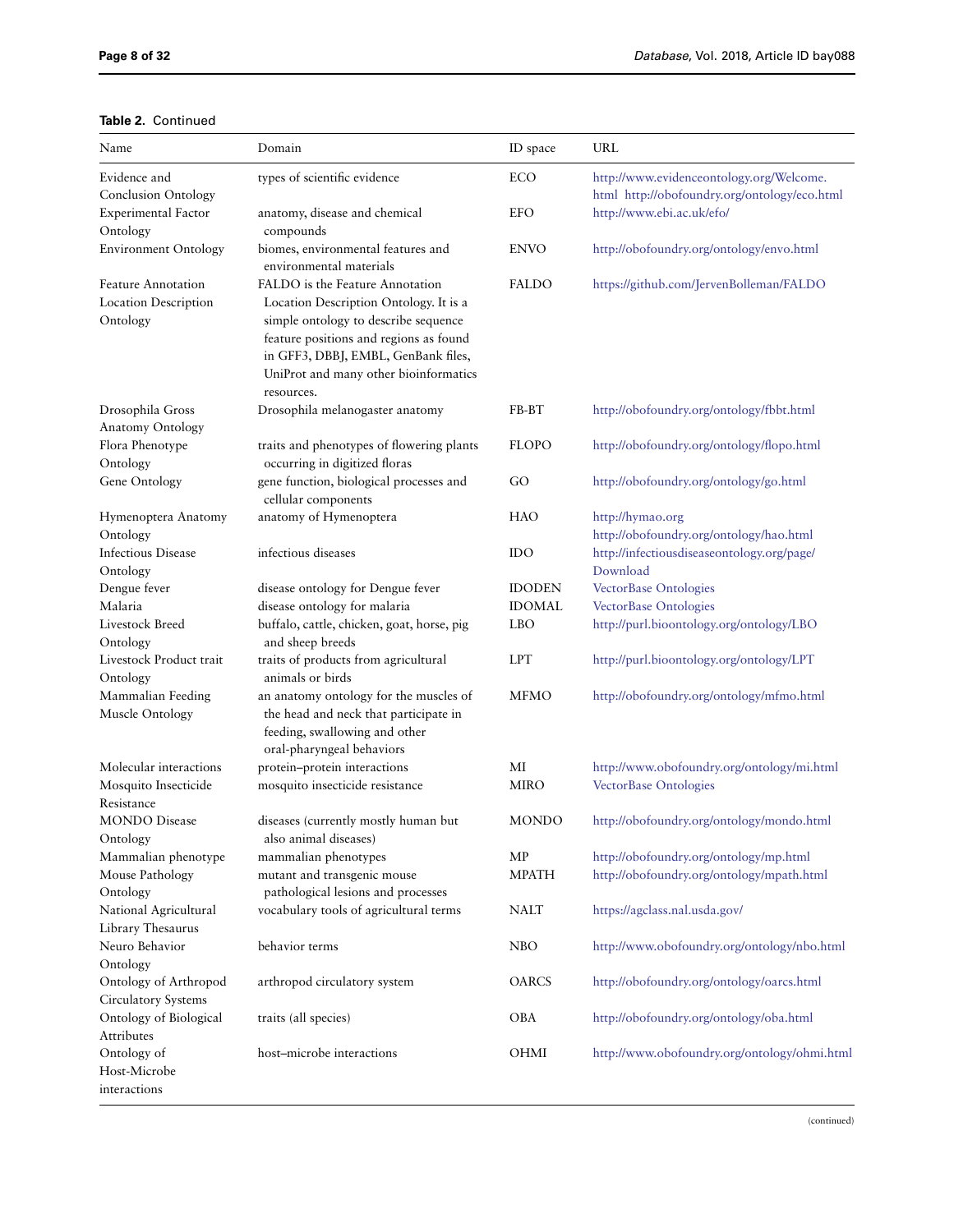#### **Table 2.** Continued

| Name                                             | Domain                                                                | ID space          | <b>URL</b>                                                                                                |
|--------------------------------------------------|-----------------------------------------------------------------------|-------------------|-----------------------------------------------------------------------------------------------------------|
| Ontology of Microbial<br>Phenotypes              | microbial phenotypes                                                  | <b>OMP</b>        | http://obofoundry.org/ontology/omp.html                                                                   |
| Ontology for Parasite<br>Lifecycle               | parasite life cycle stages                                            | OPL               | http://www.obofoundry.org/ontology/opl.html                                                               |
| Phenotype and Trait<br>Ontology                  | phenotypic qualities                                                  | PATO              | http://obofoundry.org/ontology/pato.html                                                                  |
| Population and<br>Community Ontology             | populations and communities                                           | <b>PCO</b>        | http://obofoundry.org/ontology/pco.html                                                                   |
| Plant Experimental<br><b>Conditions Ontology</b> | plant treatments, growing conditions and/or<br>study types            | <b>PECO</b>       | http://browser.planteome.org/amigo<br>http://obofoundry.org/ontology/peco.html                            |
| Plant Ontology                                   | plant anatomy and growth stages                                       | PO                | http://browser.planteome.org/amigo<br>http://obofoundry.org/ontology/po.html                              |
| Protein Ontology                                 | protein-related entities                                              | PR                | http://obofoundry.org/ontology/pr.html                                                                    |
| Social Insect Behavior<br>Ontology               | chemical, anatomy and behavior of social<br>insects                   | <b>SIBO</b>       | http://www.obofoundry.org/ontology/sibo.html                                                              |
| Sequence Ontology<br>SOY Ontology                | sequence types and features<br>soybean traits, growth and development | SO.<br>SOY        | http://obofoundry.org/ontology/so.html<br>https://www.soybase.org/ontology.php                            |
| Spider anatomy and<br>behavior ontology          | spider anatomy, behavior and products                                 | <b>SPD</b>        | http://obofoundry.org/ontology/spd.html                                                                   |
| Tick anatomy                                     | Tick gross anatomy                                                    | <b>TADS</b>       | VectorBase Ontologies                                                                                     |
| Mosquito anatomy<br>Plant Trait Ontology         | Mosquito gross anatomy<br>plant traits                                | <b>TGMA</b><br>TO | VectorBase Ontologies<br>http://browser.planteome.org/amigo                                               |
| Tribolium Ontology                               | anatomy of the red flour beetle Tribolium<br>castaneum                | <b>TRON</b>       | http://obofoundry.org/ontology/to.html<br>http://ibeetle-base.uni-goettingen.de/<br>ontology/overview.jsf |
| Teleost Taxonomy<br>Ontology                     | Teleost phenotypes specifically for zebrafish                         | <b>TTO</b>        | http://obofoundry.org/ontology/tto.html                                                                   |
| Uberon multispecies<br>anatomy ontology          | animal anatomical structures                                          | Uberon            | http://obofoundry.org/ontology/uberon.html                                                                |
| Variation Ontology                               | variations in DNA, RNA and/or protein                                 | <b>VARIO</b>      | http://purl.obolibrary.org/obo/vario.owl                                                                  |
| VectorBase controlled<br>vocabulary              | controlled vocabulary for vector biology                              | <b>VBCV</b>       | VectorBase Ontologies                                                                                     |
| Vertebrate Trait Ontology                        | morphology, physiology or development of<br>vertebrates               | <b>VT</b>         | http://obofoundry.org/ontology/vt.html                                                                    |
| Xenopus anatomy and<br>development ontology      | anatomy and development of Xenopus sp.                                | XAO               | http://www.xenbase.org/anatomy/xao.do?<br>method=display<br>http://obofoundry.org/ontology/xao.html       |
| Zebrafish Anatomy and<br>Development Ontology    | Zebrafish anatomy and development                                     | <b>ZFA</b>        | http://zfin.org/zf_info/anatomy/dict/sum.html<br>http://obofoundry.org/ontology/zfa.html                  |
| Zebrafish Developmental<br>Stages                | Zebrafish (Danio rerio) developmental stages                          | <b>ZFS</b>        | http://obofoundry.org/ontology/zfs.html                                                                   |

the Open Biological and Biomedical Ontology (OBO) Foundry [\(http://www.obofoundry.org\)](http://www.obofoundry.org) [\(29\)](#page-29-23), the NCBO BioPortal [\(http://bioportal.bioontology.org\)](http://bioportal.bioontology.org) [\(30\)](#page-29-24), Onto-Bee [\(http://www.ontobee.org\)](http://www.ontobee.org) [\(31\)](#page-29-25), the EBI Ontology Lookup Service [\(http://www.ebi.ac.uk/ols\)](http://www.ebi.ac.uk/ols) [\(32\)](#page-29-26), AberOWL [\(http://aber-owl.net\)](http://aber-owl.net) [\(33\)](#page-29-27) and the AgroPortal project [\(http://agroportal.lirmm.fr\)](http://agroportal.lirmm.fr) [\(34\)](#page-29-28).

*Lack of funding and resources to train and pay biocurators.* While most databases recognize the importance of using ontologies for efficient data integration and retrieval, GGB databases typically lack sufficient funding to train and pay additional biocurators. The curation work could be somewhat eased by tools for the curation and validation of annotations and by standardized data formats for ontology annotation data exchange. Significant work has been done in these areas. The curation tools for GO annotation include TAIR's in-house curation tool PubSearch [\(35\)](#page-29-29) and TAIR's community portal the Online Annotation Submission Tool (TOAST) [\(18\)](#page-29-13), PomBase's Canto [\(36\)](#page-29-30), the GO consortium's Noctua [\(http://noctua.berkeleybop.org\)](http://noctua.berkeleybop.org/) and Table Editor [\(http://bit.ly/table-editor\)](http://bit.ly/table-editor) [\(Table 3\)](#page-9-0).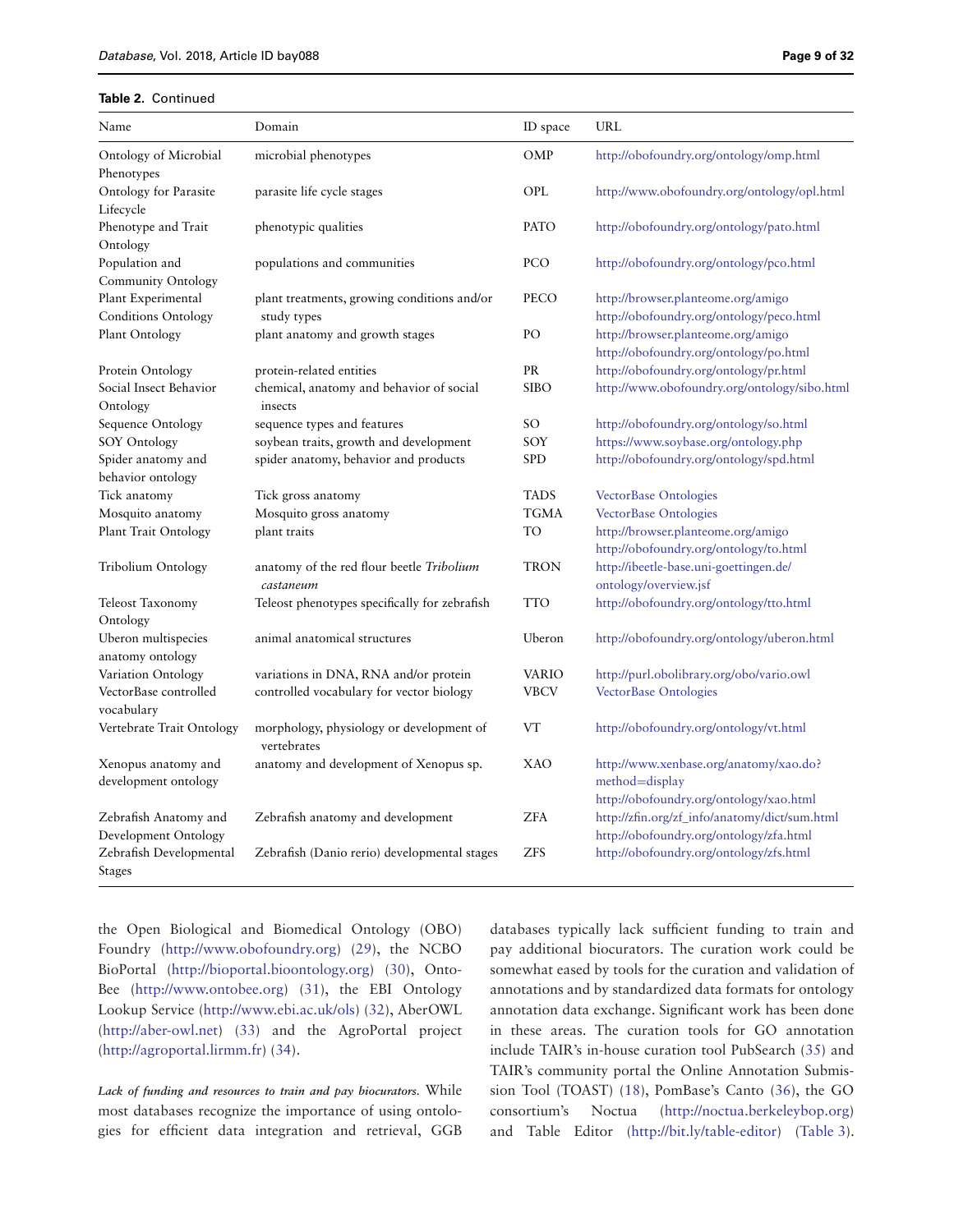| Use                                 | Tool             | Summary                                                                       | Reference/URL                                                                                                           |
|-------------------------------------|------------------|-------------------------------------------------------------------------------|-------------------------------------------------------------------------------------------------------------------------|
| Data curation/<br>annotation        | Noctua           | web-based tool for collaborative editing<br>of models of biological processes | http://noctua.berkeleybop.org/                                                                                          |
|                                     | PubSearch        | TAIR in-house literature curation tool                                        | https://www.ncbi.nlm.nih.gov/pubmed/18428773                                                                            |
|                                     | Protein2GO       | EBI's GO annotation tool                                                      | https://sourceforge.net/projects/protein2go/                                                                            |
|                                     | <b>TOAST</b>     | community curation tool for GO and PO<br>annotations                          | https://www.ncbi.nlm.nih.gov/pubmed/22859749                                                                            |
|                                     | <b>CANTO</b>     | web-based literature curation tool                                            | https://academic.oup.com/bioinformatics/article/<br>30/12/1791/382357/Canto-an-online-tool-for-<br>community-literature |
|                                     | Textpresso       | web-based text mining and literature                                          | doi: 10.1186/s12859-018-2103-8.                                                                                         |
|                                     | Central          | curation (with plug ins for Noctua)                                           |                                                                                                                         |
|                                     | <b>CACAO</b>     | community annotation tool used in<br>undergraduate competitions               | https://gowiki.tamu.edu/wiki/index.php/Category:<br><b>CACAO</b>                                                        |
|                                     | Table Editor     | application for easily editing                                                | https://incatools.github.io/table-editor/?config=.%2                                                                    |
|                                     |                  | spreadsheet-formatted data with<br>associated ontologies                      | Fconfig.yaml                                                                                                            |
|                                     | PhenoteFX        | phenotype curation                                                            | http://phenotefx.readthedocs.io/en/latest/                                                                              |
| Annotation data<br>exchange formats | GAF <sub>2</sub> | file format for ontology annotation data<br>exchange                          | http://geneontology.org/page/go-annotation-file-<br>format-20                                                           |
|                                     | <b>RDF</b>       | Resource Description Framework                                                |                                                                                                                         |
|                                     | Phenopackets     | an extensible data model and data                                             | https://github.com/phenopackets/phenopacket-                                                                            |
|                                     |                  | exchange format for phenotype data                                            | format/wiki/Overview-of-Phenotype-Exchange-<br>Format                                                                   |
|                                     | BioLink model    | schema for biological data and<br>associations                                | https://biolink.github.io/biolink-model/                                                                                |
| Ontology editors                    | Protégé          | ontology editing tool                                                         | http://protege.stanford.edu/                                                                                            |

<span id="page-9-0"></span>

|  |  |  |  | <b>Table 3</b> . List of tools for data curation with ontologies, annotation data exchange format and tools for ontology editing |  |  |  |
|--|--|--|--|----------------------------------------------------------------------------------------------------------------------------------|--|--|--|
|--|--|--|--|----------------------------------------------------------------------------------------------------------------------------------|--|--|--|

To facilitate sharing annotations among resources, there are some existing and emergent standards for ontology annotation data exchange. The GO Annotation File (GAF) format [is the standard for GO annotation data exchange \(http://](http://geneontology.org/page/go-annotation-file-format-20) geneontology.org/page/go-annotation-file-format-20) and Phenopackets (Phenotype Exchange Format or PFX; [https://github.com/phenopackets/phenopacket-format/wiki/](https://github.com/phenopackets/phenopacket-format/wiki/Overview-of-Phenotype-Exchange-Format) Overview-of-Phenotype-Exchange-Format) is an extensible data model and data exchange format for phenotype data from any species [\(Table 3\)](#page-9-0). More details about these tools are provided in [supplementary material 4.](https://docs.google.com/document/d/1Gz_rcajFbSzAIy-5IXFahEFlj_AmmIJlxDcdk1u_FZw/edit)

*Lack of ontologies that fit the domain or insufficient terms in existing ontologies.* Some databases develop in-house ontologies since the existing ontologies do not meet their needs. When using in-house ontologies, it is necessary to map their terms to reference ontologies to facilitate ontology development and/or data transfer among other databases. In addition, it is often necessary to use species-specific ontologies. For example, analogous organs across plant species often do not have the same name. To ease this difficulty, the CO and Planteome projects work together to link terms in plant species-specific ontologies to more general terms in references ontologies like GO and PO. In case of incomplete ontologies, there is a need for a tool or system where researchers and biocurators can add terms, which are timely reviewed for inclusion in the ontologies.

#### Recommendations

Based on the challenges we identified, we provide the following recommendations.

*Use ontologies in data curation.* The core recommended set of ontologies to use for agricultural is GO for gene function annotation, Sequence Ontology (SO) to define sequence types and trait ontologies for Quantitative trait locus (QTL), heritable phenotypic markers, gene models, transcripts, germplasm, molecular markers and trait descriptors for breeding and/or diversity projects.

PO and TO are recommended for describing plant anatomy, developmental stages of plants and plant traits. When species-specific trait ontologies are used, it is recommended that they be annotated with reference PO and TO to enable cross-species comparison. Trait-related ontologies recommended for livestock, arthropods and other animal species are summarized in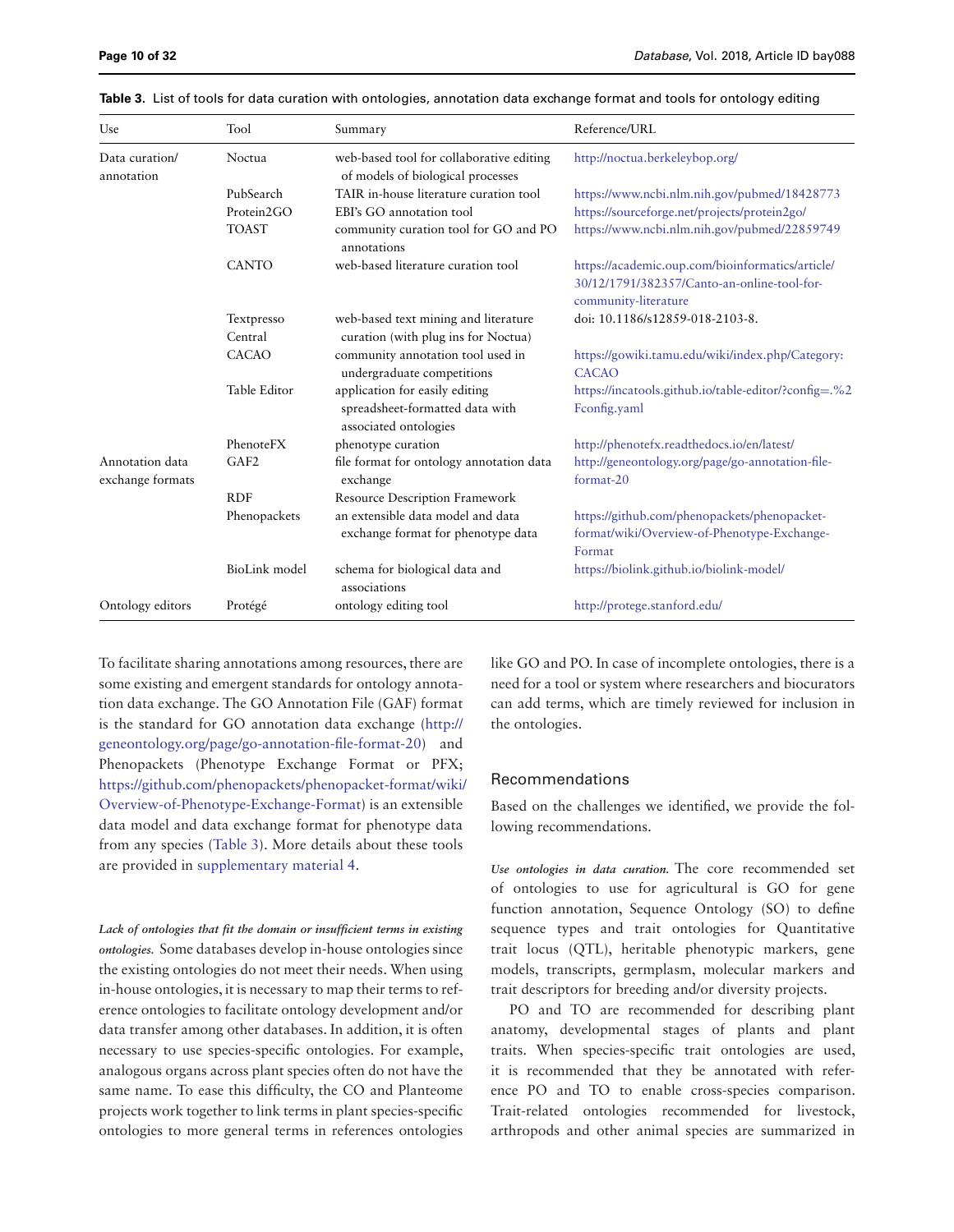| Data type   | Domain                    | Ontology (see Table 2)      |
|-------------|---------------------------|-----------------------------|
| Phenotype   | cattle, sheep, goats, pig | ATOL, LBO, LPT, VT          |
|             | other animals             | MP, VT, ATOL, ABO           |
| Anatomy     | cattle, sheep, goats, pig | <b>UBERON, CARO</b>         |
|             | other animals             | XAO, ZFA, CARO, CEPH, MFMO, |
|             |                           | <b>TTO, UBERON</b>          |
|             | arthropods                | DPO, FBBT, HAO, OARCS, SPD, |
|             |                           | TGMA, AAO, TRON             |
| Growth and  | cattle, sheep, goats, pig | ATOL, VT                    |
| development | other animals             | ZFS, CEPH, ATOL             |
|             | arthropods                | FDdy                        |
| Behavior    | livestock/other animals   | NBO, ATOL, VT               |
|             | arthropods                | <b>SIBO</b>                 |
| Disease     | growth and development    | IDO, OHMI, OPL              |
|             | related disease           |                             |
|             | other disease             | MPATH, OMP, MONDO           |

<span id="page-10-0"></span>**Table 4.** Trait-related ontologies for describing data from livestock, arthropods and other animals. A key to the ontologies is available in [Table 2](#page-6-1)

[Table 4.](#page-10-0) All curatorial assignments of an ontology term to a database object should also be accompanied with the appropriate Evidence and Conclusions Ontology (ECO) term describing the evidence on which that assertion is based and a traceable reference to the source of the experimental data.

For agricultural animals, anatomy is represented using Uberon [\(37\)](#page-29-31) and Cell Ontology (CL) [\(38\)](#page-29-32) (for gross anatomical structures and cell types, respectively). For describing traits, the Vertebrate Trait Ontology (VT) provides trait descriptors analogous to TO for plants. The Ontology of Biological Attributes (OBA) is a Phenotype and Trait Ontology (PATO)-based ontology that provides traits in a completely species-neutral way, and integrates with VT and TO. The Mammalian Phenotype Ontology describes abnormal effects of gene mutations and other phenotypes.

*Make methods transparent to researchers when computational annotation is done instead of manual curation.* Manual and rigorous ontology annotation is recommended. When manual curation is not practical due to lack of curation time, we recommend computational approaches for automatic association of GO or PO terms using the rigorously curated ontology associations from 'Model' species based on previously established gene orthology relationships. The Ensembl project [\(39\)](#page-30-0) produces orthology relationships among a number of plant species in Ensemblplant [\(plants.ensembl.org\)](http://plants.ensembl.org) as does the InParanoid project [\(inparanoid.sbc.su.se\)](inparanoid.sbc.su.se). Gene family groupings can also be used to infer orthology. A number of gene families have been produced by various groups such as Panther [\(pantherdb.org\)](http://pantherdb.org) and Pfam [\(pfam.xfam.org\)](http://pfam.xfam.org). Once gene families are developed for a species visà-vis an appropriate model organism, these families, along with GAFs could be used to transfer GO as well as TO annotations between GGB databases with modest curatorial resources by simple identifier matching algorithms. As is common practice, sequence similarity to gene models from model organisms can also be used in GO annotation. It is important, however, to check the computational method and make it transparent to the users.

*Make an effort to create a network of ontologies as a community.* In order to provide unified access to different types of agricultural data and enable large-scale analysis, it is crucial to have a network of domain ontologies. Each ontology focuses on its own domain, but often several ontologies are needed to fully describe the data. The OBO Foundry initiative [\(29\)](#page-29-23) provides a variety of tools including an ontology import feature. As an example of the creation of an ontology network, TO defines phenotypic traits in plants as Entity–Quality (EQ) statements. The quality (Q) terms come from the PATO whereas the entity (E) terms come from PO, GO or ChEBI, depending on the entity. These efforts can reduce the curation time in individual databases since once the data is curated with one ontology such as TO, it can be further associated with other component ontologies. There are also tools to make relationships among reference ontologies. One example is Intelligent Concept Assistant (https://github.com/INCATools/intelligent[concept-assistant\), a National Institute of Health \(NIH\) Big](https://github.com/INCATools/intelligent-concept-assistant) Data 2 Knowledge [\(https://commonfund.nih.gov/bd2k\)](https://commonfund.nih.gov/bd2k) funded project to develop an environment for helping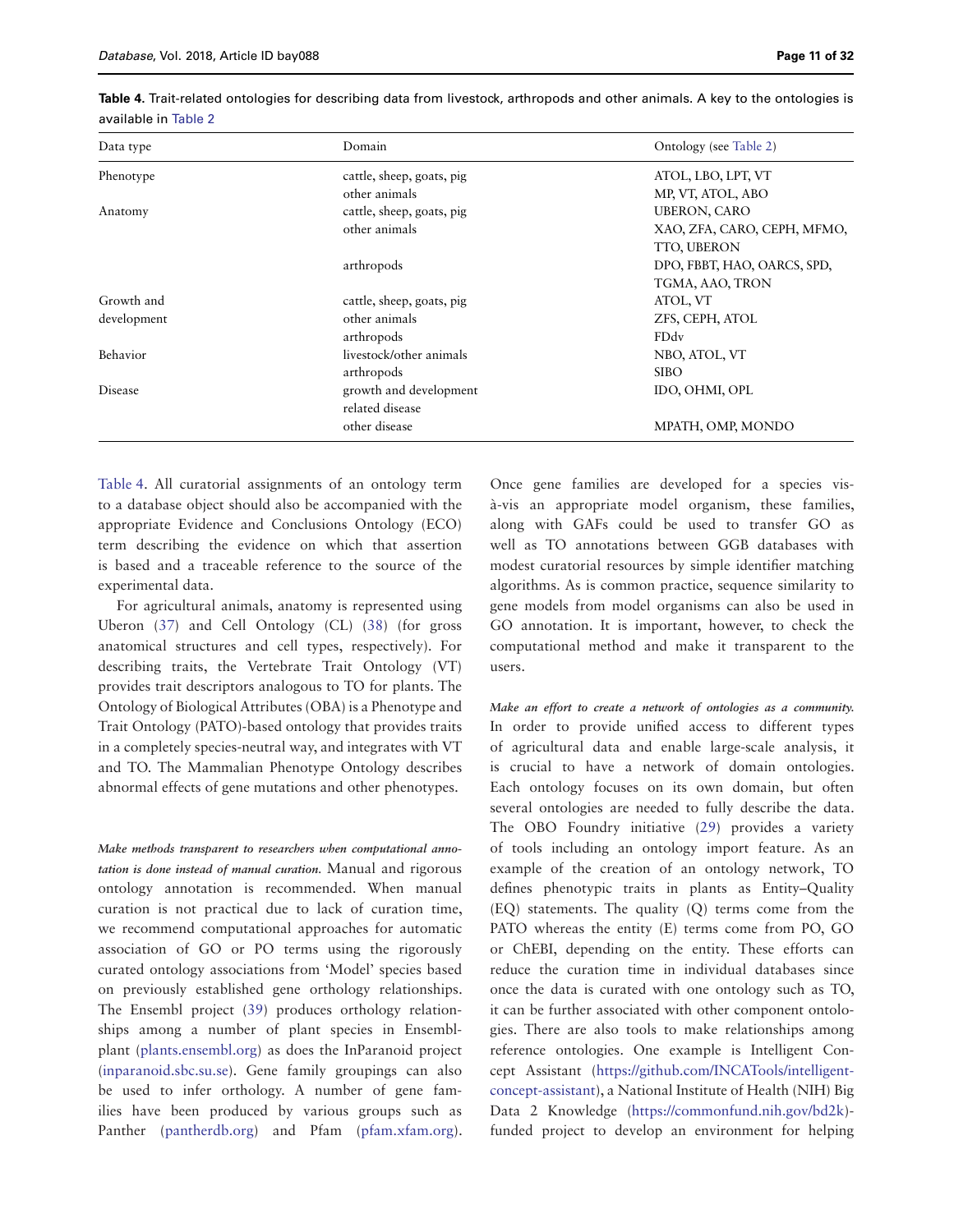scientists to collaboratively create, extend and apply their knowledge to describe and interpret biomedical data sets.

*Facilitate ontology annotation by data generators.* We encourage the use of ontologies by implementing rules and procedures where available/applicable, and improving ontologies by enlisting community helps in adding new terms, correcting existing terms as needed and in general, modifying ontologies to be broadly adaptive. A good example of this process occurs in AnimalQTLdb, where ontologies were developed in parallel with improvements to AnimalQTLdb [\(40\)](#page-30-1).

One way to encourage researchers to use ontologies is to provide a system that requires collection of accepted ontology terms as part of the data and/or publication submission process. Some databases, such as TAIR, Tree-Genes [\(41\)](#page-30-2) and GDR work with journals to require that authors submit their data to the appropriate GGB database prior to manuscript submission [\(20\)](#page-29-15). There are multiple approaches to this. GDR has downloadable data templates that researchers fill in and submit. TreeGenes has a web form for submitting association genetics and population genomics studies. TreeGene's web form is currently being converted to a Tripal module [\(42\)](#page-30-3), with the aim of fully adopting Minimum Information About a Plant Phenotyping Experiment [\(43\)](#page-30-4) to include the full spectrum of data generation, including design, sampling, sequencing and informatic analysis. The TreeGene system simplifies the submission process through the use of guided prompts to query researcher for the location of the experiment (i.e. latitude, longitude, altitude), the type of experiment (e.g. common garden, reciprocal transplant) and environmental conditions (e.g. average temperature), and to determine which ontologies are necessary. TAIR's TOAST (18; https://toast. [arabidopsis.org/\) allows authors to submit GO and PO](https://toast.arabidopsis.org) annotations for their own or for others' published works.

# **Metadata and persistence**

# Overview

Public data is valuable for additional research and for reproducibility analyses. But data cannot be reused unless they are sufficiently described, including attribution, analysis methods, procedures, data formats and a description of the subjects and treatments. Data cannot be reused if they cannot be found via search engines or persistent identifiers.

Take the data resulting from a Genome Wide Association Study (GWAS) as an example. The accompanying metadata should include the species and specific individuals that were sampled; the study participants and publication; the genotypes and phenotypes and how they are obtained; the name, versions and parameters of software used; any scripts developed; parameters used to define significance; and data formats. Not only does this enable researchers to reuse data that may have been produced at considerable expense, but also enables researchers to reproduce results (a particular matter of concern in recent years, given the need for improving trust in the scientific process). Furthermore, having a persistent identifier attached to this data set, and having it deposited in a permanent repository, ensures that it can be found, retrieved and reused by multiple researchers for years to come.

Metadata is descriptive information about an object or resource whether it be physical or electronic. The underlying concepts behind metadata have been in use for as long as collections of information have been organized. Library card catalogs represent a well-established type of metadata that have served as collection management and resource discovery tools for decades.

A metadata standard can be either a set of core descriptors that will apply in all instances and extended as needed or a comprehensive standard consisting of both required and optional data fields. The advantage of a core set is that its simplicity can greatly aid its adoption. The Dublin Core Metadata Initiative [\(44,](#page-30-5) [45\)](#page-30-6) is an example of a core standard. For description of data sets, a more comprehensive standard would be https://www.w3.org/TR/hcls[dataset/. For scientific research data, a 'core standard' will](https://www.w3.org/TR/hcls-dataset/) not be adequate to describe how the data was generated and analysed. Extensions to a 'core standard' are by definition, not standardized and so, extended fields likely cannot be compared. A 'comprehensive standard', on the other hand, may provide sufficient descriptive fields to enable reuse of research data, but its complexity may create a significant barrier to adoption. Another dimension of a metadata standard is the use of CVs. To compare metadata for multiple data sets, there must be a means of directly comparing the contents of each field. CVs, especially in the form of a hierarchical ontology that contains information about the relatedness of values, are essential to metadata.

Metadata is critical to enabling each of the four FAIR principles. Additionally, metadata can be viewed as serving multiple purposes:

- **Administration** Acquisition, provenance and licensing.
- **Description -** Identify and describe.
- **Preservation** Long-term management of persistence and relevance, adaptation to changes in technologies, support of old data formats or conversion into new and continued integration with new data.
- **Technical** Hardware & software documentation, including versions and parameters used in analyses, data formats and versions.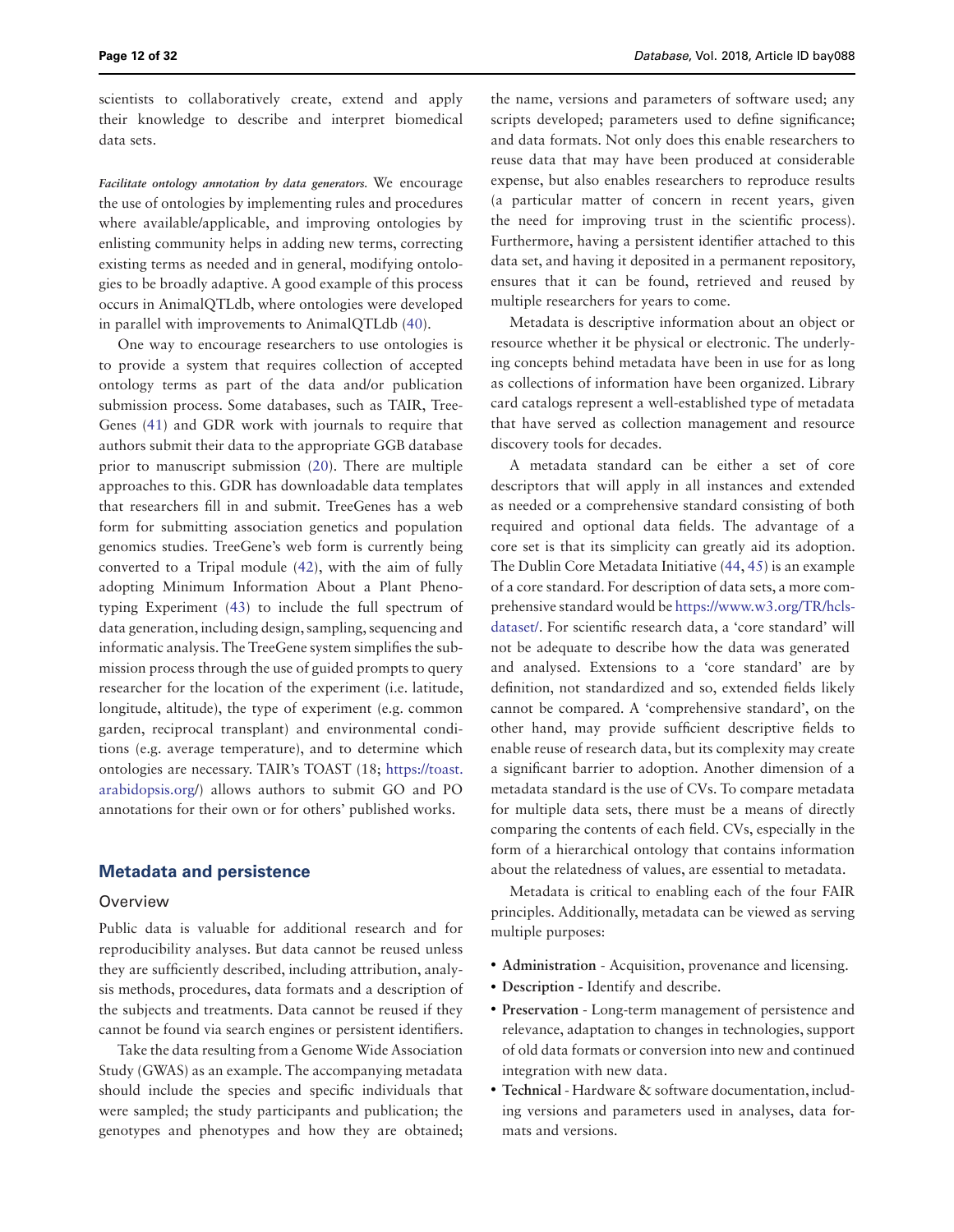There are multiple audiences for both the production and consumption of metadata:

- **Researchers**: produce: to get credit, consume: to reuse
- **Repositories**: produce: policies for metadata, curate data sets, attach metadata to data set, consume: use metadata in search utilities
- **Journals**: produce: metadata policies
- **Funding agencies**: produce: metadata policies

Metadata is not a new concept and its challenges are well understood and so, has been addressed by a number of disciplines, groups and resources, such as those listed below.

*FAIRsharing.* (formerly BIOsharing; [https://fairsharing.org\)](https://fairsharing.org) [\(46–](#page-30-7)[48\)](#page-30-8) is a UK-based clearinghouse of standards, policies and databases in the life sciences, including the biology and biomedical disciplines. Information about standards, policies and databases is curated by both FAIRsharing staff and community members. The data can be searched by keyword, browsed by type or discovered by way of collections of related resources. An example of a collection is all databases and metadata standards associated with metabolic data. The AgBioData group has started collaborating with the FAIRsharing group, as described below, and is represented at FAIRsharing as an organizational collection [\(https://fairsharing.org/collection/AgBioData\)](https://fairsharing.org/collection/AgBioData). Member GGB databases are encouraged to ensure that their FAIRsharing records are complete and up to date.

*Academic libraries.* A resource that is close at hand for many researchers and repositories is an academic library. Library science provided one of the earliest metadata standards for digital objects in 1995: the Dublin Core [\(http://dublincore.org\)](http://dublincore.org), which remains a foundational recommendation for all types of digital objects. Most academic libraries have one or more data management librarians. To help researchers comply with funding agency policies for data management, data librarians had developed a number of resources:

- Scholarly Publishing and Academic Resources Coalition (SPARC; [https://sparcopen.org\)](https://sparcopen.org) and Johns Hopkins University Libraries developed and maintain a listing of the data sharing requirements by federal agencies at [http://researchsharing.sparcopen.org.](http://researchsharing.sparcopen.org)
- Data Management Planning Tool (DMPTool; https://dmp [tool.org\) was developed for writing required data man](https://dmptool.org)agement plans by the California Digital Library and the [Data Observation Network for Earth \(https://www.data](https://www.dataone.org) one.org) project.
- REgistry of Research Data REpositories (Re3Data; [http://www.re3data.org\)](http://www.re3data.org) is a database of available

repositories for research data developed by the merger of two similar efforts, one in the EU and one in the US.

- The Directory at the Digital Curation Centre (DCC; [http://www.dcc.ac.uk\)](http://www.dcc.ac.uk) is a good resource for developing data management plans.
- The Metadata Standards Directory Working Group [\(http://rd-alliance.github.io/metadata-directory\)](http://rd-alliance.github.io/metadata-directory), a section of the Research Data Alliance (RDA; https://www.rd[alliance.org\), now maintains a listing of metadata](https://www.rd-alliance.org) standards and their extensions.
- The Ag Data Commons [\(https://data.nal.usda.gov\)](https://data.nal.usda.gov) is an agriculture-specific registry of databases, data sets and tools with USDA funding support. Its metadata are interoperable with the World Wide Web Consortium [\(W3C\) Data Catalog vocabulary \(https://www.w3.org/](https://www.w3.org/TR/vocab-dcat/) TR/vocab-dcat/) and the open government Project Open [Data v1.1 standard \(https://project-open-data.cio.gov/](https://project-open-data.cio.gov/v1.1/schema/) v1.1/schema/).
- Research Data Management Service Group at Cornell University (https://data.research.cornell.edu/content/ [readme\) have developed a guide for writing README](https://data.research.cornell.edu/content/readme) files, a frequent form of metadata.
- The Agriculture Network Information Collaborative alliance includes a working group that coordinates data management plan guidance across its member libraries.

*The RDA.* [\(https://www.rd-alliance.org\)](https://www.rd-alliance.org) was started in 2013 by the European Commission (EC), the NSF, the National Institute of Standards and Technology and the Australian Government's Department of Innovation to encourage and enable open sharing of research data in all scientific disciplines and the humanities. Several RDA working groups are focused on metadata. The RDA Metadata Standards Directory and the Metadata Catalog of metadata standards that have been submitted to the RDA is in progress and can be seen at [http://rd-alliance.github.io/metadata-directory.](http://rd-alliance.github.io/metadata-directory)

*The EC–US workshop on Plant Bioinformatics (2009).* The workshop included representatives from USDA, NIH, DOE, Office of Science and Technology Policy, the Environmental Protection Agency and Food and Drug Administration. One outcome of the workshop was a set of recommendations for international collaboration on education, standards, cyberinfrastructure and stewardship. The recommendations call for a concerted and joint effort to develop standards and ontologies, and the annotation of primary and derived data with descriptive standard metadata.

*ISA - Investigation, Study, Assay.* [\(http://isa-tools.org/\)](http://isa-tools.org/) [\(49\)](#page-30-9) approach to metadata is structured with three elements: the Investigation—the research context; a Study—a unit of research; and an Assay—an analytical measurement. These data can be provided in a number of formats,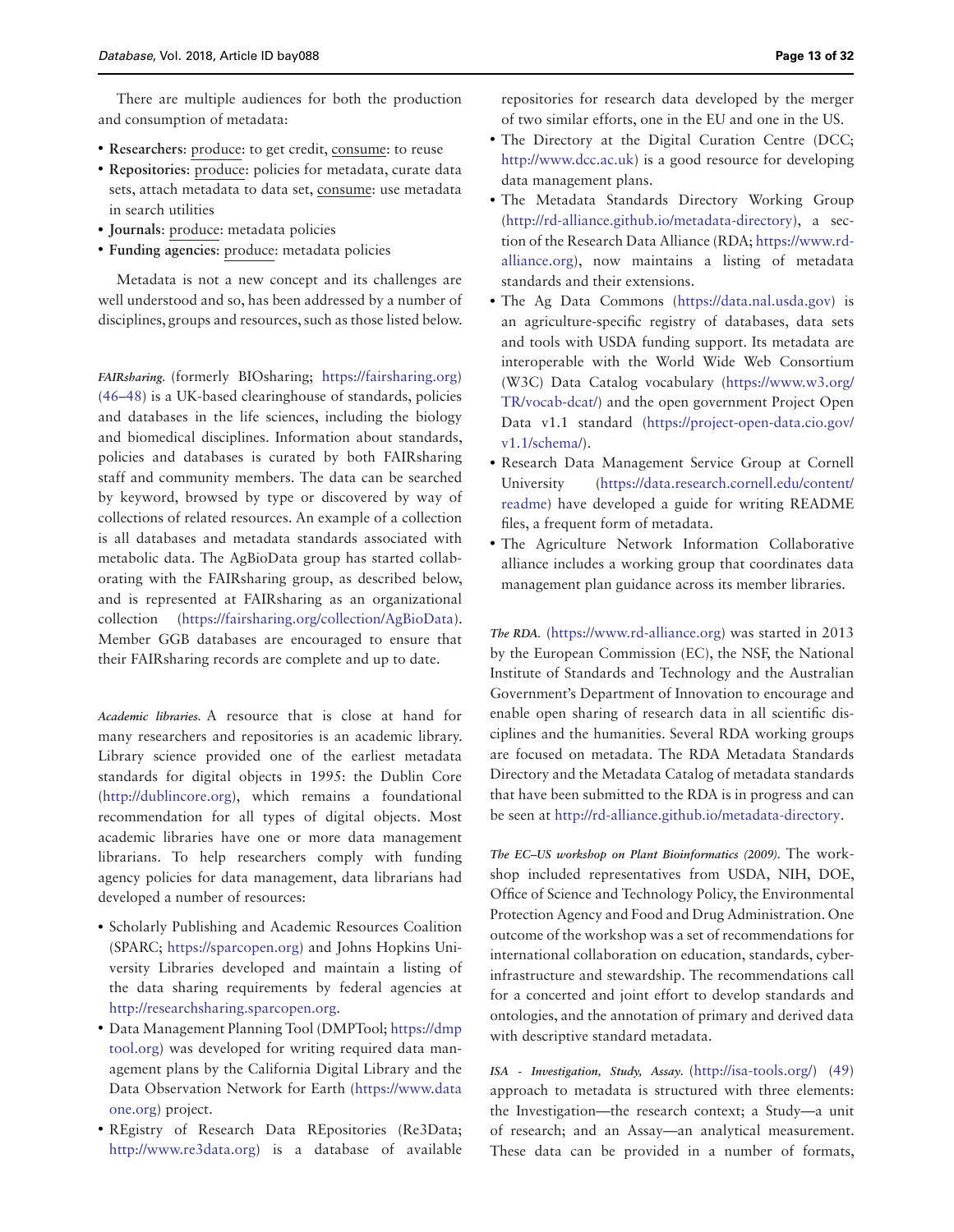tabular, JavaScript Object Notation and RDF. A common representation is ISA-TAB, a tab-delimited format, which is supported by a number of tools [\(http://isa-tools.org\)](http://isa-tools.org).

*Collaborative Open Plant Omics (COPO).* (http://copo-project. [org\) is a UK-funded project to aid deposit of researcher data](http://copo-project.org/) into appropriate repositories along with the recommended metadata and the discovery and retrieval of public data for reuse. The project has been underway for 3 years and its data submission portal is in beta testing. The portal will support a number of public repositories and will interact with European Nucleotide Archive (ENA), the European member of the International Nucleotide Sequence Database Collaboration (INSDC).

*transPLANT.* ( [http://www.transplantdb.eu\)](http://www.transplantdb.eu) is a consortium [of 11 European partners \(http://www.transplantdb.eu/](http://www.transplantdb.eu/partners) partners) gathered to address the challenges of working with plant genomes and to develop a transnational infrastructure for plant genomic science. Among other objectives, transPLANT aims to develop and share standards for the description of data and metadata, which are critical to allow sharing of information between different resources. One example of this effort is the recommendations for plant phenotyping metadata and data handling put forth in a recent publication [\(50,](#page-30-10) [51\)](#page-30-11).

*[Schema.org.](http://Schema.org)* [\(schema.org\)](http://schema.org) is a collaborative effort to improve data set findability by exposing metadata to standard web search engines.

*INSDC.* is a consortium of sequence databases that includes GenBank from National Center for Biotechology Information (NCBI), ENA and DNA Data Bank of Japan. This consortium participated in setting policies for collection of standard metadata and providing online forms and metadata templates for submission of metadata with genomic data sets.

*MIQAS.* (Minimum Information for QTLs and Association Studies) is a collaborative effort between Iowa State University and the Roslin Institute of the University of Edinburgh to standardize the minimum information required for database entry and subsequently to facilitate meaningful meta-analyses of QTL/association results. To date, the effort has produced the following outcomes:

- [A website that describes the MIQAS \(http://miqas.source](http://miqas.sourceforge.net)forge.net),
- Demonstrated application of the required minimum information standards for livestock QTL/GWAS data in [Animal QTLdb \(https://www.animalgenome.org/QTLdb/](https://www.animalgenome.org/QTLdb/doc/minfo) doc/minfo; 40),

• Some meta-analyses that benefited from the minimum information framework [\(52,](#page-30-12) [53\)](#page-30-13).

*The Monarch Initiative.* [\(https://monarchinitiative.org\)](https://monarchinitiative.org/) integrates genotype and phenotype data from multiple species and sources. The resulting integrated knowledge graph, analytic tools and web services enable researchers to explore relationships between phenotypes and genotypes across species. Standardized metadata and formal ontologies are used to better enable data sharing, reproducibility and integration. Computer-readable data is shared using the Biolink API [\(https://github.com/biolink;](https://github.com/biolink/) https://api. [monarchinitiative.org/api\). Monarch also uses Phenopack](https://api.monarchinitiative.org/api)ets [\(https://github.com/phenopackets\)](https://github.com/phenopackets) for standardized data exchange of phenotype data.

*Genomic Standards Consortium.* [\(http://gensc.org\)](http://gensc.org) is an international consortium for developing metadata standards for describing genome data. The consortium includes representatives from many of the groups above and INSDC databases.

*Genomes Online Database.* (GOLD, [https://gold.jgi.doe.gov;](https://gold.jgi.doe.gov) 54) is an example of extensive use of a metadata standard to enable finding data sets. GOLD holds Minimum Information about any(x) Sequence [\(http://gensc.org/mixs/\)](http://gensc.org/mixs) metadata to enable fine-grained searching of sequence data. The sequence data itself is maintained elsewhere, typically in an INSDC.

# Challenges and opportunities

For all the importance of metadata, there are several explanations for why it is often neglected.

- Development of metadata standards is very difficult, requiring consensus and agreement across multiple groups, and requires a governing body to drive the process, manage the standards and encourage or enforce adoption.
- Collection and curation of adequate metadata is also difficult and time consuming for both data curators and researchers.
- Researchers often cannot see the value of thorough metadata and therefore are unwilling to take the time to provide it, or assume the paper 'is' the metadata.
- Understaffed repositories may make metadata collection a low priority due to its effort and perceived lack of value.
- Finally, even if a standard exists and a researcher or repository is willing to provide metadata, the appropriate standards can be difficult to find and are often unwieldy; many of the data fields are likely to be irrelevant to a particular data set, repository or study type. Often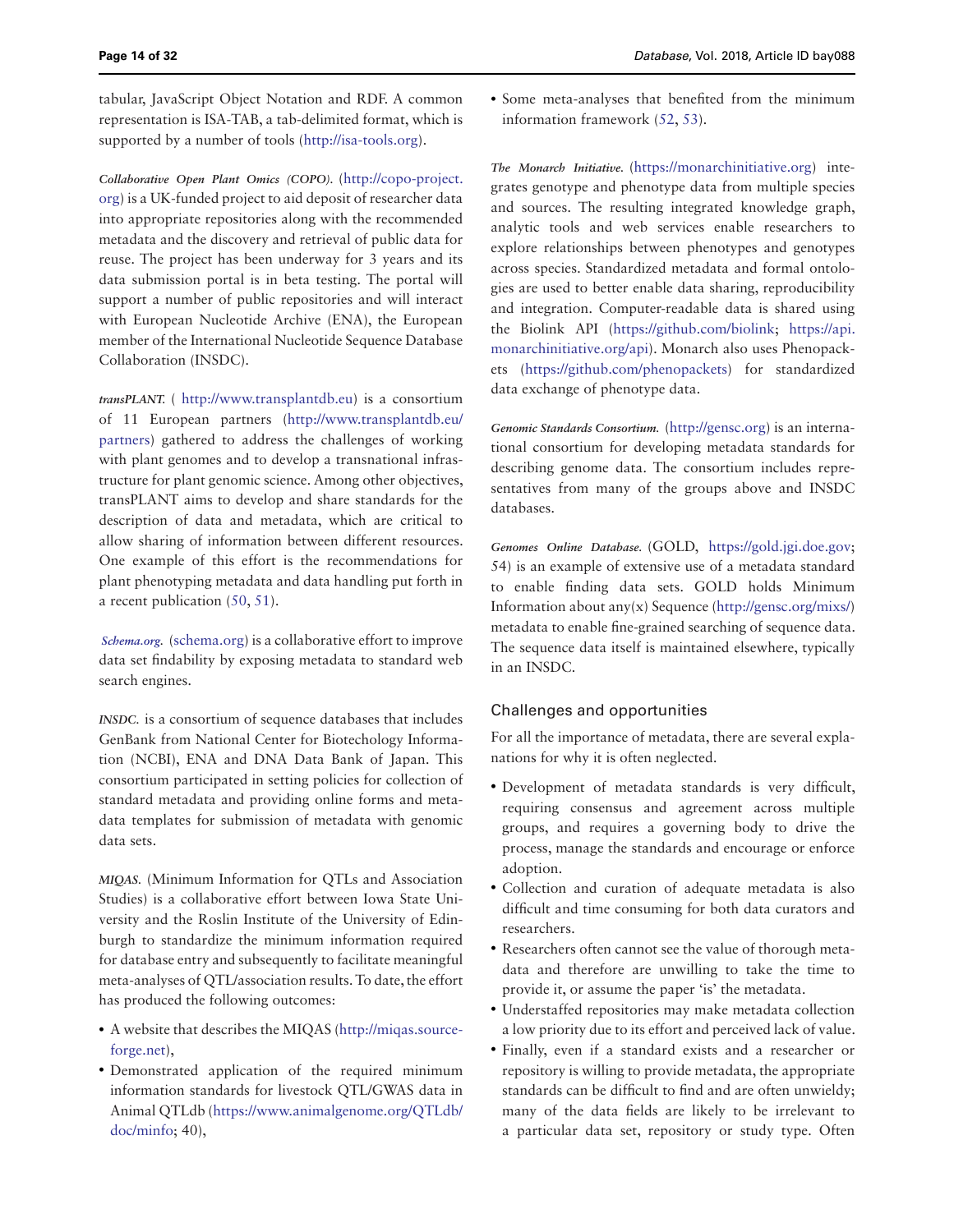custom metadata is used, which, although better than no metadata, make it difficult or impossible to search across or compare data sets.

Another challenge is how to permanently attach metadata to data sets to make them discoverable. Too often the meaning of files is implicit in a directory structure, e.g. version number, which is typically lost when files are shared. README files can go missing, file names are changed or provenance is mentioned in a long ago deleted e-mail. This implies that not only is data persistence important but its metadata must also be persistent and permanently attached. Examples of persistent identifiers attached to metadata are GenBank's BioProject and BioSample records that describe genomic, genotypic and expression data deposited at GenBank [\(55\)](#page-30-14). Also, DOIs (see https://www.doi.org/index.html) and ARKs (see http://n2t.net/e/ark\_ids.html) are associated with defined metadata [\(56\)](#page-30-15). A recent paper [\(57\)](#page-30-16) and related blog post (http://blogs.plos.org/biologue/2017/07/06/bad-identifiers[potholes-of-information-superhighway/\) emphasize the](http://blogs.plos.org/biologue/2017/07/06/bad-identifiers-potholes-of-information-superhighway) importance of choosing unique identifiers for data sets and for objects within data sets.

# Recommendations

Our main concerns for metadata are the following: use of persistent identifiers; encouraging and enforcing the use of standard and effective metadata; proliferation and duplication of standards development, including frequent use of custom metadata that can't be compared outside a specific GGB database or data set; the difficulty of choosing among large numbers of recommendations and creating profiles to meet specific needs; and the difficulty of filling in extensive metadata forms. To address these concerns, we recommend that researchers and GGB database curators:

*Work with librarians.* at local institutions for training and to help develop data management plans that include collection of appropriate metadata.

*Curate data and metadata.* Manual curation is vital for GGB databases. Without curation, data sets cannot be integrated or interoperable, and valuable knowledge would remain in free-text form in the literature. Curation is multi-faceted and includes applying appropriate metadata, mapping to standard identifiers and extracting structured knowledge from the literature.

*Use what already exists, collaborate with existing groups.* The current metadata landscape is complex and varied as many groups attempt to solve the problem anew. There is no need to start fresh; contribute to existing groups and recommendations. Use and help develop best practices.

*Create a robust network of groups working on metadata.* The Metadata and Ontologies Working Group, a sub-group under the AgBioData consortium, is a good place to start. It will be difficult or impossible to find and collaborate with everyone working on metadata, but a network will help to encourage collaboration and to raise visibility of the metadata issue. This network will help newcomers understand who is doing what. The situation now is bewildering to someone trying to use metadata correctly. FAIRSharing, COPO and CyVerse are expected to be good partners in the task of disentangling overlapping standards, protocols and tools.

*Improve database compliance.* Each GGB database should require metadata for data sets they host. They should provide metadata in both human readable formats and machine readable. Metadata should be included with any web service API provided by a database. GGB databases need to help their users find and use appropriate metadata e.g. by embedding the BioSharing search widget in web pages.

*Adopt a profile approach.* Take what you need from existing standards and link to well-established repositories (e.g. BioSamples for sequencing data, genotypes, gene expression etc.) Two groups that are likely partners in this are FAIRsharing and CyVerse.

*Encourage and enforce use of persistent identifiers for data sets.* Journals could require established Persistent Uniform Resource Locator (e.g. DOIs, ARKs, accessions from permanent repositories). Also archive historical identifiers (e.g. as synonyms) and link to persistent identifiers.

*Improve researcher compliance.* Create incentives for researchers. Work with funding agencies, journals, databases and general repositories to enforce the use of metadata standards.Work with data librarians to develop and present workshops and tutorials to train scientists via webinars.

*Identify and use critical shared identifiers.* It is necessary to link resources, for example, linking germplasm with genetic variants. In this example, it should be mandatory to have common identifiers in both the germplasm/stock centers and genomic resources. These could be gene IDs or genomic positions. Other examples are linking gene model IDs across organism and clade resources, as used in gene families; and common trait names within, and to the extent possible, across related species.

*Collaborate when creating new metadata standards.* Joint pilot projects should be initiated to assess requirements and establish best practices when new data types are anticipated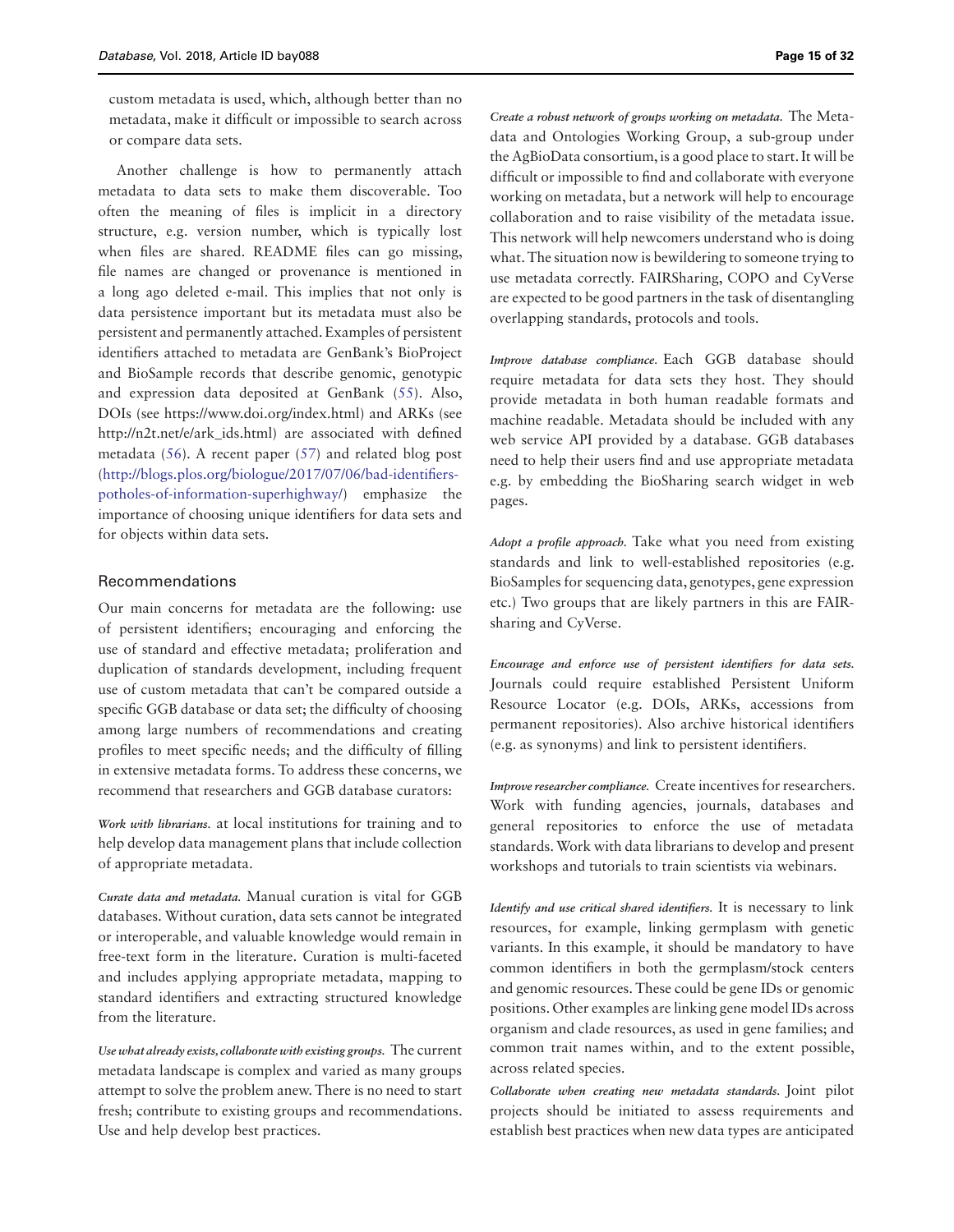and standard methods for data integration are not already available.

**Explore tools and processes that can ease the burden of metadata collection** for both data curators and researchers.

# **GGB database platforms**

# **Overview**

Tools that allow biologists to store, distribute and visualize biological data are essential for collaborative and effective science. This need was identified early on with the advent of whole-genome sequencing. Several tools and database schemas were developed to meet the needs of GGB databases, including AceDB in 1989 for the *Caenorhabditis elegans* genome [\(58\)](#page-30-17), which was adopted by and modified for other projects; NCBI Entrez [\(59\)](#page-30-18) released as an online resource in 1993; Ensembl [\(60\)](#page-30-19) in 1999; the UCSC genome browser [\(61\)](#page-30-20) in 2000; Gadfly for *Drosophila melanogaster* [\(62\)](#page-30-21) in 2003; AtDB/Illustra in 2003, followed by TAIR [\(63\)](#page-30-22) for *Arabidopsis thaliana*; and the Genomics Unified Schema, released in 2005 for *Plasmodium falciparum* [\(64\)](#page-30-23). For germplasm, the Germplasm Resources Information Network (GRIN)-Global platform was initiated in 2009 [\(65\)](#page-30-24), and has since been adopted internationally for other genebanks [\(https://www.grin-global.org/\)](https://www.grin-global.org/).

With low-cost next-generation sequencing technologies, generating genome assemblies is now possible for organisms with smaller research communities and fewer resources. In addition, technologies enabling highthroughput phenotyping can generate large data sets that would benefit from being linked to genomic and genetic data for the same individuals and species. In light of these technological advances, genome-centric databases tailored toward smaller communities, and across multiple taxa, have proliferated [\(66\)](#page-30-25), and several models for storing and accessing data have become adopted.

Here, we focus on platforms for community databases centered around GGB information. We define a 'platform' as the database schema and software that serves biological information to researchers. GGB information is usually stored in a database schema, contained within a DBMS (e.g. a relational DBMS like MySQL, a triplestore system like RDF or other noSQL DBMS such as HDF5 and Neo4j) and accessible for outside use via an application that interfaces with the DBMS.

*Review of available platforms.* There are multiple platforms currently available for building GGB databases. Here we review several platforms: three that are well established and

three newer platforms that show promise. The criteria for selecting these platforms are the following:

- 1. Open-source codebase and schema;
- 2. Useful documentation available for installation, management and APIs (if applicable);
- 3. Adoption of the platform by more than one group, demonstrating that other groups can successfully set up the platform;
- 4. User support available (e.g. via GitHub issue tracker);
- 5. The platform enables public data access (e.g. not just a local installation).

The three 'well-established' platforms met all criteria; the three 'promising' platforms met four out of five criteria. This list is not meant to be comprehensive. [Table 5](#page-16-0) outlines the data types that each platform supports and rates how well the data types are supported by each platform.

#### **Well-established platforms: Tripal plus Chado**

Tripal [\(42,](#page-30-3) [67\)](#page-30-26) is a freely available, open-source platform for building community-focused, biological data web portals [\(http://tripal.info;](http://tripal.info) [https://github.com/tripal/tripal;](https://github.com/tripal/tripal) GNU General Public License v2+), and is currently in use by many plant and animal genome databases [\(http://tripal.info/sites\\_using\\_tripal\)](http://tripal.info/sites_using_tripal). Tripal extends Drupal, a popular content management system, to provide a robust, modular platform with a powerful administrative user interface, extensive developer APIs and advanced website functionality. Biological data is stored in the Generic Model Organism Database (GMOD) Chado database schema [\(68\)](#page-30-27) that provides flexible, ontologydriven storage for most biologically relevant data types. Paired with PostgreSQL, Tripal and Chado provide high data integrity while the Drupal Storage API provides the flexibility to use alternative storage solutions when necessary. Rather than providing a data warehouse, Tripal focuses on building full community web portals with integrated biological data storage.

Installation of Drupal and Tripal is extremely well documented and includes an automated portion guiding the administrator through the initial setup and basic configuration. This makes the basic setup of a Tripal site extremely easy. The process does, however, become more complicated once data loading and configuration of extensions begin due to the large number of options available. Another area that can be overwhelming is the extensive combined Drupal/Tripal Developer API that allows site developers to customize every aspect of a Tripal site. This API is a huge advantage insofar as it ensures that anyone can customize a given aspect or add a given feature; however, its size and complexity can overwhelm developers new to the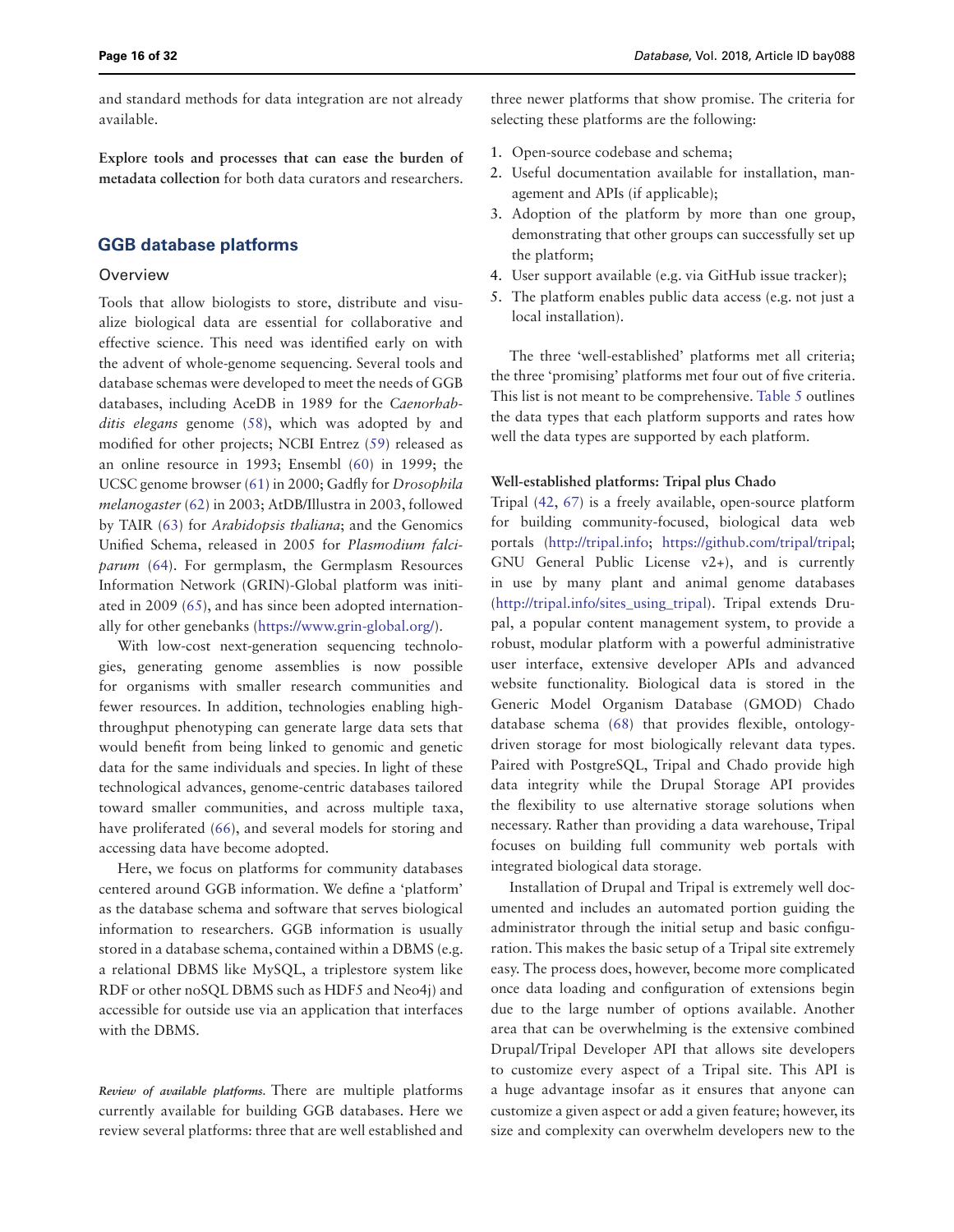<span id="page-16-0"></span>

| $\mathbb{E}$<br>×<br>×<br>$\sim$ $\sim$<br>×<br>$\times$<br>×<br>$\boldsymbol{\times}$<br>×<br>$\times$<br>$\sim$<br>$\sim$<br>$\sim$<br>$\sim$<br>×<br>$\sim$<br>$\omega$ $\omega$ $\omega$<br>$\times$<br>$\sim$<br>S<br>$\sim$<br>PostgreSQL<br>Chado &<br>SGN<br>うこここう<br>$\times$ $\sim$ $\sim$<br>3<br>$\omega$ $\omega$<br>$\sim$<br>- സ<br>$\omega$ $\omega$ $\omega$<br>$\epsilon$<br>$\omega$ $\omega$<br>GenomeHubs/Ensembl<br>MySQL<br>×<br>×<br>$\omega$ $\omega$<br>$\epsilon$<br>$\omega$<br>×<br>3<br>×<br>×<br>×<br>×<br>×<br>x <sub>y</sub><br>$\times$<br>$\sim$ $\sim$<br>ო ო<br>$\sim$<br>$\sim$<br>$\sim$<br>Germinate<br>MySQL<br>×<br>×<br>×<br>×<br>×<br>×<br>×<br>×<br>×<br>×<br>×<br>$\sim$<br>$\sim$<br>×<br>×<br>×<br>$\sim$<br>$\sim$<br>S<br>$\sim$<br>PostgreSQL<br><b>InterMine</b><br>$\sim$<br>$\epsilon$<br>$\mathbf{\sim}$<br>3<br>×<br>ო ო<br>$\sim$ $\sim$<br>$\sim$<br>$\sim$<br>$\sim$<br>S<br>$\sim$<br>$\sim$<br><b>SQL</b><br>$\approx$<br>Chado<br>Postgre<br>Tripal<br>×<br>×<br>$\sim$ $\sim$<br>$\sim$<br>$\epsilon$<br>3<br>$\epsilon$<br>$\sim$<br>$\mathbf{\sim}$<br>$\mathcal{L}$<br>$\mathcal{L}$<br>$\omega$<br>$\tilde{\phantom{0}}$<br>$\tilde{\phantom{a}}$<br>$\tilde{\phantom{0}}$<br>$\sim$<br>ന<br>Array-based gene expression data<br>Germplasm (Varieties, Landraces<br>Ontology-based annotations<br>#,<br>HTS Gene expression data<br>methanesulfonate (EMS))<br>Genomic variation (copy<br>Gene-gene interactions<br>Genotypic data (alleles,<br>Mutants (fast neutron,<br>Comparative analyses<br>Germplasm pedigrees<br>translocations, SNPs)<br>Germplasm Stocks<br>transposon, Ethyl<br>Gene annotation<br>Protein domains<br>Phenotypic data<br>polymorphisms)<br>Field trial Data<br>Genetic maps<br>Phylogeny<br>Data type<br>Pathways<br>Assembly<br>RNA-seq<br>Ontology<br>Images<br>CLI<br>etc.)<br>management &<br>Data category<br>Germplasm<br>Genomic<br>Diversity<br>breeding<br>Other |  | Well-established, recommended platforms | Promising platforms |              |                     |
|-------------------------------------------------------------------------------------------------------------------------------------------------------------------------------------------------------------------------------------------------------------------------------------------------------------------------------------------------------------------------------------------------------------------------------------------------------------------------------------------------------------------------------------------------------------------------------------------------------------------------------------------------------------------------------------------------------------------------------------------------------------------------------------------------------------------------------------------------------------------------------------------------------------------------------------------------------------------------------------------------------------------------------------------------------------------------------------------------------------------------------------------------------------------------------------------------------------------------------------------------------------------------------------------------------------------------------------------------------------------------------------------------------------------------------------------------------------------------------------------------------------------------------------------------------------------------------------------------------------------------------------------------------------------------------------------------------------------------------------------------------------------------------------------------------------------------------------------------------------------------------------------------------------------------------------------------------------------------|--|-----------------------------------------|---------------------|--------------|---------------------|
|                                                                                                                                                                                                                                                                                                                                                                                                                                                                                                                                                                                                                                                                                                                                                                                                                                                                                                                                                                                                                                                                                                                                                                                                                                                                                                                                                                                                                                                                                                                                                                                                                                                                                                                                                                                                                                                                                                                                                                         |  |                                         |                     |              | Reactome<br>GraphDb |
|                                                                                                                                                                                                                                                                                                                                                                                                                                                                                                                                                                                                                                                                                                                                                                                                                                                                                                                                                                                                                                                                                                                                                                                                                                                                                                                                                                                                                                                                                                                                                                                                                                                                                                                                                                                                                                                                                                                                                                         |  |                                         |                     | <b>MySQL</b> | (neO4)              |
|                                                                                                                                                                                                                                                                                                                                                                                                                                                                                                                                                                                                                                                                                                                                                                                                                                                                                                                                                                                                                                                                                                                                                                                                                                                                                                                                                                                                                                                                                                                                                                                                                                                                                                                                                                                                                                                                                                                                                                         |  |                                         |                     |              | ×                   |
|                                                                                                                                                                                                                                                                                                                                                                                                                                                                                                                                                                                                                                                                                                                                                                                                                                                                                                                                                                                                                                                                                                                                                                                                                                                                                                                                                                                                                                                                                                                                                                                                                                                                                                                                                                                                                                                                                                                                                                         |  |                                         |                     |              | ×                   |
|                                                                                                                                                                                                                                                                                                                                                                                                                                                                                                                                                                                                                                                                                                                                                                                                                                                                                                                                                                                                                                                                                                                                                                                                                                                                                                                                                                                                                                                                                                                                                                                                                                                                                                                                                                                                                                                                                                                                                                         |  |                                         |                     |              | ×                   |
|                                                                                                                                                                                                                                                                                                                                                                                                                                                                                                                                                                                                                                                                                                                                                                                                                                                                                                                                                                                                                                                                                                                                                                                                                                                                                                                                                                                                                                                                                                                                                                                                                                                                                                                                                                                                                                                                                                                                                                         |  |                                         |                     |              | ×                   |
|                                                                                                                                                                                                                                                                                                                                                                                                                                                                                                                                                                                                                                                                                                                                                                                                                                                                                                                                                                                                                                                                                                                                                                                                                                                                                                                                                                                                                                                                                                                                                                                                                                                                                                                                                                                                                                                                                                                                                                         |  |                                         |                     |              | ×                   |
|                                                                                                                                                                                                                                                                                                                                                                                                                                                                                                                                                                                                                                                                                                                                                                                                                                                                                                                                                                                                                                                                                                                                                                                                                                                                                                                                                                                                                                                                                                                                                                                                                                                                                                                                                                                                                                                                                                                                                                         |  |                                         |                     |              | ×                   |
|                                                                                                                                                                                                                                                                                                                                                                                                                                                                                                                                                                                                                                                                                                                                                                                                                                                                                                                                                                                                                                                                                                                                                                                                                                                                                                                                                                                                                                                                                                                                                                                                                                                                                                                                                                                                                                                                                                                                                                         |  |                                         |                     |              | ×                   |
|                                                                                                                                                                                                                                                                                                                                                                                                                                                                                                                                                                                                                                                                                                                                                                                                                                                                                                                                                                                                                                                                                                                                                                                                                                                                                                                                                                                                                                                                                                                                                                                                                                                                                                                                                                                                                                                                                                                                                                         |  |                                         |                     |              | $\times$            |
|                                                                                                                                                                                                                                                                                                                                                                                                                                                                                                                                                                                                                                                                                                                                                                                                                                                                                                                                                                                                                                                                                                                                                                                                                                                                                                                                                                                                                                                                                                                                                                                                                                                                                                                                                                                                                                                                                                                                                                         |  |                                         |                     |              |                     |
|                                                                                                                                                                                                                                                                                                                                                                                                                                                                                                                                                                                                                                                                                                                                                                                                                                                                                                                                                                                                                                                                                                                                                                                                                                                                                                                                                                                                                                                                                                                                                                                                                                                                                                                                                                                                                                                                                                                                                                         |  |                                         |                     |              | ×                   |
|                                                                                                                                                                                                                                                                                                                                                                                                                                                                                                                                                                                                                                                                                                                                                                                                                                                                                                                                                                                                                                                                                                                                                                                                                                                                                                                                                                                                                                                                                                                                                                                                                                                                                                                                                                                                                                                                                                                                                                         |  |                                         |                     |              |                     |
|                                                                                                                                                                                                                                                                                                                                                                                                                                                                                                                                                                                                                                                                                                                                                                                                                                                                                                                                                                                                                                                                                                                                                                                                                                                                                                                                                                                                                                                                                                                                                                                                                                                                                                                                                                                                                                                                                                                                                                         |  |                                         |                     |              | ×                   |
|                                                                                                                                                                                                                                                                                                                                                                                                                                                                                                                                                                                                                                                                                                                                                                                                                                                                                                                                                                                                                                                                                                                                                                                                                                                                                                                                                                                                                                                                                                                                                                                                                                                                                                                                                                                                                                                                                                                                                                         |  |                                         |                     |              | ×                   |
|                                                                                                                                                                                                                                                                                                                                                                                                                                                                                                                                                                                                                                                                                                                                                                                                                                                                                                                                                                                                                                                                                                                                                                                                                                                                                                                                                                                                                                                                                                                                                                                                                                                                                                                                                                                                                                                                                                                                                                         |  |                                         |                     |              | ×                   |
|                                                                                                                                                                                                                                                                                                                                                                                                                                                                                                                                                                                                                                                                                                                                                                                                                                                                                                                                                                                                                                                                                                                                                                                                                                                                                                                                                                                                                                                                                                                                                                                                                                                                                                                                                                                                                                                                                                                                                                         |  |                                         |                     |              |                     |
|                                                                                                                                                                                                                                                                                                                                                                                                                                                                                                                                                                                                                                                                                                                                                                                                                                                                                                                                                                                                                                                                                                                                                                                                                                                                                                                                                                                                                                                                                                                                                                                                                                                                                                                                                                                                                                                                                                                                                                         |  |                                         |                     |              |                     |
|                                                                                                                                                                                                                                                                                                                                                                                                                                                                                                                                                                                                                                                                                                                                                                                                                                                                                                                                                                                                                                                                                                                                                                                                                                                                                                                                                                                                                                                                                                                                                                                                                                                                                                                                                                                                                                                                                                                                                                         |  |                                         |                     |              | ×                   |
|                                                                                                                                                                                                                                                                                                                                                                                                                                                                                                                                                                                                                                                                                                                                                                                                                                                                                                                                                                                                                                                                                                                                                                                                                                                                                                                                                                                                                                                                                                                                                                                                                                                                                                                                                                                                                                                                                                                                                                         |  |                                         |                     |              | ×                   |
|                                                                                                                                                                                                                                                                                                                                                                                                                                                                                                                                                                                                                                                                                                                                                                                                                                                                                                                                                                                                                                                                                                                                                                                                                                                                                                                                                                                                                                                                                                                                                                                                                                                                                                                                                                                                                                                                                                                                                                         |  |                                         |                     |              | ×                   |
|                                                                                                                                                                                                                                                                                                                                                                                                                                                                                                                                                                                                                                                                                                                                                                                                                                                                                                                                                                                                                                                                                                                                                                                                                                                                                                                                                                                                                                                                                                                                                                                                                                                                                                                                                                                                                                                                                                                                                                         |  |                                         |                     |              |                     |
|                                                                                                                                                                                                                                                                                                                                                                                                                                                                                                                                                                                                                                                                                                                                                                                                                                                                                                                                                                                                                                                                                                                                                                                                                                                                                                                                                                                                                                                                                                                                                                                                                                                                                                                                                                                                                                                                                                                                                                         |  |                                         |                     |              | ×                   |
|                                                                                                                                                                                                                                                                                                                                                                                                                                                                                                                                                                                                                                                                                                                                                                                                                                                                                                                                                                                                                                                                                                                                                                                                                                                                                                                                                                                                                                                                                                                                                                                                                                                                                                                                                                                                                                                                                                                                                                         |  |                                         |                     |              |                     |
|                                                                                                                                                                                                                                                                                                                                                                                                                                                                                                                                                                                                                                                                                                                                                                                                                                                                                                                                                                                                                                                                                                                                                                                                                                                                                                                                                                                                                                                                                                                                                                                                                                                                                                                                                                                                                                                                                                                                                                         |  |                                         |                     |              | ×                   |
|                                                                                                                                                                                                                                                                                                                                                                                                                                                                                                                                                                                                                                                                                                                                                                                                                                                                                                                                                                                                                                                                                                                                                                                                                                                                                                                                                                                                                                                                                                                                                                                                                                                                                                                                                                                                                                                                                                                                                                         |  |                                         |                     |              | ×                   |
|                                                                                                                                                                                                                                                                                                                                                                                                                                                                                                                                                                                                                                                                                                                                                                                                                                                                                                                                                                                                                                                                                                                                                                                                                                                                                                                                                                                                                                                                                                                                                                                                                                                                                                                                                                                                                                                                                                                                                                         |  |                                         |                     |              |                     |
|                                                                                                                                                                                                                                                                                                                                                                                                                                                                                                                                                                                                                                                                                                                                                                                                                                                                                                                                                                                                                                                                                                                                                                                                                                                                                                                                                                                                                                                                                                                                                                                                                                                                                                                                                                                                                                                                                                                                                                         |  |                                         |                     |              | $x \omega$          |
|                                                                                                                                                                                                                                                                                                                                                                                                                                                                                                                                                                                                                                                                                                                                                                                                                                                                                                                                                                                                                                                                                                                                                                                                                                                                                                                                                                                                                                                                                                                                                                                                                                                                                                                                                                                                                                                                                                                                                                         |  |                                         |                     |              | $\times$            |
|                                                                                                                                                                                                                                                                                                                                                                                                                                                                                                                                                                                                                                                                                                                                                                                                                                                                                                                                                                                                                                                                                                                                                                                                                                                                                                                                                                                                                                                                                                                                                                                                                                                                                                                                                                                                                                                                                                                                                                         |  |                                         |                     |              | ×                   |
|                                                                                                                                                                                                                                                                                                                                                                                                                                                                                                                                                                                                                                                                                                                                                                                                                                                                                                                                                                                                                                                                                                                                                                                                                                                                                                                                                                                                                                                                                                                                                                                                                                                                                                                                                                                                                                                                                                                                                                         |  |                                         |                     |              | $\times$            |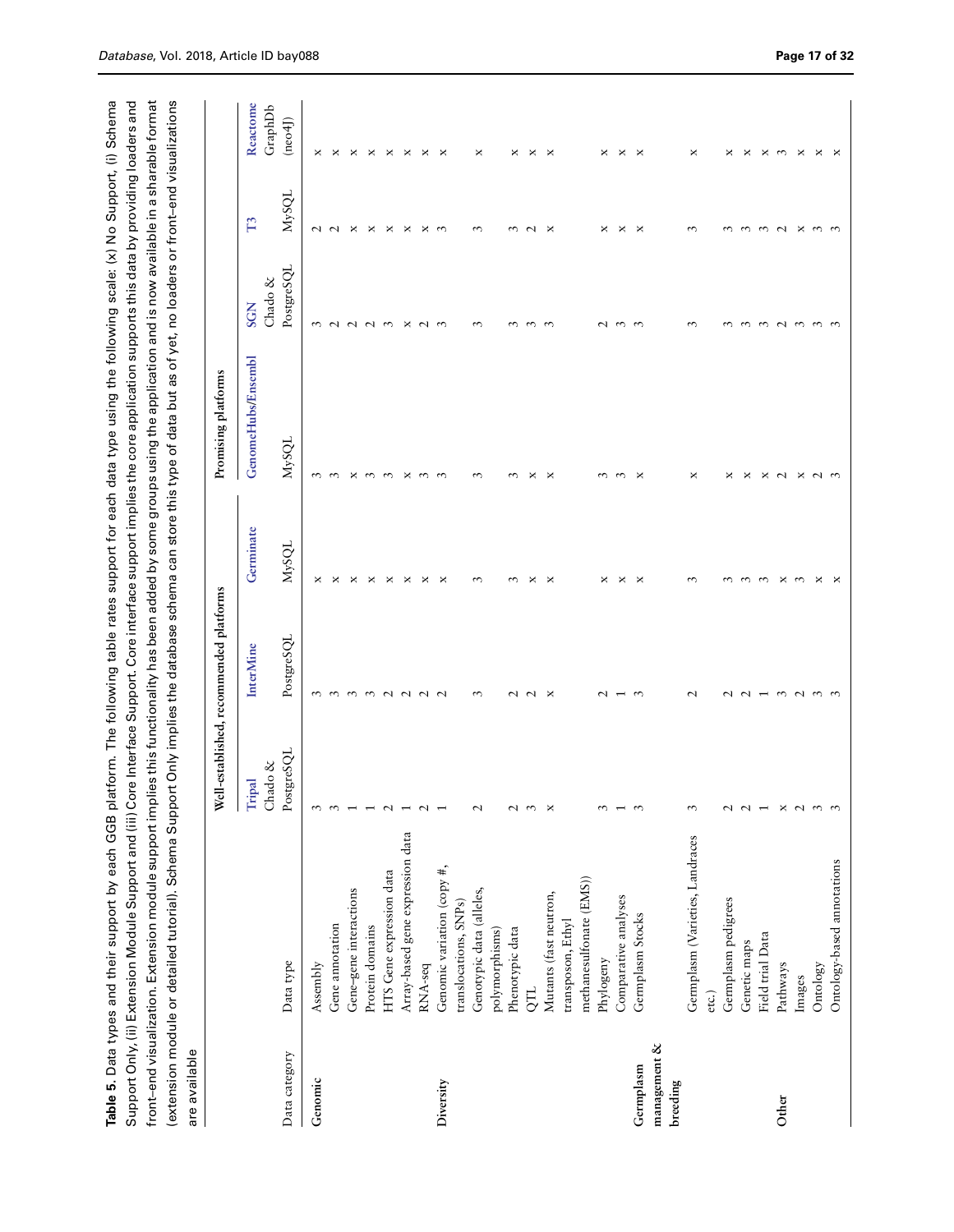platforms. Luckily, it is well documented with many tutorials, and Tripal has an active, helpful developer community (see [http://tripal.info/support\)](http://tripal.info/support). However, it is important to keep in mind there will be a learning curve for even an experienced PHP developer.

The GMOD Chado schema is another area of complexity. In order to achieve flexibility, Chado is a normalized schema divided into modules by data type. Each module typically has one or more base tables with minimal fields, extendable by property tables, and a set of linker tables to tie data objects together. This allows Chado to support data types that did not exist during the design phase, but also results in the need for many table joins to extract the data for dissemination. Since queries with a large number of joins can be a performance issue, custom indexes and materialized views are often used; however, this results in data duplication and increases database size. Overall, Tripal's many features, extensions and customizations paired with its active developer community make the investment to evaluate this platform well worth it.

#### **Well-established platforms: InterMine**

InterMine is an open-source data warehousing system that was originally developed for FlyMine [\(69,](#page-30-28) [70\)](#page-30-29), and now has become widely used for other model organism databases [\(71–](#page-30-30)[77\)](#page-31-0). The InterMOD consortium, a collaboration that includes the development teams for InterMine and five model organism databases, has worked to provide a platform for cross-species analyses through FlyMine, MouseMine, RatMine, ZebrafishMine, YeastMine and WormMine [\(78\)](#page-31-1). InterMine is increasingly being used for organisms important to agriculture, e.g. MedicMine [\(79\)](#page-31-2) for Medicago truncatula, HymenopteraMine [\(80\)](#page-31-3), BovineMine [\(81\)](#page-31-4) and others.

Advantages of InterMine are the following: (i) it enables the integration and fast mining of large complex data sets; (ii) the database schema is customizable; (iii) data can be accessed via the InterMine web application and custom applications; (iv) the InterMine system includes a collection of parsers (28 parsers as of 2013) [\(82\)](#page-31-5) to load data from typical data sources; and (v) InterMine includes an identifier resolver system to address issues that emerge due to changing identifiers for updated gene models. InterMine is not designed for incremental data entry or for data curation. Furthermore, the schema denormalization that enables high query performance can be a disadvantage for storing primary genome and annotation data because data integrity cannot be enforced when the database is denormalized. Therefore, it is not uncommon for a model organism database to employ both InterMine for data mining and a different schema, such as

Chado, for storing primary genome and annotation data sets.

In deciding whether to use InterMine, one should consider the diversity of data available for a species and whether users would benefit from integrating the genome assembly and primary annotation with other data types. It may not be worthwhile to set up InterMine for a newly sequenced organism, unless a more established model organism can be leveraged via orthology. InterMine is suitable for integrating gene sets of non-model organisms with orthologs in model organisms and the additional information connected to the model organism genes, such as pathways and gene interactions.

The core of the InterMine platform is an object/relational mapping system, the ObjectStore, which is optimized for read-only database performance. It accepts queries from a client and generates SQL statements, which are optimized by a Query Optimizer and executed in the underlying database. The Query Optimizer enables high performance by automatic denormalization, i.e. the generation of precomputed tables of connected data after all data is loaded. Data can be accessed through Representational State Transfer (RESTful) web services and the InterMine web application. Client library support is provided in Python, Perl, Java, Javascript and Ruby. InterMine relies on the SO as its core biological model.

The InterMine platform is well documented with tutorials [\(http://intermine.readthedocs.io/en/latest\)](http://intermine.readthedocs.io/en/latest) for configuring and setting up an instance. The InterMine Registry [\(http://registry.intermine.org\)](http://registry.intermine.org) improves visibility of existing instances of InterMine while the InterMine Blog [\(https://intermineorg.wordpress.com\)](https://intermineorg.wordpress.com) updates the community on its development roadmap and future releases. Researchers can contact developers and the community at large via the GMOD InterMine mailing list or via Discord. The codebase for InterMine is available on GitHub [\(https://github.com/intermine/intermine\)](https://github.com/intermine/intermine), which also has an issue tracker for requesting features, raising issues and development-related discussions.

## **Well-established platforms: Germinate**

Germinate is an open-source platform (BSD 2-Clause License) designed for storage and access of data related [to genetic resource collections \(https://ics.hutton.ac.uk/get](https://ics.hutton.ac.uk/get-germinate/)germinate/; 79, 83). The Germinate platform supports data types relevant to genetic resource management, including phenotypic, genetic, geographic, pedigree, field trial and 'passport' metadata. There are various methods for data display available, and the platform was designed to be extensible. The latest version is implemented in the Javabased Google Web Toolkit and MySQL. The platform is well documented [\(http://ics.hutton.ac.uk/svn/germinate3/](http://ics.hutton.ac.uk/svn/germinate3/trunk/documentation/germinate-documentation.pdf)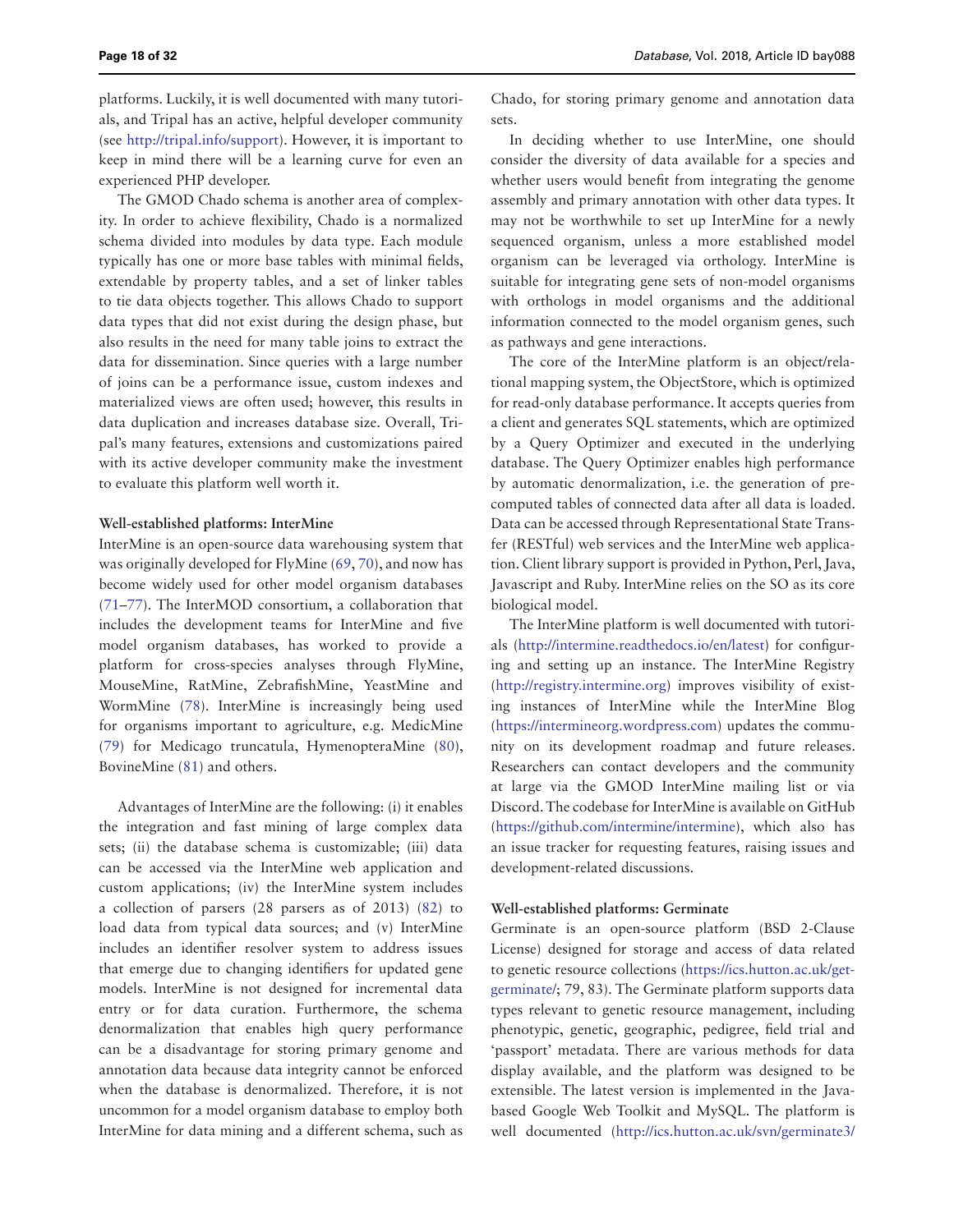[trunk/documentation/germinate-documentation.pdf\)](http://ics.hutton.ac.uk/svn/germinate3/trunk/documentation/germinate-documentation.pdf), with a Docker image available. The project does not have a public issue tracker, but comments and queries can be submitted to germinate@hutton.ac.uk.

The Germinate platform is tailored toward breeding collections, and therefore is not a good fit for a database that is more sequence-centric (e.g. genomes and their annotations). However, for breeding and genetic resource data, the platform is well documented with fairly fast performance for a variety of project sizes, and nice visualizations of a variety of data types. The platform is compliant with the Multi-Crop Passport Descriptors standard developed by the Food and Agriculture organization. If new data types that are not covered by the current schema implementation need to be stored, it should be possible to add new subschemata.

## **Promising platforms: GenomeHubs from Ensembl**

Ensembl is a well-established system to analyse, store and access genomic data sets [\(84\)](#page-31-6). Ensembl websites provide a consistent user interface to access genomic data. Examples include Gramene [\(85\)](#page-31-7) and Ensembl Plants [\(86\)](#page-31-8) for plants across taxonomic clades and Ensembl [\(39\)](#page-30-0) for vertebrates. However, the challenge of installing the Ensembl system and loading data into the database has discouraged many GGB databases from adopting the Ensembl database schema and/or codebase. GenomeHubs was developed to ease adoption of Ensembl [\(87\)](#page-31-9). GenomeHubs is open source, provides a containerized setup of the Ensembl database schema and webserver and offers scripts to load genomic data into the database. GenomeHubs provides detailed documentation on its website, and user support is available [via GitHub \(https://github.com/genomehubs/genomehubs/](https://github.com/genomehubs/genomehubs/issues) issues). While fairly new, GenomeHubs already represents a promising path to democratize access to the Ensembl system for most genome projects. Because the Ensembl schema is primarily sequence-centric, this platform may not be a good fit for breeding data.

#### **Promising platforms: Sol Genomics Network**

The Sol Genomics Network (SGN, [\(https://solgenomics.net\)](https://solgenomics.net) is a web portal for sequence and phenotype data, as well as a variety of analysis tools [\(88\)](#page-31-10). This open-source platform (MIT license) is currently tailored toward plants in the family Solanaceae, and has been expanded to a comprehensive breeding management system emphasizing next-generation breeding technologies, such as genomic selection. GGB databases that use this platform include Cassava [\(https://cassavabase.org\)](https://cassavabase.org), yam [\(https://yambase.org\)](https://yambase.org), sweet potato [\(https://sweetpotatobase.org\)](https://sweetpotatobase.org) and banana [\(https://musabase.org\)](https://musabase.org). Another implementation of the SGN platform is [https://citrusgreening.org,](https://citrusgreening.org) which focuses on interactions of host, vector and pathogen. SGN is

recommended especially for communities that produce both sequence and phenotypic data for breeding programs. A standalone installation is available on GitHub [\(https://github.com/solgenomics/solbase\)](https://github.com/solgenomics/solbase). SGN staff is happy to provide technical support for prospective adopters.

## **Promising platforms: T3**

T3 [\(https://triticeaetoolbox.org\)](https://triticeaetoolbox.org) is a database and website designed to enable plant breeders and researchers to combine, visualize and query phenotype and genotype data across contributing plant breeding programs [\(89\)](#page-31-11). Data is loaded using Microsoft Excel or text file data templates. There are data templates for importing germplasm lines, trial means, plot-level results, field layout and canopy spectral reflectance. Analysis tools integrated into the website include GWAS, Genomic Prediction, Selection Index and statistical reports. T3 enables users to define data sets for download in formats compatible with external tools such as TASSEL, Flapjack and R. T3 is freely available at [https://github.com/TriticeaeToolbox/T3,](https://github.com/TriticeaeToolbox/T3) and installation instructions are posted at https://triticeaetoolbox.org/wheat/ [docs/INSTALL.html. A typical installation includes a](https://triticeaetoolbox.org/wheat/docs/INSTALL.html) sandbox server used for testing imports and a production server that is used for public access.

#### **Promising platforms: Reactome**

Reactome [\(https://reactome.org\)](https://reactome.org) is an open-source, open access, intuitive platform for the visualization, interpretation and analysis of pathways [\(90\)](#page-31-12). Reactome supports manual curation of reactions and pathways, using appropriate ontologies, and cross-references to other public resources, including NCBI, Ensembl, UniProt, ChEBI and PubMed. The Reactome platform was initially developed for human pathways and was later extended to pathways for several other organisms, including cattle (*Bos taurus)*, chicken *(Gallus gallus),* dog *(Canis familiaris)* and swine *(Sus scrofa).* Software and instructions for installation of the Reactome database, website and data entry tools are available for independent pathway curation [\(https://github.com/reactome\)](https://github.com/reactome). Recent developments at Reactome have led to adoption of a graph database (Neo4j) and a new ContentService (REST API) to build the query system [\(90\)](#page-31-12). The Gramene database adopted the Reactome data model and platform to create the Plant Reactome portal [\(http://plants.reactome.org\)](http://plants.reactome.org), which currently hosts a collection of plant pathways from 75 species [\(13\)](#page-29-8).

# Challenges and opportunities

**Platform choice.** Often, GGB databases are focused on information pertaining to a single species or a single clade.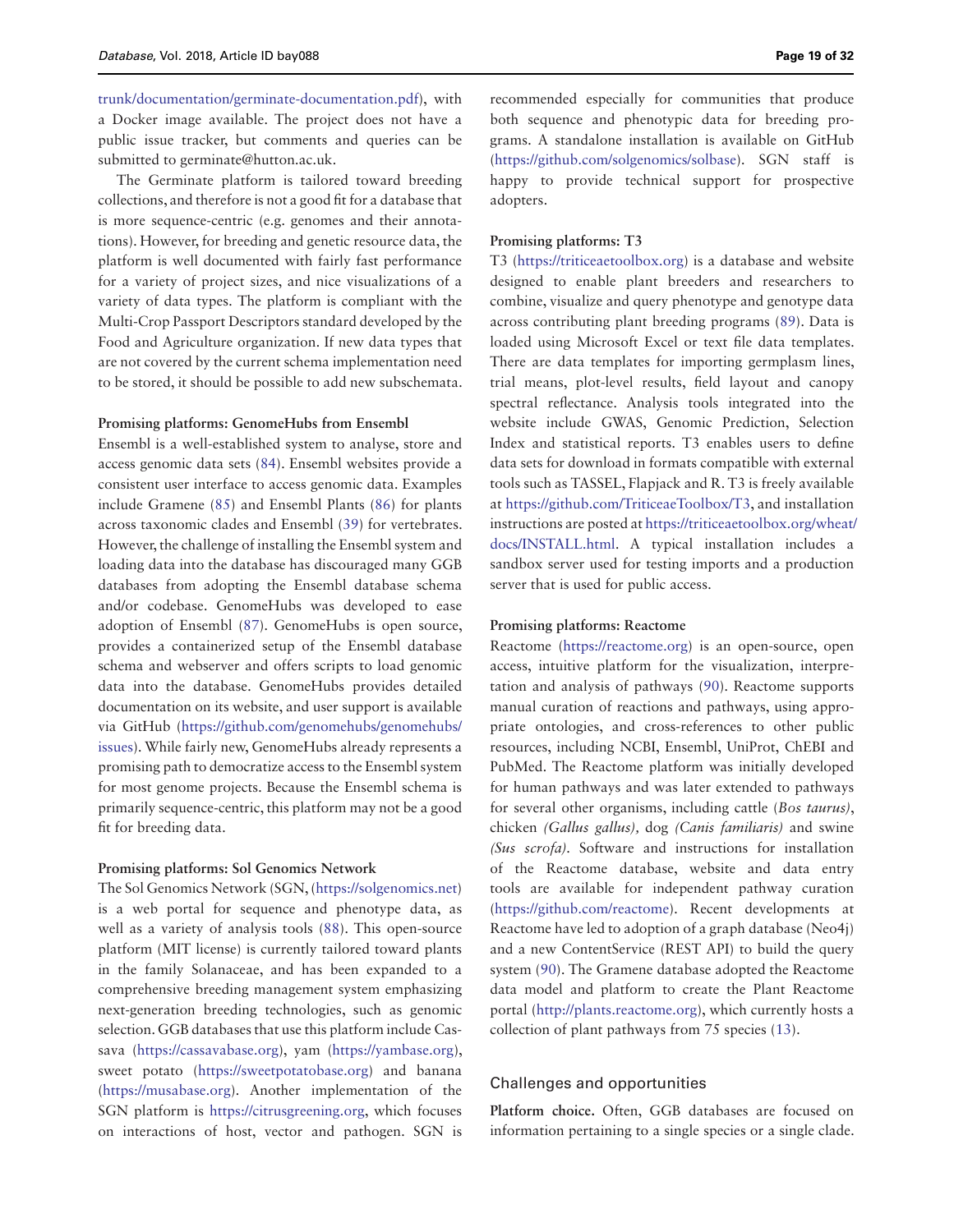While general-purpose databases and repositories do exist and should be used, in particular for sequence data, community databases fulfill needs specific to non-model organisms, often with a unique set of data types. These needs can include non-genetic or genomic data types (e.g. phenotypic data); expert or community curation of gene models; pathway databases; metadata and ontologies tailored toward a particular community or research focus; detailed queries of the data; community interactions regarding the data; and means for finding all data within a taxonomic group. Since GGB databases are built to meet specific needs of their community, the requirements for infrastructure and software can vary widely, even though multiple communities would benefit from shared platforms. Not only do the requirements for infrastructure and software vary among GGB databases, GGB databases also need to continuously update their platforms to accommodate new types of data generated from new technologies.

**Platform sustainability.** It is common that GGB databases need to be built in a short time, with no prospect of continued funding. Building and maintaining a platform for GGB databases is a challenging task due to the complexity and the volume of the data, requiring extensive collaboration between experienced programmers, database/system administrators and researchers, especially when the GGB database is built from scratch. Sustaining a GGB platform over time is therefore a challenge.

**Platform interoperability.** GGB databases use a diversity of database schemas, many employing existing platforms, custom-built solutions or a combination of both. The diversity of platforms used can pose challenges for data exchange and interoperability among databases.

#### Recommendations

# *Recommendations for platform choice.* **Things to consider before choosing a platform.**

First, the developers need to have a good understanding of the data that will be stored in their community resources, and have a plan for how the data will be discovered and transferred. This includes understanding the data types and their associated metadata, as well as the relationship between different types of data. The developers also need to know whether the data are standardized by the producers and what additional standards will need to be applied to maintain full data integrity. This should encompass versioning, naming, metadata standards and ontologies. (Recommendations for all of these are covered in significant depth elsewhere in this document.) Additionally, the developers will need to plan ahead for appropriate data capacity, considering both the total size of the target data set to start and how fast the data is expected to grow. This can be difficult to accurately predict—the existing data in flat files may expand significantly when moved into a relational database, and advances in instrumentation that lead to huge increases in data production are common. We recommend looking at past trends, talking to leading minds in the field and running tests of storage solutions to make these decisions, then leaving significant extra capacity on top of the best predictions.

Beyond the data, it is critical to develop a clear picture of researchers and their needs. Researchers may have a variety of roles, each of which must be considered separately. In each of these roles, researchers may have different needs for downloading, visualizing, searching, editing, analyzing or otherwise interacting with each data type. Further, these roles may span different expertise levels, from new users and students to power users who run complex and sophisticated analyses. To develop a clear understanding of the researchers and the tools needed, use cases are a powerful tool and are highly recommended.

Next, the local resources and the development environment need to be considered. How much development capacity is available? The number of available developers, including local IT professionals, their expertise, along with the timeframe for development, informs the scope of what can be successfully delivered. If funding is short term, a long-term plan for maintenance and sustainability may need to be developed. In this case, an open source solution may be particularly attractive, to enable later development and maintenance by different developers.

Hosting services vs. hardware administration and backups, while outside the scope of this document, are also critical considerations. Further, a thorough understanding of local policies is critical for initial decision making. The local institution, the funding agency and the data itself may have licences, ownership and other conditions that need to be thoroughly understood.

**Systematically choose from available platforms.** [Table 5](#page-16-0) represents a guide to selecting from the available platforms listed above. This table objectively compares the data support for these platforms. The intent of this table is to allow readers to prioritize the platforms that have at least schema support for specific data types.

Consider the following example: a research community has decided to fund a community resource to house a recent genome assembly, including annotation, as well as a collection of genotypic and phenotypic data for a core set of germplasm. Their highest priority is a platform that will handle genome assemblies, gene annotation and genotypic and phenotypic data. The genotypic and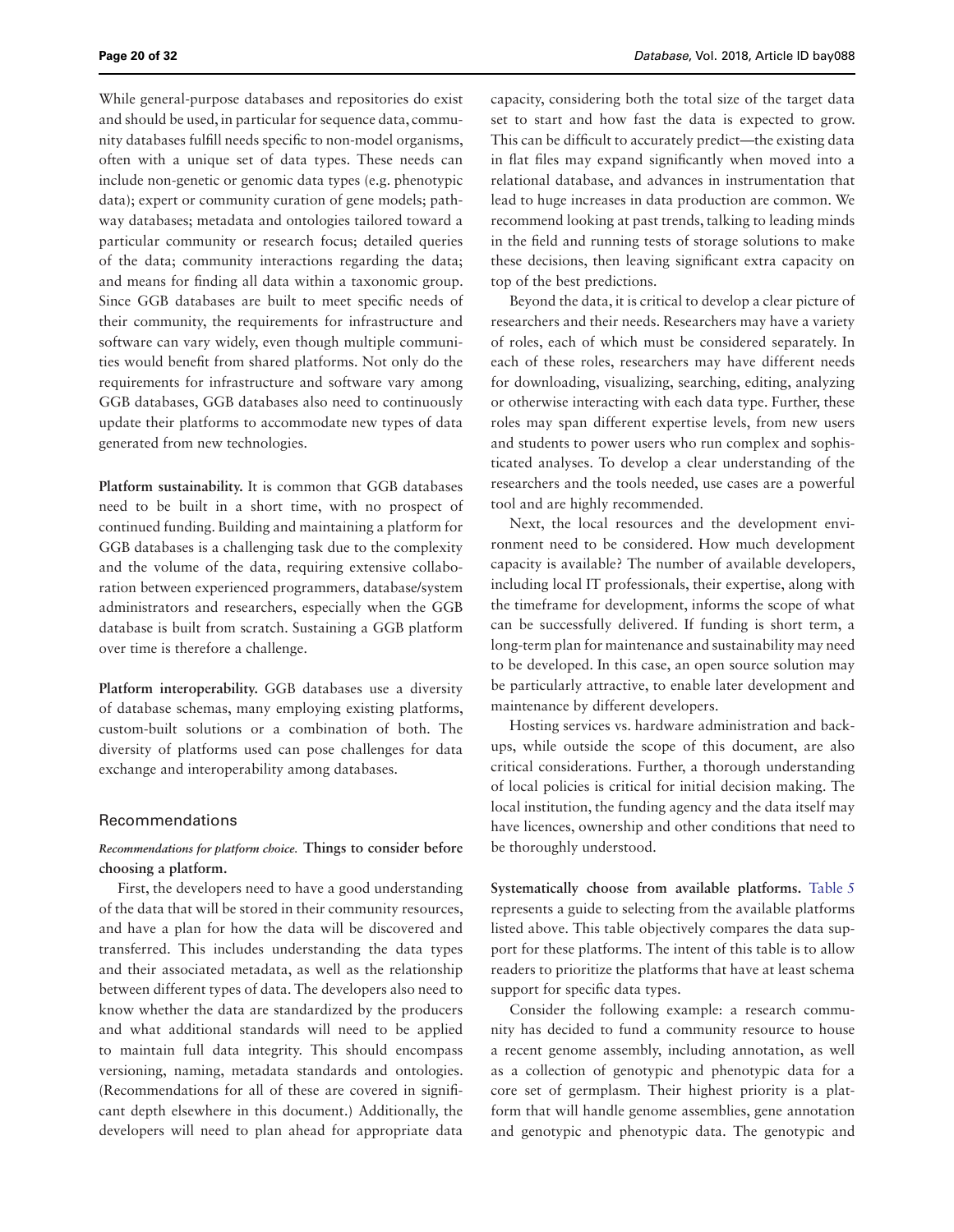phenotypic data includes a number of bi-parental crosses and, as such, it is likely that the community will also want to store genetic maps and QTL data in the future. According to [Table 5,](#page-16-0) both Tripal and InterMine support these data types, making these platforms worth considering further.

In addition to supporting different data types, platforms come with different built-in feature. [Table 6](#page-21-0) compares features provided by the reviewed platforms. Rather than considering all the features and choosing the most featurerich platform, it is recommended to focus on the features important to the platform's intended users. Considering the previous example, this may have the following prioritized feature list: (i) community-building tools; (ii) easy search functionality; (iii) genome browser and BLAST; (iv) GWAS visualizations such as Manhattan plots; and (v) advanced querying for a subset of users. [Table 6](#page-21-0) shows that both Tripal and InterMine provide easy search functionality, genome browser and BLAST integration. However, Tripal excels at community-building tools, whereas Inter-Mine excels at advanced querying. This example highlights that the best solution might be a collection of platforms depending on how diverse the users' needs are. Finally, consider the last feature, GWAS visualizations, which is not included in [Table 6.](#page-21-0) Remember that if a given platform does not include an important feature, it is always worth contacting the developer. They are often happy to receive feedback and may even be in the process of implementing new features of interest. Furthermore, keep in mind that it will require less development to add a feature to an existing platform than it will be to develop a new platform.

*Recommendations for platform sustainability.* **Use open-source tools if possible** [\(91\)](#page-31-13). If open source tools do not perfectly meet the need, we recommend reaching out to and collaborating with tool developers to see how database needs can be integrated with existing efforts. Federal funding agencies such as the NSF and USDA have encouraged developers to build on each other's work and thus multiply the scope and impact of their efforts through shared code. If you develop your own tools, publish your code and documentation in a public hosting service such as GitHub, BitBucket or SourceForge.

**Have a plan for long-term management.** Things to consider are how the resource will be maintained when no funding is available, what open-source tools would make it easier for long-term maintenance with little funding and what hardware resources are needed in the future. For long-term maintenance, databases built on shared platforms could be (more) easily integrated and potentially maintained at a lower cost.

*Recommendations for platform interoperability.* **Employ ontologies and CVs and use them to annotate as much data as possible.** Where community-derived CVs are not available, we recommend reaching out to others before creating custom vocabularies. When custom vocabularies are needed, it is best to design them with the intent to either submit them for inclusion in an existing vocabulary or make them publicly available.

**Plan for web services.** We recommend using web service APIs that are already widely adopted, for example the Breeding API (BrAPI; [http://www.brapi.org;](http://www.brapi.org) https://github. [com/plantbreeding/API\), and to work with other groups](https://github.com/plantbreeding/API) who may want to consume data from the site being built.

**Make your database discoverable by indexing and providing a search engine.** This will expose your data through a standard interface and allows creation of a federated database system. Two methods of implementing this are Apache Solr: <https://lucene.apache.org/solr> and BioMart: http://www. biomart.org [\(92\)](#page-31-14).

**Make your data connected using best practices for exposing, sharing and using Uniform Resource Identifiers and RDF.** A list of resources for these methods is at http://linkeddata. org and [https://www.w3.org/DesignIssues/LinkedData.html](http://linkeddata.org) [\(93\)](#page-31-15).

# **Programmatic access to data**

#### **Overview**

A key component of FAIR data principles [\(4\)](#page-29-1) is that data can be found, read and interpreted using computers. APIs and other mechanisms for providing machine-readable (i.e. programmatically accessible) data allow researchers to discover data, facilitate the movement of data among different databases and analysis platforms and when coupled with good practices in curation, ontologies and metadata are fundamental to building a web of interconnected data covering the full scope of agricultural research. Without programmatic access to data, the goals laid out in the introduction to this paper cannot be reached because it is simply not possible to store all data in one place, nor is it feasible to work across a distributed environment without computerized support. After a brief description of the current state of data access technology across GGB databases and other online resources, we more fully describe the need for programmatic data access (also referred to as 'machine access') under Challenges and Opportunities and end with recommendations for best practices.

Sharing among AgBioData databases is already widespread, either through programmatic access or other means. The results of the AgBioData survey of its members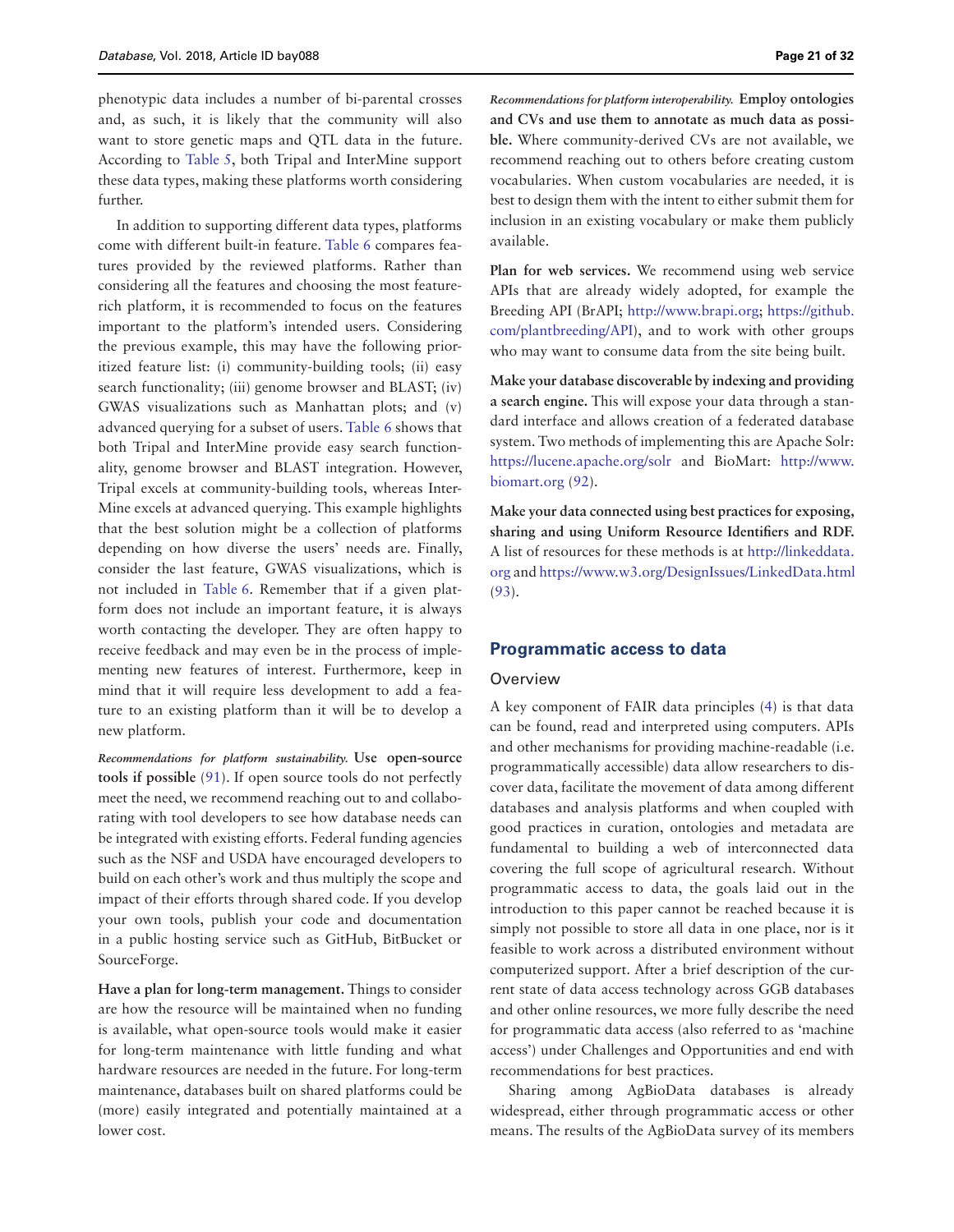<span id="page-21-0"></span>

|                  | extension module support and ( / ) supported by core. You should highlight which features are most important to your user group to ensure that you choose the platform<br>implies this functionality has been added by some groups using the application and is now available<br>best suited to your needs. Core interface support implies<br>Table 6. Feature sets supported by each GGB platform. |                   |                                    |                 | the core application supports this data by providing loaders and front-end visualization. Extension module support<br>The following table rates support for a comprehensive list of features with the following scale: (x) no support, (*)<br>in a sharable format (extension module or detailed tutorial) |                         |                          |                        |
|------------------|-----------------------------------------------------------------------------------------------------------------------------------------------------------------------------------------------------------------------------------------------------------------------------------------------------------------------------------------------------------------------------------------------------|-------------------|------------------------------------|-----------------|------------------------------------------------------------------------------------------------------------------------------------------------------------------------------------------------------------------------------------------------------------------------------------------------------------|-------------------------|--------------------------|------------------------|
|                  |                                                                                                                                                                                                                                                                                                                                                                                                     | Well-             | established, recommended platforms |                 | Promising platforms                                                                                                                                                                                                                                                                                        |                         |                          |                        |
|                  |                                                                                                                                                                                                                                                                                                                                                                                                     | Chado &<br>Tripal | <b>InterMine</b>                   | Germinate       | GenomeHubs/Ensembl                                                                                                                                                                                                                                                                                         | Chado $&$<br><b>SGN</b> | T <sub>3</sub>           | Reactome<br>GraphDb    |
| Feature category | Feature type                                                                                                                                                                                                                                                                                                                                                                                        | PostgreSQL        | PostgreSQL                         | MySQL           | <b>MySQL</b>                                                                                                                                                                                                                                                                                               | PostgreSQL              | MySQL                    | (ne04]                 |
| Query            | Simple full site keyword search                                                                                                                                                                                                                                                                                                                                                                     | $\sim$ $\sim$     | $\sim$                             | $\sim$ $\sim$   | $\mathcal{L}$                                                                                                                                                                                                                                                                                              | $\mathbf{C}$            | $\sim$                   | $\sim$                 |
|                  | Question-based searches (set up<br>by administrator)                                                                                                                                                                                                                                                                                                                                                |                   | $\sim$                             |                 | ×                                                                                                                                                                                                                                                                                                          | ×                       | $\sim$                   | ×                      |
|                  | (multiple fixed filter criteria)<br>Simple advanced searches                                                                                                                                                                                                                                                                                                                                        | $\mathbf{\sim}$   |                                    | $\sim$          | ×                                                                                                                                                                                                                                                                                                          | $\sim$                  | $\sim$                   | $\mathbf{\sim}$        |
|                  | Query-builder advanced search                                                                                                                                                                                                                                                                                                                                                                       | ×                 |                                    |                 | ×                                                                                                                                                                                                                                                                                                          |                         | $\sim$                   | $\mathbf{\mathcal{L}}$ |
|                  | List support                                                                                                                                                                                                                                                                                                                                                                                        |                   | $\sim$                             |                 | ×                                                                                                                                                                                                                                                                                                          |                         | $\sim$                   | ×                      |
|                  | Genomic region search/overlap                                                                                                                                                                                                                                                                                                                                                                       |                   | $\sim$                             |                 | $\sim$                                                                                                                                                                                                                                                                                                     |                         |                          | ×                      |
| Browsing         | Basic browsing<br>queries                                                                                                                                                                                                                                                                                                                                                                           | N                 |                                    |                 |                                                                                                                                                                                                                                                                                                            |                         |                          | $\sim$                 |
|                  | Data information pages (e.g. gene                                                                                                                                                                                                                                                                                                                                                                   | $\mathbf{\sim}$   | $\sim$                             | $\mathbf{\sim}$ |                                                                                                                                                                                                                                                                                                            | $\sim$                  | $\sim$                   | $\sim$                 |
|                  | pages)                                                                                                                                                                                                                                                                                                                                                                                              |                   |                                    |                 |                                                                                                                                                                                                                                                                                                            |                         |                          |                        |
|                  | Data type-specific summaries                                                                                                                                                                                                                                                                                                                                                                        |                   |                                    |                 |                                                                                                                                                                                                                                                                                                            |                         |                          | $\sim$                 |
| Community        | Forum                                                                                                                                                                                                                                                                                                                                                                                               |                   |                                    |                 |                                                                                                                                                                                                                                                                                                            |                         |                          | ×                      |
|                  | Conference pages                                                                                                                                                                                                                                                                                                                                                                                    |                   |                                    |                 | ×                                                                                                                                                                                                                                                                                                          | ×                       | ×                        | ×                      |
|                  | Community news                                                                                                                                                                                                                                                                                                                                                                                      | $\sim$            |                                    |                 | ×                                                                                                                                                                                                                                                                                                          |                         | $\sim$                   | ×                      |
|                  | Community curation                                                                                                                                                                                                                                                                                                                                                                                  | RN U              |                                    |                 |                                                                                                                                                                                                                                                                                                            |                         | ×                        | ×                      |
|                  | Community information pages                                                                                                                                                                                                                                                                                                                                                                         |                   |                                    |                 |                                                                                                                                                                                                                                                                                                            |                         | ×                        | ×                      |
| Data sharing     | Web services                                                                                                                                                                                                                                                                                                                                                                                        |                   | $\sim$                             |                 |                                                                                                                                                                                                                                                                                                            |                         | $\sim$                   | $\sim$                 |
|                  | Query across sites                                                                                                                                                                                                                                                                                                                                                                                  | $\sim$            | $\sim$                             |                 | ×                                                                                                                                                                                                                                                                                                          |                         |                          | $\sim$ $\sim$          |
|                  | Reference sister sites                                                                                                                                                                                                                                                                                                                                                                              | $\sim$            | $\sim$                             |                 | $\sim$                                                                                                                                                                                                                                                                                                     |                         | $\sim$                   |                        |
| Other            | Genome browser integration                                                                                                                                                                                                                                                                                                                                                                          |                   | $\sim$                             |                 | $\sim$                                                                                                                                                                                                                                                                                                     | 222222                  | $\overline{\phantom{0}}$ | ×                      |
|                  | <b>BLAST</b> integration                                                                                                                                                                                                                                                                                                                                                                            |                   |                                    |                 | $\sim$                                                                                                                                                                                                                                                                                                     |                         |                          | ×                      |
|                  | Access control (login system)                                                                                                                                                                                                                                                                                                                                                                       |                   | $\sim$                             | $\sim$          | S S                                                                                                                                                                                                                                                                                                        | $\sim$ $\sim$           | P P                      | $x \sim$               |
|                  | Data analysis tools                                                                                                                                                                                                                                                                                                                                                                                 |                   |                                    |                 |                                                                                                                                                                                                                                                                                                            |                         |                          |                        |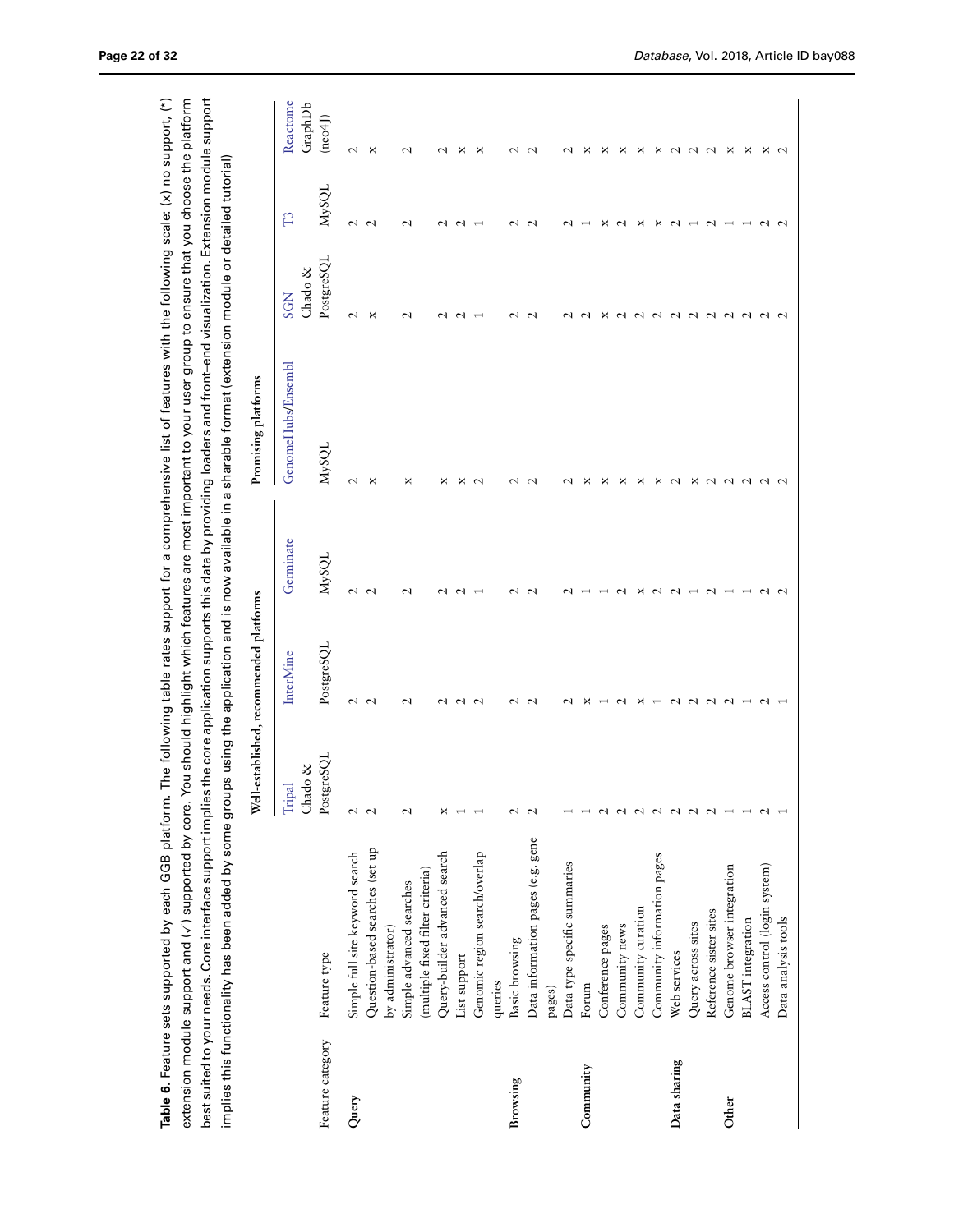indicate that GGB databases and resources vary in how they acquire and serve their data, particularly to other databases. All but 3 out of 32 GGB databases share data with other databases, and all but two have imported data from other database. Some make use of platforms, such as InterMine [\(69,](#page-30-28) [70\)](#page-30-29), Ensembl [\(84\)](#page-31-6) and Tripal [\(42\)](#page-30-3), to provide programmatic access to data that is standard within, but not across the different options. Other databases develop their own programmatic access or use methods such as file transfer protocol (FTP: a standard network protocol used for the transfer of files on a computer network). Finally, some databases provide no programmatic access to data. A number of infrastructure projects already exist that support AgBioData data access needs, most of which have been adopted to some degree by different GGB platforms [\(Supplementary Material 5\)](https://academic.oup.com/databa/article-lookup/doi/10.1093/databa/bay088#supplementary-data).

A more recent approach to facilitate data search, access and exchange is to define a common API that is supported by multiple database platforms. An example of this is BrAPI [\(https://brapi.org\)](https://brapi.org), which defines querying methods and data exchange formats without requiring any specific database implementation. Each database is free to choose an existing implementation (if compatible) or to develop its own. However, BrAPI's utility is restricted to specific types of data. Alternatively, the Agave API [\(94\)](#page-31-16) provides a set of services that can be used to access, analyse and manage any type of data from registered systems, but is not customized to work with GGB databases.

#### Challenges and opportunities

Aside from primary repositories like GenBank, model organism and specialty databases remain the primary means of serving data to researchers, particularly for curated or otherwise processed data. These databases represent different community interests, funding sources and data types. They have grown in an *ad hoc* fashion and distribute data in multiple formats, which are often unique to each database and are may be without programmatic access. Below, we lay out some of the challenges and opportunities in programmatic data access faced by GGB researchers using the current landscape of databases. Exploration of these use cases yielded a set of common data access requirements under five different themes, summarized in [Table 7.](#page-23-0)

**Comparative genomics across species requires access to distributed data.** Large comparative genomic portals exist (e.g. Phytozome, Ensembl, PLAZA) but have limitations in their utility for specialized communities, such as not incorporating data from minor crop species or crop wild relatives or rarely handling multiple genomes for the same

species. Distributed and independent genome projects produce assemblies and annotations that can be beneficial to research on related species, if researchers can discover them. However, even a multi-species database that manages gene families may not contain all gene data of interest to the communities it serves. Services that assign new data, supplied by researchers or by other sites, to gene family memberships can help with discovery across databases by putting new sequence data into an evolutionary context, but then the data must be discoverable broadly.

**Different genome assembly versions exist.** In GWAS studies, a scientist may be looking for candidate genes near SNPs with significant association to a trait of interest, but find that annotation data in a multi-species database comes from a different assembly version than was used in the study. Possible solutions include (i) the database provides access to annotations on the assembly version used in the study, (ii) the scientist uses a batch coordinate conversion (e.g. LiftOver; [https://genome.sph.umich.edu/wiki/LiftOver\)](https://genome.sph.umich.edu/wiki/LiftOver) to convert coordinates to the new assembly or (iii) the scientist repeats variant calling and association analysis using the new assembly. The first approach requires the database to offer programmatic access in the form of web services to many versions of assemblies and annotations. The second and third approaches require access to significant compute power, thus requiring databases to invest in computational resources (for solution 2) or to provide access to cloud compute resources with some level of authentication and scalable data transfer (for solution 3).

**Integrating data and computational analysis.** Applications that can operate where the data exists, to support comparative access for pre-publication and privately maintained genomes, can reduce the need to move large data sets among locations. For example, a group might generate a draft assembly of an accession with a novel phenotype that they have mapped to a certain genomic region. They may then wish to compare the scaffolds that contain the region of interest to a reference assembly for a different accession or for a related species, to find candidate genes that may be novel to their accession. Existing services such as CyVerse [\(95\)](#page-31-17) can be used to analyse data from many sources. Being able to do the comparison where the different genomes are located would save moving and duplicating large genome files, but requires considerable investment in distributed computation.

Another solution is for GGB databases to host a local Galaxy [\(96\)](#page-31-18) instance connected to a Tripal database [\(42\)](#page-30-3) with public and private data sets. This is effective if a researcher with phenotypic, genotypic and environmental data (e.g. for GWAS analysis) needs a place to house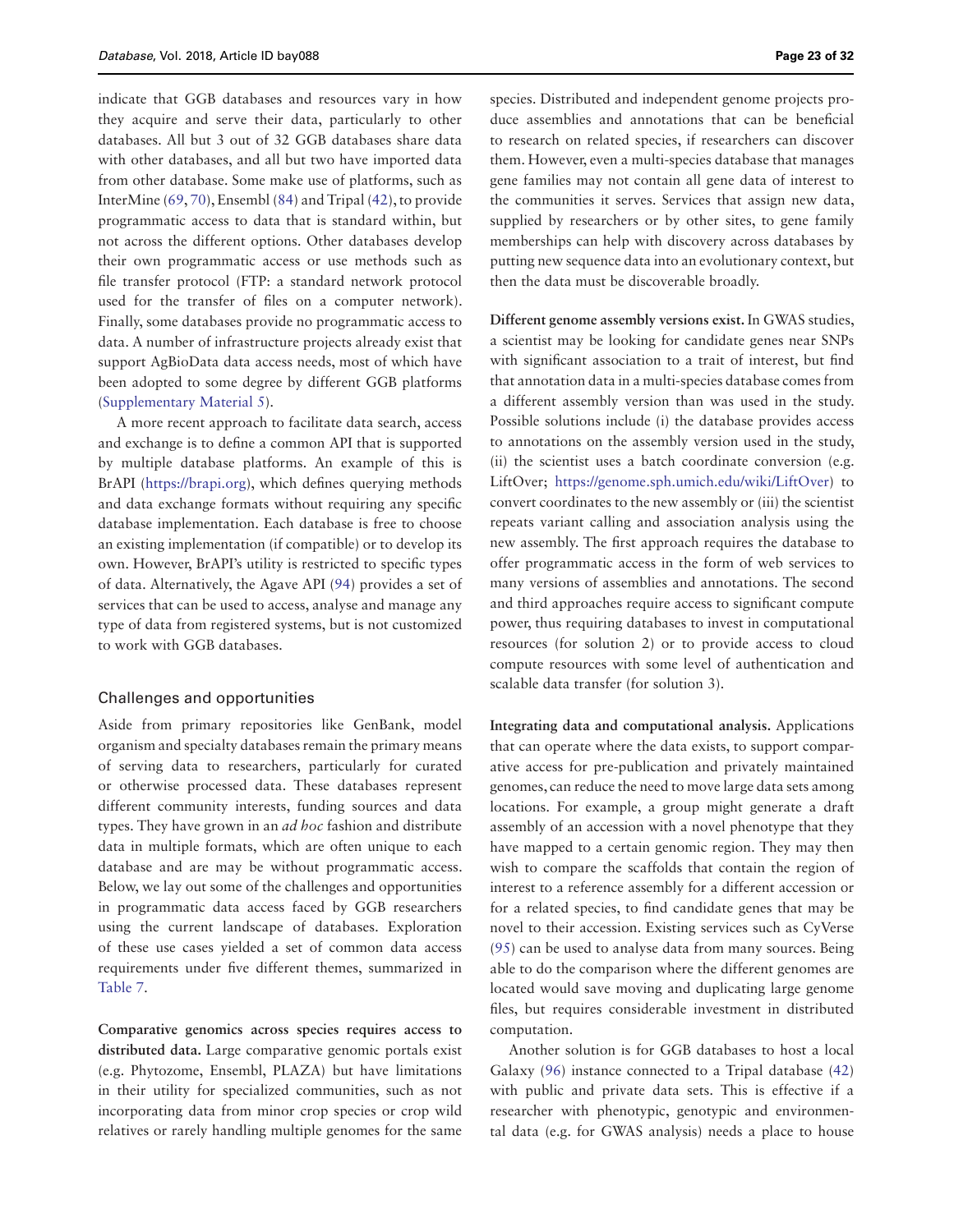| Theme                  | Requirements                                                                                            |  |  |  |
|------------------------|---------------------------------------------------------------------------------------------------------|--|--|--|
| Discovery              | 1. Web services for discovery of available resources                                                    |  |  |  |
|                        | 2. A way to search data across many resources                                                           |  |  |  |
|                        | 3. Good API documentation describing programmatic access                                                |  |  |  |
| Data and metadata      | 4. Common file formats                                                                                  |  |  |  |
|                        | 5. Common classification systems (e.g. consistent use of same gene families and ontology terms)         |  |  |  |
|                        | 6. Ability to access and combine data, retaining provenance and metadata such as species of origin that |  |  |  |
|                        | will be of interest in the aggregated context                                                           |  |  |  |
|                        | 7. Machine readable metadata                                                                            |  |  |  |
| Authentication         | 8. Shared authentication protocols                                                                      |  |  |  |
|                        | 9. Authentication through use of keys                                                                   |  |  |  |
| Data exchange/transfer | 10. Web services to extract data from any compatible database                                           |  |  |  |
|                        | 11. Services to deliver data to another database or end users                                           |  |  |  |
|                        | 12. Easy data transfer from NCBI (currently requires installation of a specialized tool)                |  |  |  |
|                        | 13. Data provenance tracking                                                                            |  |  |  |
|                        | 14. Data usage tracking via web services                                                                |  |  |  |
|                        | 15. Data management support for distributed data                                                        |  |  |  |
| Remote analyses        | 16. Data staging (temporary storage) for analysis platforms                                             |  |  |  |
|                        | 17. Access to computing resources                                                                       |  |  |  |
|                        | 18. Request status polling (mechanisms to automatically report the status of an operation)              |  |  |  |

<span id="page-23-0"></span>**Table 7.** Requirements for programmatic access to data in the genetics, genomics and breeding community

the data both before and after publication, but is not an expert in genomic analyses or data management. Analysis pipelines tailored to the needs of a particular community, hosted through that community's database, allow researchers to upload, search and visualize private data and public data, select these data and parameterize an association mapping workflow and execute that workflow locally. In order to execute the analysis remotely, data will need to move efficiently from the database to a remote analysis platform.

**Data Discovery across platforms.** Scientists often want to discover all that they can about a particular entity (gene, gene model, phenotype, species), but the data are distributed across multiple resources, many of which may be unfamiliar. Each data element on its own is not large, but the total space to be searched is. A hypothetical workflow is as follows: a researcher who works on one species comes to a participating database with a sequence of interest, wanting to find out what biological functions their sequence might be involved in. The researcher identifies homologous sequences in the new database by running BLAST. The database converts the BLAST results to an exchangeable token and queries other databases for information about orthologs. The product of these requests could be as simple as a gene name/symbol and a URL to point the user to the data display at the external database, or could also include provenance and database information for attribution, sequence, publications and many other types of information. For data discovery to work, databases with relevant data and compatible APIs must be discoverable and well documented, and a method should be in place to track usage across different services.

## Recommendations

Below we present a specific list of recommendations for programmatic data. Numbers in parentheses after each recommendation correspond to the needs outlined in [Table 7.](#page-23-0) Although the examples discussed above focus on large and/or complex data sets accessed via APIs, some improvements can also apply to databases that are accessed primarily through a web interface.

**Move to a federated model of data exchange.** Many of the current challenges with data discovery and exchange could be addressed with a 'federated' model whereby a group of databases has voluntarily agreed to open their data for programmatic access to each other through an API. While the federation does not have the power to compel participation, it does give data providers another source of traffic to their sites and data. At a time when database usage metrics are used by agencies for consideration of continued funding, this is an attractive inducement. Federation also addresses the API standardization problem. Also, the federation can then serve as a common point of advertisement for each participant's services, which in turn could encourage other providers to participate in the federation. [\(Table 7;](#page-23-0) requirements 1, 2, 6, 7, 8, 9, 10, 11, 12, 14 and 18)

**Use standard transfer protocols, but use modern, efficient ones.** If transfers must occur via the web, databases should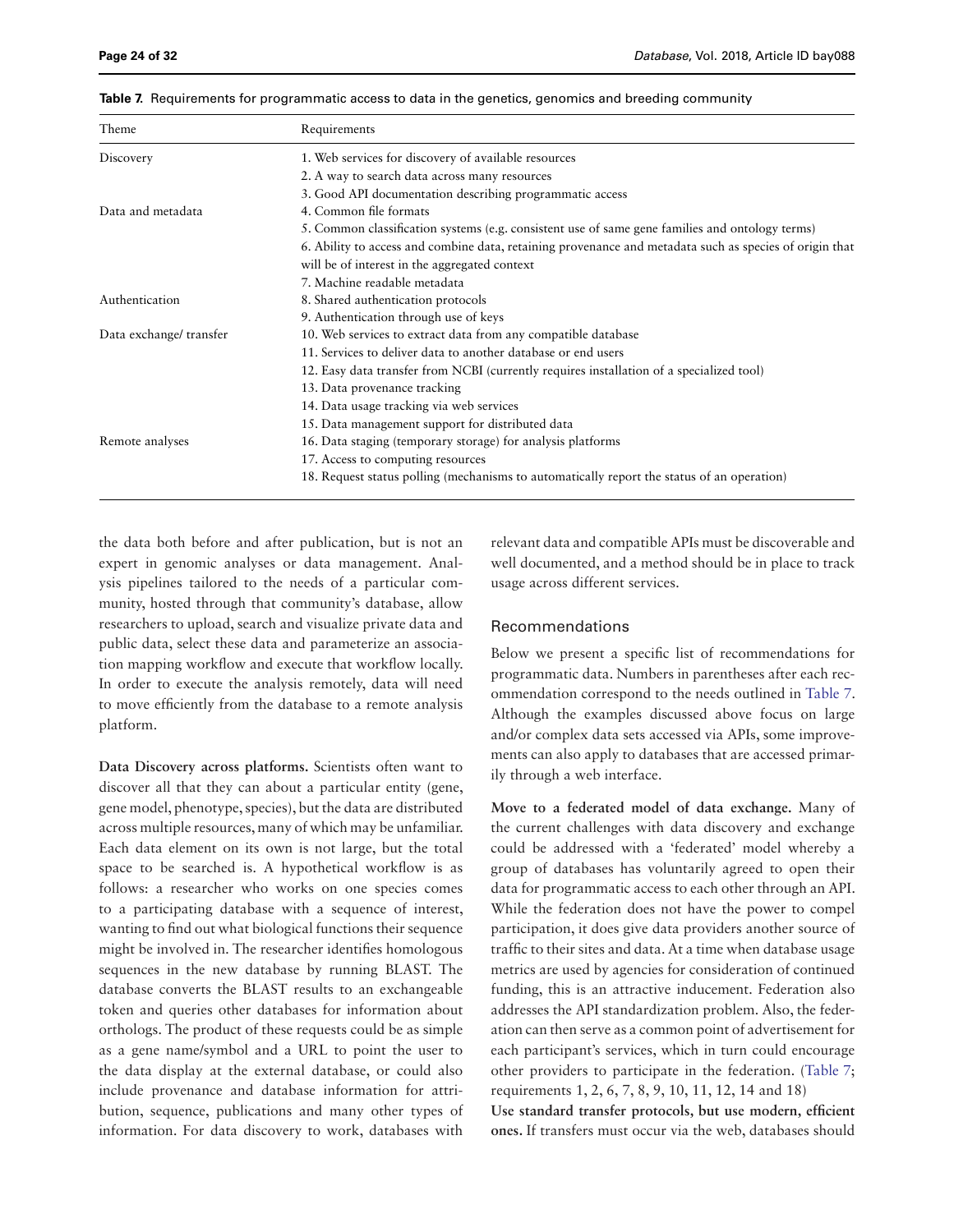use https instead of http. Many databases serve their data primarily as complete files via FTP, which means these files are accessible, but not findable or interoperable. While FTP sites can be accessed programmatically, we recommend that databases move toward federated data exchange. Furthermore, FTP is not the most efficient transfer method and may not work well for larger data sets (e.g. annotated genomes). In contrast, http(s) and other methods such as The Integrated Rule-Oriented Data System [\(https://irods.org/](https://irods.org)) allow for a variety of optimizations such as byte-range requests to facilitate indexed access. [\(Table 7;](#page-23-0) requirements 1, 3 and 10)

**Provide a direct connection to data.** It is often not feasible for researchers to download data to their own workstations or institution servers for analysis. High-throughput data (genomics and phenomics), because of their size, need a direct connection to analytical resources. CyVerse [\(95\)](#page-31-17) and Tripal/Galaxy [\(https://www.drupal.org/project/tripal\\_galaxy\)](https://www.drupal.org/project/tripal_galaxy) are two web-based solutions for transfer and analysis of large data sets. [\(Table 7;](#page-23-0) requirements 16, 17 and 18)

**Minimize authentication hurdles to data access.** Authentication is the process of verifying the identity of a user attempting to log in to a database and insuring that the user is authorized to do so. While authentication is useful to databases because it allows usage tracking, it severely limits programmatic access to data. Therefore, for public data we recommend Genetic and Genomic Database (GDBs) do not require authentication. If a database does require authentication to access data, GGB databases should move toward a single authentication service (or a small suite of authentication services), and the community should pick one or a few (e.g. OAuth or systems that use OAuth such as CyVerse, Github, ORCiD, Google). API specs must accept authentication details and be well documented. [\(Table 7;](#page-23-0) requirements 3, 8 and 9)

**Store data in a manner that is consistent with community standards and adopt appropriate ontologies to allow crossquery and integration across platforms.** A specific focus on applying and maintaining appropriate metadata is critical. As experimental methods change, the information associated with raw data also changes. [\(Table 7;](#page-23-0) requirements 4, 5, 6, 7, 13 and 15)

**Select one or more database schemas and APIs that are well supported by the development community.** Communitysupported generic relational schemas (e.g. Chado) should be used where possible to reduce duplication of effort. Such schemas capture the majority of use cases related to common genetic and genomic data types. They also shorten the time necessary to optimize data storage and exchange. Current efforts in the community are focused on APIs that support the best data storage mechanism for the data (optimized relational schemas, NoSQL solutions and/or data warehousing) to facilitate access. In these cases, web services are developed to expose and share this data. [\(Table 7;](#page-23-0) requirements 4, 5, 6 and 7)

**Provide explicit licensing information that specify download and reuse policies.** No license is legally the same as applying the most restrictive license possible. Therefore, individuals and databases that want to make data available for reuse should formally apply the least restrictive license that makes sense for their data. The most frequently used licenses for data come from the Open Data Commons [\(https://opendatacommons.org/\)](https://opendatacommons.org/) and the Creative Common (https://creativecommons.org/share-your-work/licensing[types-examples/\). GGB databases should have practice](https://creativecommons.org/share-your-work/licensing-types-examples/)s

and policies that encompass the following:

- Exporting license and conditions (metadata) with the data,
- Requiring data submitters to agree to licensing and reuse policies,
- Recommending open access licenses or placing data in the public domain,
- Ensuring that curators identify licenses for data sets that they gather,
- Helping data submitters communicate with their institution about whether they can offer specific licenses given intellectual property rules [\(Table 7;](#page-23-0) requirements 6, 13 and 14).

**Work with your IT department to access high speed Internet.** This often involves moving your database outside a firewall. If appropriate, collaborate with other databases to create transfer links on Advanced Layer 2 Service (AL2S) to speed transfer. AL2S, as part of Internet 2, provides research and education organizations with access to effective and efficient wide area 100 gigabit Ethernet [technology \(https://www.internet2.edu/products-services/](https://www.internet2.edu/products-services/advanced-networking/layer-2-services/#service-overview) advanced-networking/layer-2-services/#service-overview). (Not specific to any individual requirement, but necessary for success of most of them.)

**Capture usage metrics, including requests through APIs.** Some methods for tracking site usage (e.g. Google analytics) are driven primarily by mechanisms involving webpage loads and require additional tooling to be able to handle tracking of web services calls, so development of both useful metrics and methods of capturing them are needed.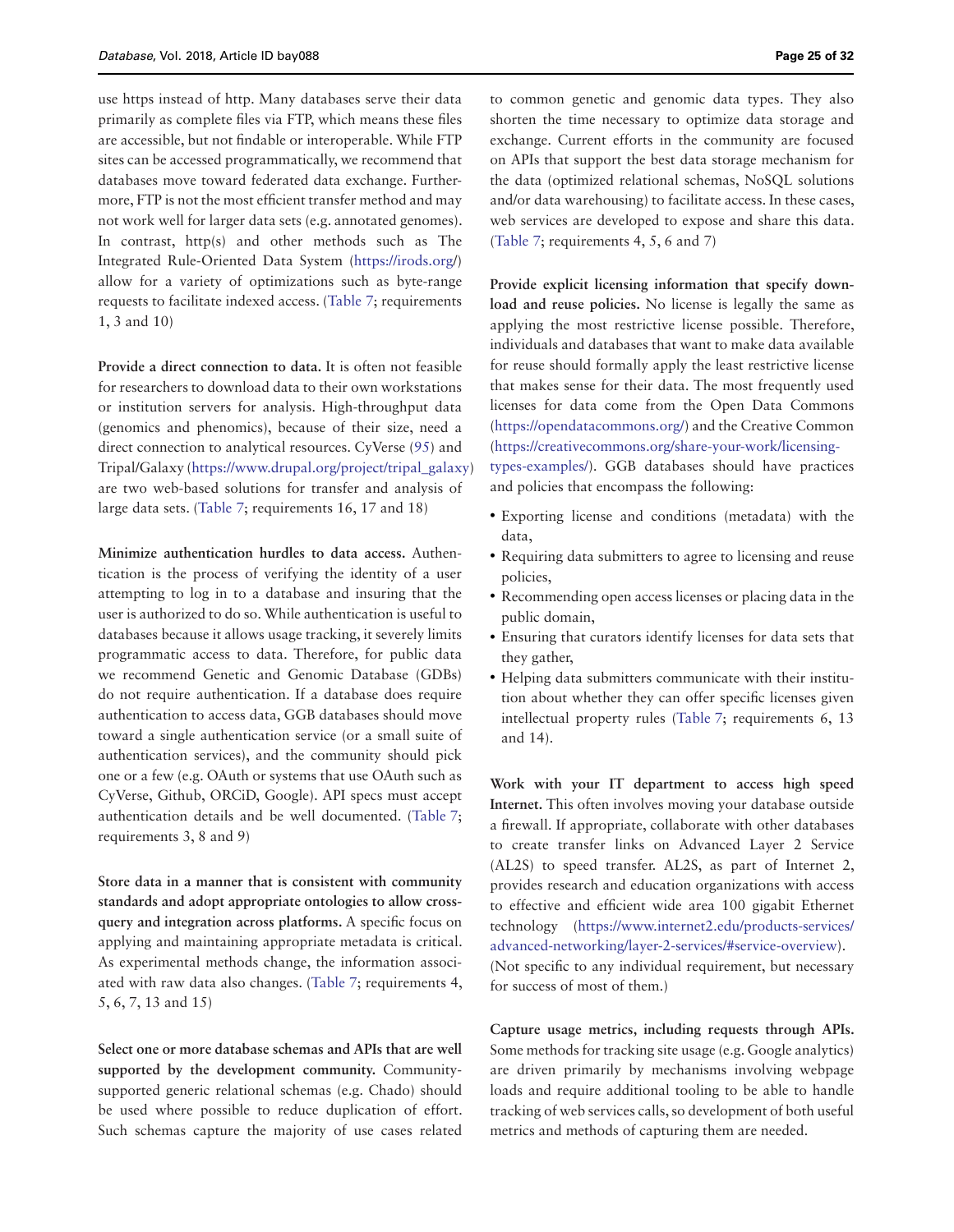**Ensure that continuous updates and efforts toward integrating with existing web services and ontologies are followed.** This requires continuous development and interaction with the community of developers working on these APIs. (Not specific to any individual requirement, but necessary for success of most of them.)

# **Communication**

## Overview

Improved communication between people working at GGB database is critical to successfully implementing the recommendations made in this paper. In addition, improved communication with people in the research community, funding agencies and journals is critical to the maintenance and reuse of research data.

There are **four main types of communication** that personnel at GGB databases should consider: (i) communication across GGB databases, (ii) communication with experimental data generators and researchers, (iii) communication with funding agencies and (iv) communication with journals. Here, we consider challenges and recommendations for each communication type in turn.

# Challenges and opportunities

**Communication with other GGB databases.** Similarity in the challenges that each GGB database faces (described in the previous sections of this document) means that we have to view each other as collaborators rather than competitors. However, until now there have been few mechanisms and incentives to foster such collaboration.

**Communication with researchers.** Communication with researchers must occur in both directions. GGB databases need to effectively communicate their scope and requirements to users. For example, many researchers, however well intentioned, simply do not know best practices for data management and/or how to find long-term storage for their data. GGB databases need to be more proactive in communicating with researchers to learn the researchers' needs and to prepare for emerging research. GGB databases can also participate in communication between researchers and data librarians to help researcher craft realistic Data Management Plans. It may not be clear to the researcher how to reach out to the GGB database staff to provide feedback or that such feedback is welcome. Many GGB databases often do not have the funds to accomplish all of this on their own.

**Communication with federal funding agencies.** Federal funding agencies supporting GGB databases include USDA-

ARS, USDA, NSF and NIH. While it is clear that these agencies value the role of GGB databases, there are several areas where increased communication with funding agencies would better enable our mission of facilitating scientific discovery and application in agriculture. Challenges occur on two levels: (i) how should proper data submission at GGB databases be encouraged and measured; and (ii) how can GGB databases communicate their challenges and the importance of their work to the funding agencies, in order to be considered for competitive grants.

**Communication with publishers.** Publishers clearly have an important role to play in making data publicly available and some journals have formed a joint data archiving policy [\(97\)](#page-31-19). Most publishers have DNA (genome or gene) data submission policies. In contrast, some forms of research data such as maps, QTL and markers cannot be submitted to primary repositories (such as the INSDC or NCBI), and few peer-reviewed journals require submission of this data to community databases ahead of publication. Even though journals have data submission policies, the majority only 'strongly encourage' data submission. Furthermore, some managing editors do not enforce the journals data policies. Additionally, many reviewers do not verify that the data has been submitted to the database if indicated in the manuscript. Furthermore, metadata required in primary repositories is often insufficient for appropriate reuse within custom databases.

#### Recommendations

*Recommendations for communication among GGB databases.* Frequent communication among GGB databases is the primary way to ensure successful collaboration [\(98\)](#page-31-20).We recommend the following guidelines to improve communication among GGB databases:

**Join AgBioData.** Individuals working at GGB Databases can join here: [https://www.agbiodata.org.](https://www.agbiodata.org) Members of the email list will receive monthly newsletters about upcoming AgBioData conference calls, meetings or events and interesting publications. Also, each member GGB database is listed on the website.

**Attend the monthly AgBioData calls.** Each member GGB should have at least one representative on the calls. Each database can actively participate in the selection of topics and speakers. In addition to providing talks relevant to GGB databases, the calls also provide a good forum for discussion. Presentations are recorded and posted at [AgBioData.org](http://AgBioData.org) and YouTube, however, members are encouraged attend the conference calls to participate in discussions.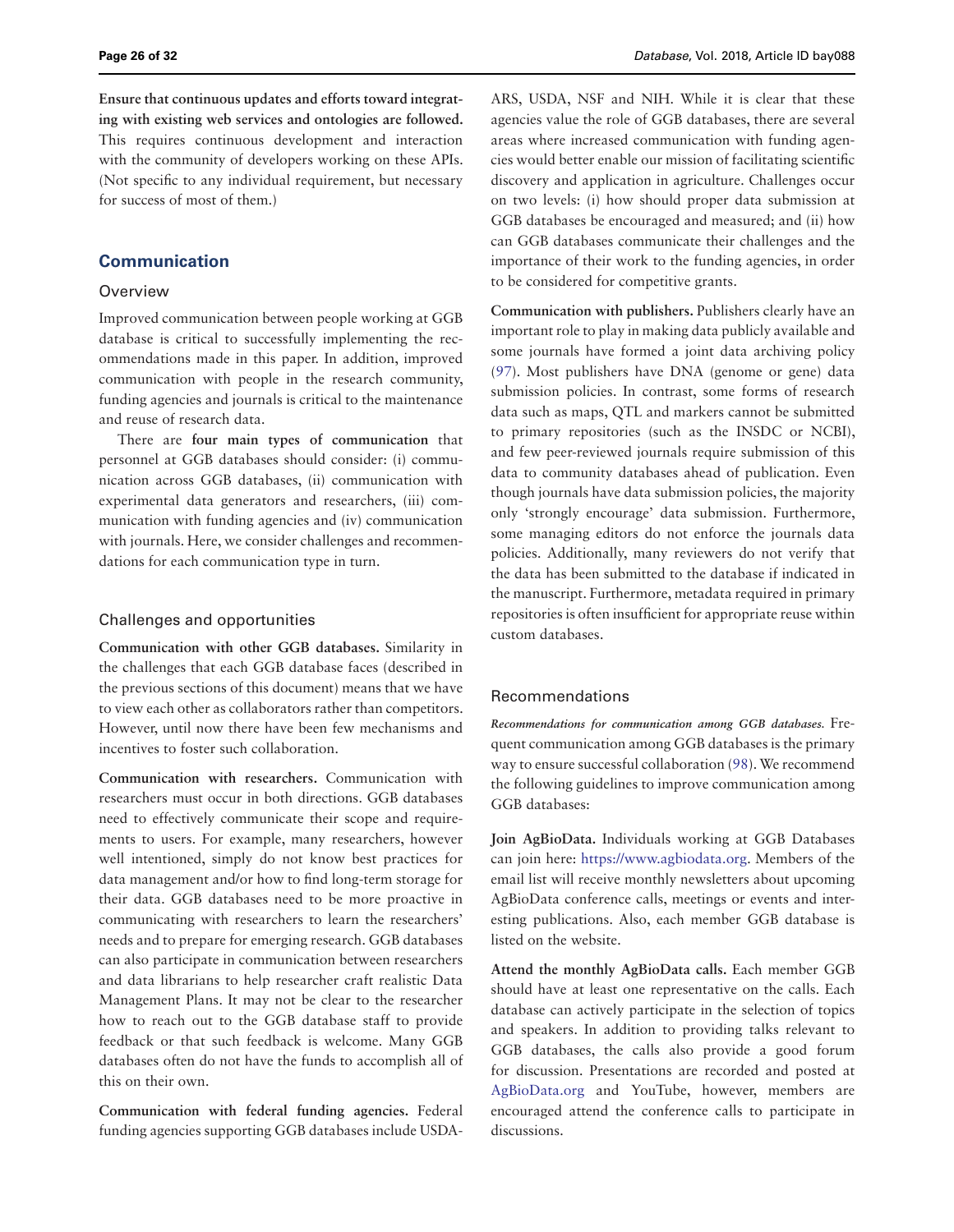**Share information and collaborate.** This includes, but is not limited to the following: best practices; data standards and standard operation protocols; data (to reduce redundancy); code and code development; and strategic plans.

**Create an AgBioData Advisory Board** to represent the databases at a higher level. Include federal, competitive programs, industry and researchers and have the AgBioData Steering Committee formally report through yearly reports on activities and progress toward improved communication, collaboration and funding acquisition.

*Recommendations for communication with researchers.* **Mechanisms for outreach.** There are several mechanisms for outreach to researchers. The most common form of outreach is meeting and conference attendance. With a large number of researchers at meeting and conferences GGB databases can use these opportunities for workshops, presentations or a database booth. GGB database brochures can be handed out during the meeting and conferences. However, there are a number of researchers that are unable to attend meeting and conferences so it is important that GGB database also use other forms of outreach. These include newsletters, mailing lists, blog posts and social media (i.e. Facebook and Twitter) to inform researchers about new tools or data, webinars, workshops and videos. These forms of outreach can be used together to reach a broader audience. Using social media during conferences and meetings with the appropriate hashtag can send information about new tools and data to researchers who cannot attend the conference. A prime example of this is the Plant and Animal Genome Conference, which has a strong social media presence.

**Make it obvious who is doing the work.** Many online resources and databases do not mention the people on their teams and only provide an anonymous contact form. Individuals working on a resources or database should be named on the website. Being anonymous creates a barrier to communication, and if contact/feedback forms don't generate a response, there is no further recourse for the researcher to get help. Providing individual staff contact information and even photographs makes it easier for researchers to target questions to the appropriate person. Photos can enable researchers to find curators at meetings, and in general encourage communication by putting, literally, a human face on the GGB resources. Building in dedicated time at workshops for a 'meet the team' event, well advertized in advance to the research community, is also recommended to increase engagement opportunities.

**Respond quickly to feedback**. Every GGB database should have a feedback form. The feedback should be replied to within a reasonable period of time, say 24 hours during business days, even if you simply acknowledge the receipt **Provide tutorials**. Many GGB databases provide tutorials and FAQs. We propose having a central Tutorial Section at [AgBioData.org,](http://AgBioData.org) where tutorials relevant to all GGB Databases are available. This could include tutorials on file formats, or the best repositories for specific data types.

**Communicate on data management.** GGB databases should work with librarians to develop data management training courses. In addition, online data management modules can be developed to be used in graduate education, perhaps offering some type of certification for successful completion, including long-term assessment of training effectiveness.

**Set up an advisory panel.** Implementing advisory panels comprised of active, elected representatives of the stakeholder community, with clear mechanisms for reporting activities and plans of work can allow for direct, constructive feedback from database stakeholders.

*Recommendations for communication with funding agencies.* **Form an interagency GGB Database Advisory Board.** The board will meet regularly to discuss and document challenges and opportunities for GGB databases, data submission, data availability, data curation, data sharing and sustainability.

**Collaborate on data management guidelines.**GGB databases and funding agencies should discuss ways to develop more comprehensive and rigorous data management plans and methods to verify proper data submission to representative databases.

**Engage in joint social media activities** to deliver effective impact statements to stakeholders, industry and lawmakers.

**Identify or create funding opportunities to support GGB database activities**. Develop a clear understanding of the needs that both data providers and GGB databases face for effective data management and reuse, and highlight or implement funding mechanisms to support these needs.

*Recommendations for communication with publishers.* **Enforcement and adherence of data policies.** Data policies are only as good as the enforcement and adherence of those policies. The GGB database community and others in the research community need to remind publishers, managing editors and authors of the importance of public data. For publishers that do not have clear data availability policies, AgBioData and cohorts can strongly encourage the publishers to establish clear data availability policies. For the journals that do have data availability policies, the managing editors and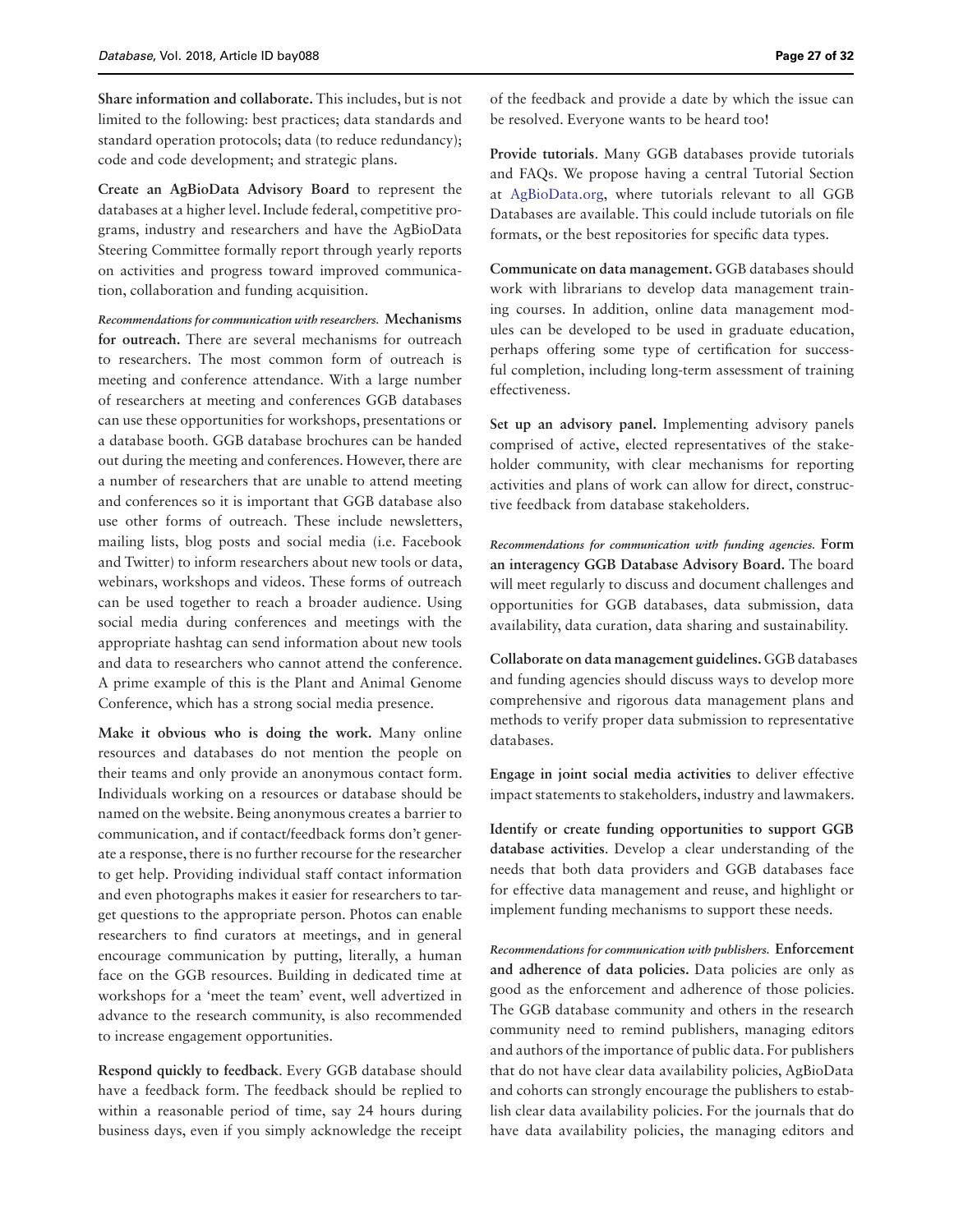reviewers must help enforce the data availability policies. If an author fails to follow the journals data availability policies the reviewer is within his/her right to reject the manuscript. Data curators who encounter a paper lacking publicly accessible data without obvious reason (e.g. proprietary funding) should notify the journal editors. In addition, as a collective, AgBioData will negotiate with the publishers to change public data submission from 'strongly encouraged' to 'required'.

**Inter-agency sponsored workshop for journal publishers and editors.** Overcoming the challenge of reliable data submission will require communication among representatives from the appropriate journals, GGB databases and funding agencies to establish guidelines and an easy-to-submit and police system for researchers and the journals/funding agencies and databases. This would likely be best initiated through an inter-agency sponsored workshop, followed up by regular meetings and assessment of effectiveness. Such a workshop could also develop ways to ensure journal publishers and editors are aware of all relevant GGB databases so they can direct authors of each accepted paper to the proper repository, nomenclature clearing house etc. Providing access to centralized cyberinfrastructure where databases, journals and funding agencies could sign off on successful data submission for projects would help make this process easier for all parties and ensure accountability.

# **Sustainability**

#### **Overview**

The GGB databases that currently comprise the AgBioData Consortium were created to serve the needs of researchers for access to curated and integrated data and analysis/visualization tools to aid scientific discovery, translation and application. The funding for these databases, however, is limited and not stable. Maintaining these resources in the longer term so that invaluable data are kept up-to-date and do not get lost is a major issue facing almost all AgBioData databases, their researcher communities and funding agencies.

## Challenges

AgBioData databases are supported through a variety of sources. Generally these fall into one of four categories: (i) primarily supported through line-item government funding, such as the USDA-ARS databases MaizeGDB, SoyBase, GrainGenes, Legume Information System and GRIN; (ii) primarily supported through competitive federal grants, such as TreeGenes, Hardwood Genomics, Gramene, Planteome, Solanaceae Genomics Network and Araport;

(iii) supported through a combination of competitive federal grants, commissions and industry, such as the Genome Database for Rosaceae, AgBase, PeanutBase, AnimalQTLdb and CottonGen; and (iv) supported primarily through a user subscription model, such as TAIR.

With long-term government funding, the USDA-ARS databases enjoy the most stable financial support of the AgBioData databases. They typically represent high-value commodity crops serving a large research and industry community. While the level of support provided by USDA-ARS generally allows for continuation of base activities and curation, it typically does not provide resources for technical innovation or more resource-efficient systems to be implemented. For these, funding through competitive grants is increasingly necessary, as in the case of the NSFfunded Legume Federation award. At the other extreme lies TAIR, which after a phased withdrawal of support by NSF, successfully implemented a subscription-type funding model under a not-for-profit organizational structure [\(99\)](#page-31-21). As the model plant for functional genomics, TAIR also has a large user community making this funding option more feasible to implement than for the databases represented in categories 2 and 3.

Many of the AgBioData databases have reported willingness of the scientific stakeholders to budget some funds in their grants to support data deposit and access to their community databases, similar in how they budget for peerreviewed, open access publications costs. Unfortunately, most of the databases do not have organizational structures or processes that would allow them to accept these funds.

#### Recommendations

While the purpose of this white paper is not to specifically recommend solutions to increase or stabilize funding of AgBioData databases, it should serve to start a meaningful and informed dialog with funding sources and research communities on sustainability of these resources.

**All the AgBioData databases should develop sustainability plans** through detailed strategic planning that actively includes stakeholders and funding agencies. These plans should detail and communicate the value proposition of their resource, construct budgets that plan for both subsistence-type operational costs and growth-type activities and even include exit plan strategies for the databases, should funding cease. The release of the 'Process Guide for Data Repository Sustainability' document by the Ecological Society of America following the NSF-sponsored Data Repository Sustainability Workshop held January 2018 should serve as a useful resource to develop these sustainability plans.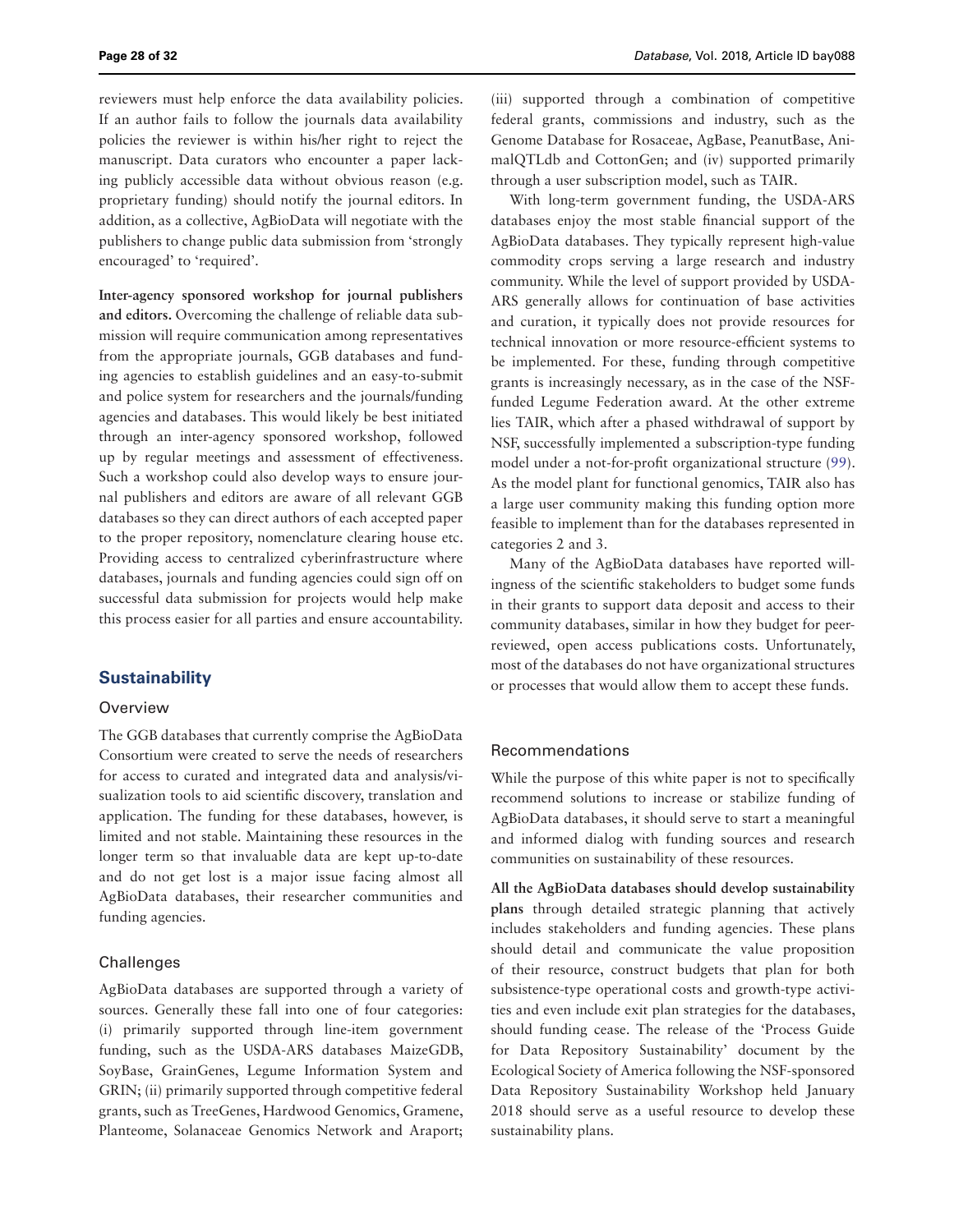**Federal funding should be provided to support an overall review of AgBioData databases sustainability options**. This could be done by an organization that has already successfully gone through this process, such as Phoenix Bioinformatics for TAIR. One option might be to form a new not-for-profit organization, possibly through a partnership with Phoenix Bioinformatics, to create a process where researchers who budget support for data deposit and/or data access in their successful proposals can easily transfer these funds to their community databases through the notfor-profit. This would remove some of the current obstacles to accepting support from scientists that the databases face and provide a steady flow of funds once it become standard practice by scientists to include these in grants.

**Funding agencies should require a sustainability plan in proposals for new biological online resources.** Whatever series of options/solutions are developed to address sustainability of funds, it is clear that implementing these as a consortium is much more powerful and impactful. Funding more AgBioData workshops to further this dialogue will be critical to deriving solutions to the GGB database sustainability challenge.

# **Conclusions**

To enable all GGB databases to help their stakeholders utilize the increasingly complex biological data within and across the databases, we need to work together to adopt a common set of metadata, ontologies and communication practices; make it easy to share data; share curation practices; use common software platforms and components where reasonable; and provide solutions for longterm funding. The AgBioData consortium believes that the recommendations laid out in this white paper and continued communication between the people that power the many different GGB databases will allow us all to move forward in the right direction. Regular communication and transparency is the key for all these endeavors. While recognizing that it may be difficult for databases to comply with all of the recommendations outlined in this paper, a slow and steady push toward meeting the recommendations should be encouraged. This will not only make the work of biocurators more productive, it will improve the experience for researchers.

For all agriculturally relevant GGB database personnel, we recommend joining the AgBioData consortium, attending the monthly conference call seminars, joining a working group and working with your counterparts in other databases listed at [agbiodata.org.](http://agbiodata.org) A little time invested now in working together and applying common standards can

save a lot of time later and prevent duplicated efforts in the development of tools and resources.

While the next step for AgBioData members is to work toward compliance with the recommendations outlined in this paper, we also realize that working closely with researchers, journals and funders is critical. Just as no one author of this paper was aware of all the resources mentioned herein, the situation can be even more confusing for scientists who primarily work at the bench or in the field, especially those not working in genomics. Training of both data and bench scientists and streamlining data management practices will get us closer to the goal of easy access to all data. We are all on the same page; the struggle is how to write that page!

## **Supplementary data**

[Supplementary data](https://academic.oup.com/databa/article-lookup/doi/10.1093/databa/bay088#supplementary-data) are available at *Database* Online.

# **Acknowledgements**

We acknowledge with thanks The National Science Foundation Plant Genome Research Program [Award # 1444573](https://www.nsf.gov/awardsearch/showAward?AWD_ID$=$1444573) for funding the AgBioData Workshop and development and hosting of the AgBio-Data website. For their helpful suggestions and lively discussion, we enthusiastically thank Victoria Carollo Blake, Jean Luc Jannink, Sarah Odell, Nathan Weeks and Richard Westerman.

# **Funding**

US Department of Agriculture (5030-21000-068-00D, 2030-21000- 021-00D, 3625-21000-062-00D, 5030-21000-061-00D, 2014-2014-07898, 2014-51181-22376, 2015-70016-23028, 2016-67015- 24767, 8062-21000-041-00D, AFRI-005515, NRSP-10 and NRSP-8); The National Science Foundation (1443040, 0735191, 1265383, 1444806, 1127112, 1340112, 1444573, 1564366); The National Institutes of Health (5R01HG004483, 5R01GM080203); The US Department of Energy (Contract No. DE-AC02-05CH11231); The Bill and Melinda Gates Foundation (OP1052983, OPP1048542); The Computational Biology Institute of Montpellier (ANR-11- BINF- 0002); The Consultative Group for International Agricultural Research (CGIAR) Platform for Big Data in Agriculture, The Cotton Incorporated and Cotton Industry, Fondazione Edmund Mach (FEM) Research and Innovation Center, The International Institute of Tropical Agriculture, The Northern Pulse Growers, The US Dry Pea and Lentil Council, The US Land Grant Universities; and The Washington Tree Fruit Research Commission.

*Conflict of interest*. None declared.

#### **References**

- <span id="page-28-0"></span>1. Curty,R.G., Crowston,K., Specht,A. *et al.* (2017) Attitudes and norms affecting scientists' data reuse. *PLoS One*, **12**, e0189288.
- <span id="page-28-1"></span>2. Leonelli,S. and Ankeny,R.A. (2012) Re-thinking organisms: the impact of databases on model organism biology. *Stud. Hist. Philos. Biol. Biomed. Sci.*, **43**, 29–36.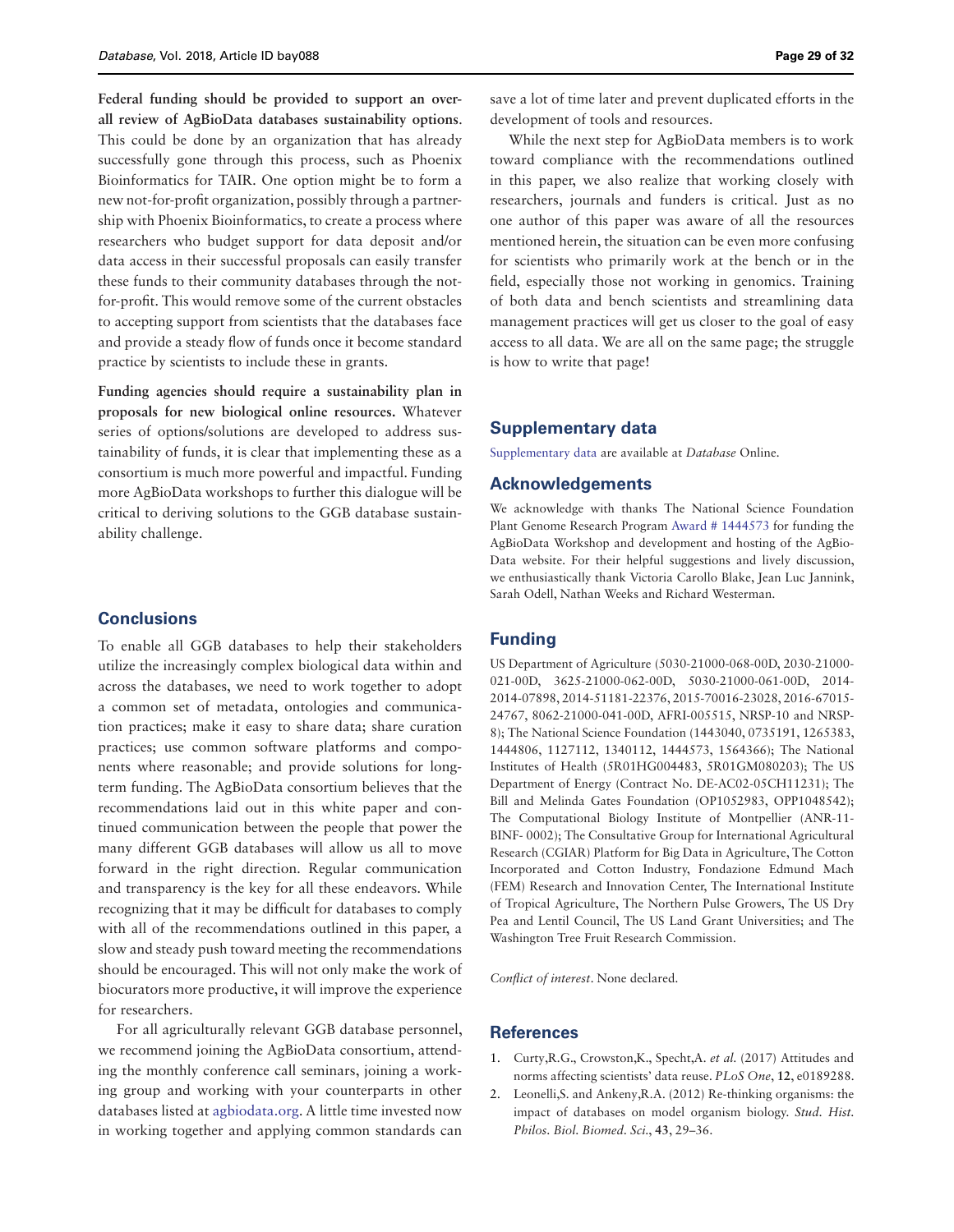- <span id="page-29-0"></span>3. MacPherson,K.A., Starr,B., Wong,E.D. *et al.* (2017) Outreach and online training services at the Saccharomyces Genome Database. *Database*, **2017**, [https://doi.org/10.1093/](https://doi.org/10.1093/database/bax002 ) database/bax002.
- <span id="page-29-1"></span>4. Wilkinson,M.D., Dumontier,M., Aalbersberg,I.J.J. *et al.* (2016) The FAIR Guiding Principles for scientific data management and stewardship. *Sci. Data.*, **3**, 160018.
- <span id="page-29-2"></span>5. Howe,D., Costanzo,M., Fey,P. *et al.* (2008) Big data: the future of biocuration. *Nature*, **455**, 47–50.
- 6. Burge,S., Attwood,T.K., Bateman,A. *et al.* (2012) Biocurators and biocuration: surveying the 21st century challenges. *Database*, **2012**, [https://doi.org/10.1093/database/bar059.](https://doi.org/10.1093/database/bar059 )
- <span id="page-29-3"></span>7. Skrzypek,M.S. and Nash,R.S. (2015) Biocuration at the Saccharomyces genome database. *Genesis*, **53**, 450–457.
- <span id="page-29-4"></span>8. Berardini,T.Z., Reiser,L., Li,D. *et al.* (2015) The Arabidopsis information resource: making and mining the "gold standard" annotated reference plant genome. *Genesis*, **53**, 474–485.
- 9. Swarbreck,D., Wilks,C., Lamesch,P. *et al.* (2008) The Arabidopsis Information Resource (TAIR): gene structure and function annotation. *Nucleic Acids Res.*, **36**, D1009–D1014.
- <span id="page-29-5"></span>10. Berardini,T.Z. (2004) Functional annotation of the Arabidopsis genome using controlled vocabularies. *Plant Physiol.*, **135**, 745–755.
- <span id="page-29-6"></span>11. Caspi,R., Billington,R., Fulcher,C.A. *et al.* (2018) The MetaCyc database of metabolic pathways and enzymes. *Nucleic Acids Res.*, **46**, D633–D639.
- <span id="page-29-7"></span>12. Zhang,P., Dreher,K., Karthikeyan,A. *et al.* (2010) Creation of a genome-wide metabolic pathway database for Populus trichocarpa using a new approach for reconstruction and curation of metabolic pathways for plants. *Plant Physiol.*, **153**, 1479–1491.
- <span id="page-29-8"></span>13. Naithani,S., Preece,J., D'Eustachio,P. *et al.* (2017) Plant Reactome: a resource for plant pathways and comparative analysis. *Nucleic Acids Res.*, **45**, D1029–D1039.
- <span id="page-29-9"></span>14. Karp, P.D. (2016) How much does curation cost? *Database*, **2016**, [https://doi.org/10.1093/database/baw110.](https://doi.org/10.1093/database/baw110 )
- <span id="page-29-10"></span>15. Leonelli,S. (2016) Open data: curation is under-resourced. *Nature*, **538**, 41.
- <span id="page-29-11"></span>16. Barone,L., Williams,J. and Micklos,D. (2017) Unmet needs for analyzing biological big data: a survey of 704 NSF principal investigators. *PLoS Comput. Biol.*, **13**, e1005755.
- <span id="page-29-12"></span>17. Grant,D. and Nelson,R.T. (2017) SoyBase: a comprehensive database for soybean genetic and genomic data. Compendium of Plant Genomes, The Soybean Genome, H.T. Nguyen, M.K. Bhattacharyya (eds), Springer International Publishing, New York, 193–211.
- <span id="page-29-13"></span>18. Reiser,L., Subramaniam,S., Li,D. *et al.* (2017) Using The Arabidopsis Information Resource (TAIR) to find information about Arabidopsis genes. *Curr. Protoc. Bioinformatics*, **60**, 1.11.1–1.11.45.
- <span id="page-29-14"></span>19. Papatheodorou,I., Fonseca,N.A., Keays,M. *et al.* (2018) Expression atlas: gene and protein expression across multiple studies and organisms. *Nucleic Acids Res.*, **46**, D246–D251.
- <span id="page-29-15"></span>20. Berardini,T.Z., Li,D., Muller,R. *et al.* (2012) Assessment of community-submitted ontology annotations from a novel [database-journal partnership.](https://doi.org/10.1093/database/bas030 ) *Database*, **2012**, https://doi.org/ 10.1093/database/bas030.
- <span id="page-29-16"></span>21. Khare,R., Good,B.M., Leaman,R. *et al.* (2016) Crowdsourcing in biomedicine: challenges and opportunities. *Brief Bioinform.*, **17**, 23–32.
- <span id="page-29-17"></span>22. Andorf,C.M., Cannon,E.K., Portwood,J.L. II *et al.* (2016) MaizeGDB update: new tools, data and interface for the maize model organism database. *Nucleic Acids Res.*, **44**, D1195–D1201.
- <span id="page-29-18"></span>23. Groß,A., Pruski,C. and Rahm,E. (2016) Evolution of biomedical ontologies and mappings: overview of recent approaches. *Comput. Struct. Biotechnol. J.*, **14**, 333–340.
- <span id="page-29-19"></span>24. The Gene Ontology Consortium (2016) Expansion of the Gene Ontology knowledgebase and resources. *Nucleic Acids Res.*, **45**, D331–D338.
- <span id="page-29-20"></span>25. Cooper,L. and Jaiswal,P. (2016) The Plant Ontology: a tool for plant genomics. *Methods Mol. Biol.*, **1374**, 89–114.
- 26. Cooper,L., Walls,R.L., Elser,J. *et al.* (2013) The plant ontology as a tool for comparative plant anatomy and genomic analyses. *Plant Cell Physiol.*, **54**, e1.
- <span id="page-29-21"></span>27. Cooper,L., Meier,A., Laporte,M.-A. *et al.* (2018) The Planteome database: an integrated resource for reference ontologies, plant genomics and phenomics. *Nucleic Acids Res.*, **46**, D1168–D1180.
- <span id="page-29-22"></span>28. Shrestha,R., Matteis,L., Skofic,M. *et al.* (2012) Bridging the phenotypic and genetic data useful for integrated breeding through a data annotation using the Crop Ontology developed by the crop communities of practice. *Front Physiol.*, **3**, 326.
- <span id="page-29-23"></span>29. Smith,B., Ashburner,M., Rosse,C. *et al.* (2007) The OBO Foundry: coordinated evolution of ontologies to support biomedical data integration. *Nat. Biotechnol.*, **25**, 1251–1255.
- <span id="page-29-24"></span>30. Salvadores,M., Alexander,P.R., Musen,M.A. *et al.* (2013) Bio-Portal as a dataset of linked biomedical ontologies and terminologies in RDF. *Semant Web*, **4**, 277–284.
- <span id="page-29-25"></span>31. Ong,E., Xiang,Z., Zhao,B. *et al.* (2017) Ontobee: a linked ontology data server to support ontology term dereferencing, linkage, query and integration. *Nucleic Acids Res.*, **45**, D347–D352.
- <span id="page-29-26"></span>32. Côté,R., Reisinger,F., Martens,L. *et al.* (2010) The Ontology Lookup Service: bigger and better. *Nucleic Acids Res.*, **38**, W155–W160.
- <span id="page-29-27"></span>33. Slater,L., Gkoutos,G.V., Schofield,P.N. *et al.* (2016) Using AberOWL for fast and scalable reasoning over BioPortal ontologies. *J. Biomed. Semantics*, **7**, 49.
- <span id="page-29-28"></span>34. Jonquet,C., Toulet,A., Arnaud,E. *et al.* (2018) AgroPortal: a vocabulary and ontology repository for agronomy. *Comput. Electron Agric.*, **144**, 126–143.
- <span id="page-29-29"></span>35. Yoo,D., Xu,I., Berardini,T.Z. *et al.* (2006) PubSearch and Pub-Fetch: a simple management system for semiautomated retrieval and annotation of biological information from the literature. *Curr. Protoc. Bioinformatics*, Chapter 9: Unit9.7.
- <span id="page-29-30"></span>36. Rutherford,K.M., Harris,M.A., Lock,A. *et al.* (2014) Canto: an online tool for community literature curation. *Bioinformatics*, **30**, 1791–1792.
- <span id="page-29-31"></span>37. Mungall,C.J., Torniai,C., Gkoutos,G.V. *et al.* (2012) Uberon, an integrative multi-species anatomy ontology. *Genome Biol.*, **13**, R5.
- <span id="page-29-32"></span>38. Meehan,T.F.,Masci,A.M., Abdulla,A. *et al.*(2011) Logical development of the cell ontology. *BMC Bioinformatics*, **12**, 6.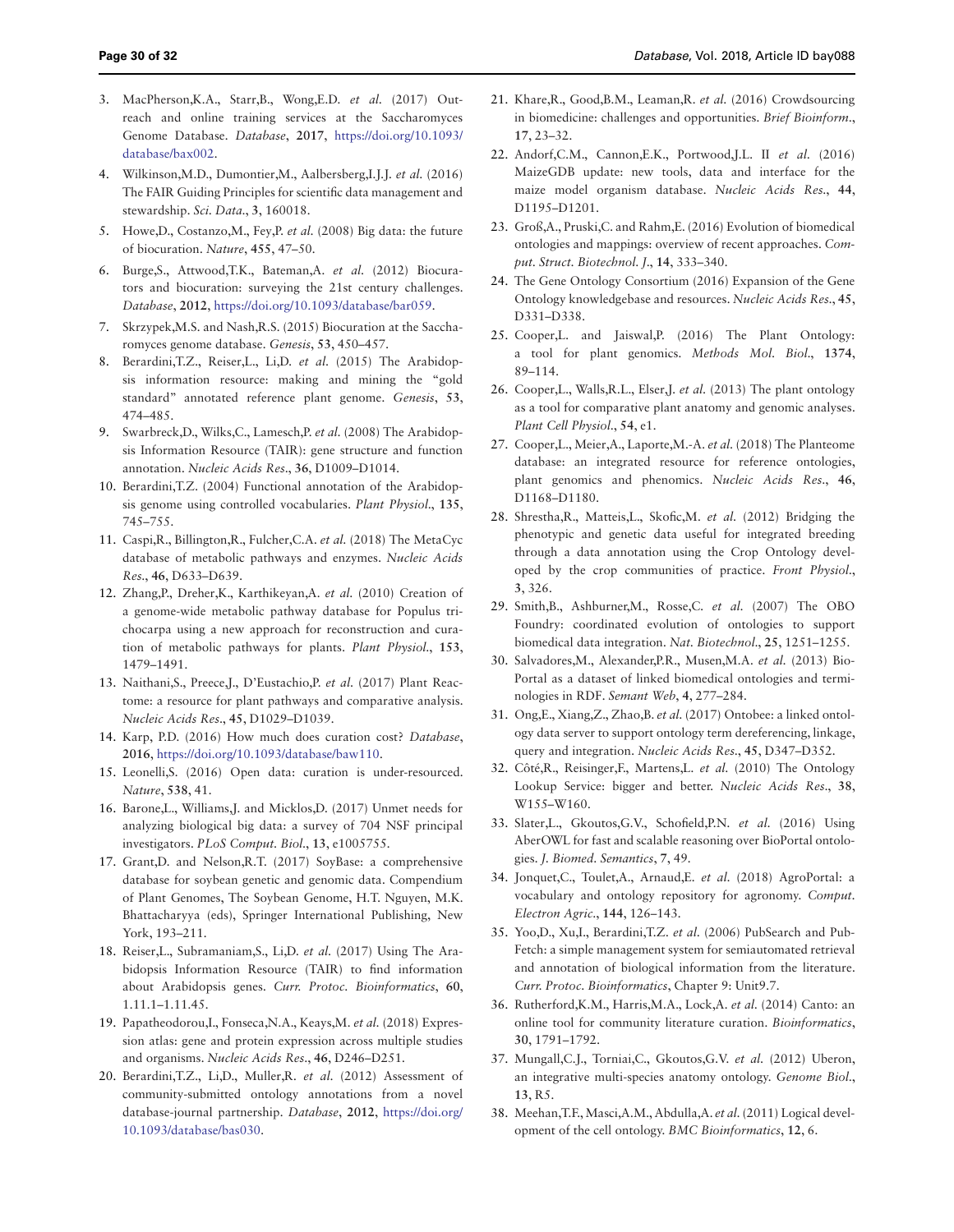- <span id="page-30-0"></span>39. Zerbino,D.R., Achuthan,P., Akanni,W. *et al.* (2018) Ensembl 2018. *Nucleic Acids Res.*, **46**, D754–D761.
- <span id="page-30-1"></span>40. Hu,Z.-L., Park,C.A. and Reecy,J.M. (2016) Developmental progress and current status of the Animal QTLdb. *Nucleic Acids Res.*, **44**, D827–D833.
- <span id="page-30-2"></span>41. Wegrzyn,J.L., Lee,J.M., Tearse,B.R. *et al.* (2008) TreeGenes: a forest tree genome database. *Int. J. Plant Genomics*, **2008**, 412875.
- <span id="page-30-3"></span>42. Sanderson,L-A., Ficklin,S.P., Cheng,C.-H. *et al.* (2013) Tripal v1.1: a standards-based toolkit for construction of online genetic and genomic databases. *Database*, **2013**, [https://doi.org/10.1093/database/bat075.](https://doi.org/10.1093/database/bat075 )
- <span id="page-30-4"></span>43. Ćwiek-Kupczyńska,H., Altmann,T., Arend,D. et al. (2016) Measures for interoperability of phenotypic data: minimum information requirements and formatting. *Plant Methods*, **12**, 44.
- <span id="page-30-5"></span>44. Weibel,S.L. and Koch,T. (2000) The Dublin Core Metadata Initiative. *D-Lib Magazine.*, **6**, http://www.dlib.org/dlib/ [december00/weibel/12weibel.html.](http://www.dlib.org/dlib/december00/weibel/12weibel.html)
- <span id="page-30-6"></span>45. Dekkers,M. and Weibel,S. (2003) State of the Dublin Core Metadata Initiative, April 2003. *D-Lib Magazine*, **9**, [http://www.dlib.org/dlib/april03/weibel/04weibel.html.](http://www.dlib.org/dlib/april03/weibel/04weibel.html)
- <span id="page-30-7"></span>46. McQuilton,P., Gonzalez-Beltran,A., Rocca-Serra,P. *et al.* (2016) BioSharing: curated and crowd-sourced metadata standards, databases and data policies in the life sciences. *Database*, **2016**, [https://doi.org/10.1093/database/baw075.](https://doi.org/10.1093/database/baw075)
- 47. Sansone,S-A. and Rocca-Serra,P. (2016) Review: interoperability standards, [doi:10.6084/m9.figshare.4055496.v1.](https://figshare.com/articles/Review_Interoperability_standards/4055496/1)
- <span id="page-30-8"></span>48. Sansone,S.-A., McQuilton,P., Rocca-Serra, P. *et al.* (2018) *FAIRsharing: working with and for the community to describe and link data standards, repositories and policies*. [doi:10.1101/245183.](https://www.biorxiv.org/content/early/2018/01/17/245183)
- <span id="page-30-9"></span>49. Sansone,S.-A., Rocca-Serra,P., Field,D. *et al.* (2012) Toward interoperable bioscience data. *Nat. Genet.*, **44**, 121–126.
- <span id="page-30-10"></span>50. Krajewski, P., Chen, D., Cwiek, H. et al. (2015) Towards recommendations for metadata and data handling in plant phenotyping. *J. Exp. Bot.*, **66**, 5417–5427.
- <span id="page-30-11"></span>51. Krajewski,P., Chen,D, Cwiek,H. *et al.* (2018) Corrigendum: towards recommendations for metadata and data handling in plant phenotyping. *J. Exp. Bot.*, **69**, 1819, [doi:10.1093/jxb/ery006.](https://academic.oup.com/jxb/article/69/7/1819/4873971)
- <span id="page-30-12"></span>52. Hu,Z.-L., Park,C.A., Wu,X.-L. *et al.* (2013) Animal QTLdb: an improved database tool for livestock animal QTL/association data dissemination in the post-genome era. *Nucleic Acids Res.*, **41**, D871–D879.
- <span id="page-30-13"></span>53. Wu,X.-L., Gianola,D., Hu,Z.-L. *et al.* (2011) Meta-analysis of quantitative trait association and mapping studies using parametric and non-parametric models. *J. Biom. Biostat*., [doi:10.4172/2155-6180.s1-001.](https://www.omicsonline.org/meta-analysis-of-quantitative-trait-association-and-mapping-studies-using-parametric-and-non-parametric-models-2155-6180.S1-001.php?aid$=$2197)
- 54. Reddy,T.B.K., Thomas,A.D., Stamatis,D. *et al.* (2015) The Genomes OnLine Database (GOLD) v.5: a metadata management system based on a four level (meta)genome project classification. *Nucleic Acids Res.*, **43**, D1099–D1106.
- <span id="page-30-14"></span>55. Barrett,T., Clark,K., Gevorgyan,R. *et al.* (2012) BioProject and BioSample databases at NCBI: facilitating capture and organization of metadata. *Nucleic Acids Res.*, **40**, D57–D63.
- <span id="page-30-15"></span>56. Paskin,N. (2005) Digital Object Identifiers for scientific data. *Data Sci. J.*, **4**, 12–20.
- <span id="page-30-16"></span>57. McMurry,J.A., Juty,N., Blomberg,N. *et al.* (2017) Identifiers for the 21st century: how to design, provision, and reuse persistent identifiers to maximize utility and impact of life science data. *PLoS Biol.*, **15**, e2001414.
- <span id="page-30-17"></span>58. Eeckman,F.H. and Durbin,R. (1995) Chapter 25 ACeDB and Macace. *Methods Cell Biol*, 583–605.
- <span id="page-30-18"></span>59. Tatusova,T.A., Karsch-Mizrachi,I. and Ostell,J.A. (1999) Complete genomes in WWW Entrez: data representation and analysis. *Bioinformatics*, **15**, 536–543.
- <span id="page-30-19"></span>60. Hubbard,T. (2002) The Ensembl genome database project. *Nucleic Acids Res.*, **30**, 38–41.
- <span id="page-30-20"></span>61. Karolchik,D. (2003) The UCSC genome browser database. *Nucleic Acids Res.*, **31**, 51–54.
- <span id="page-30-21"></span>62. Mungall,C.J., Misra,S., Berman,B.P. *et al.* (2002) An integrated computational pipeline and database to support whole-genome sequence annotation. *Genome Biol.*, **3**, [https://doi.org/10.1186/gb-2002-3-12-research0081.](https://doi.org/10.1186/gb-2002-3-12-research0081)
- <span id="page-30-22"></span>63. Huala,E., Dickerman,A.W., Garcia-Hernandez,M. *et al.* (2001) The Arabidopsis Information Resource (TAIR): a comprehensive database and web-based information retrieval, analysis, and visualization system for a model plant. *Nucleic Acids Res.*, **29**, 102–105.
- <span id="page-30-23"></span>64. Bahl,A., Brunk,B., Crabtree,J. *et al.* (2003) PlasmoDB: the Plasmodium genome resource. A database integrating experimental and computational data. *Nucleic Acids Res.*, **31**, 212–215.
- <span id="page-30-24"></span>65. Postman,J., Hummer,K., Ayala-Silva,T. *et al.* (2010) Gringlobal: an international project to develop a global plant genebank information management system. *Acta Hortic.*, 49–55.
- <span id="page-30-25"></span>66. Rigden,D.J. and Fernández,X.M. (2018) The 2018 Nucleic Acids Research database issue and the online molecular biology database collection. *Nucleic Acids Res.*, **46**, D1–D7.
- <span id="page-30-26"></span>67. Ficklin,S.P., Sanderson,L.-A., Cheng,C.-H. *et al.* (2011) Tripal: a construction toolkit for online genome databases. *Database*, **2011**, bar044.
- <span id="page-30-27"></span>68. Mungall,C.J., Emmert,D.B. and FlyBase Consortium (2007) A Chado case study: an ontology-based modular schema for representing genome-associated biological information. *Bioinformatics*, **23**, i337–i346.
- <span id="page-30-28"></span>69. Smith,R.N., Aleksic,J., Butano,D. *et al.* (2012) InterMine: a flexible data warehouse system for the integration and analysis of heterogeneous biological data. *Bioinformatics*, **28**, 3163–3165.
- <span id="page-30-29"></span>70. Lyne,R., Smith,R., Rutherford,K. *et al.* (2007) FlyMine: an integrated database for Drosophila and Anopheles genomics. *Genome Biol.*, **8**, R129.
- <span id="page-30-30"></span>71. Harris,T.W., Baran,J., Bieri,T. *et al.* (2014) WormBase 2014: new views of curated biology. *Nucleic Acids Res.*, **42**, D789–D793.
- 72. Balakrishnan,R., Park,J., Karra,K. *et al.* (2012) YeastMine—an integrated data warehouse for Saccharomyces cerevisiae data as a multipurpose tool-kit. *Database*, **2012**, [https://doi.org/10.1093/database/bar062.](https://doi.org/10.1093/database/bar062)